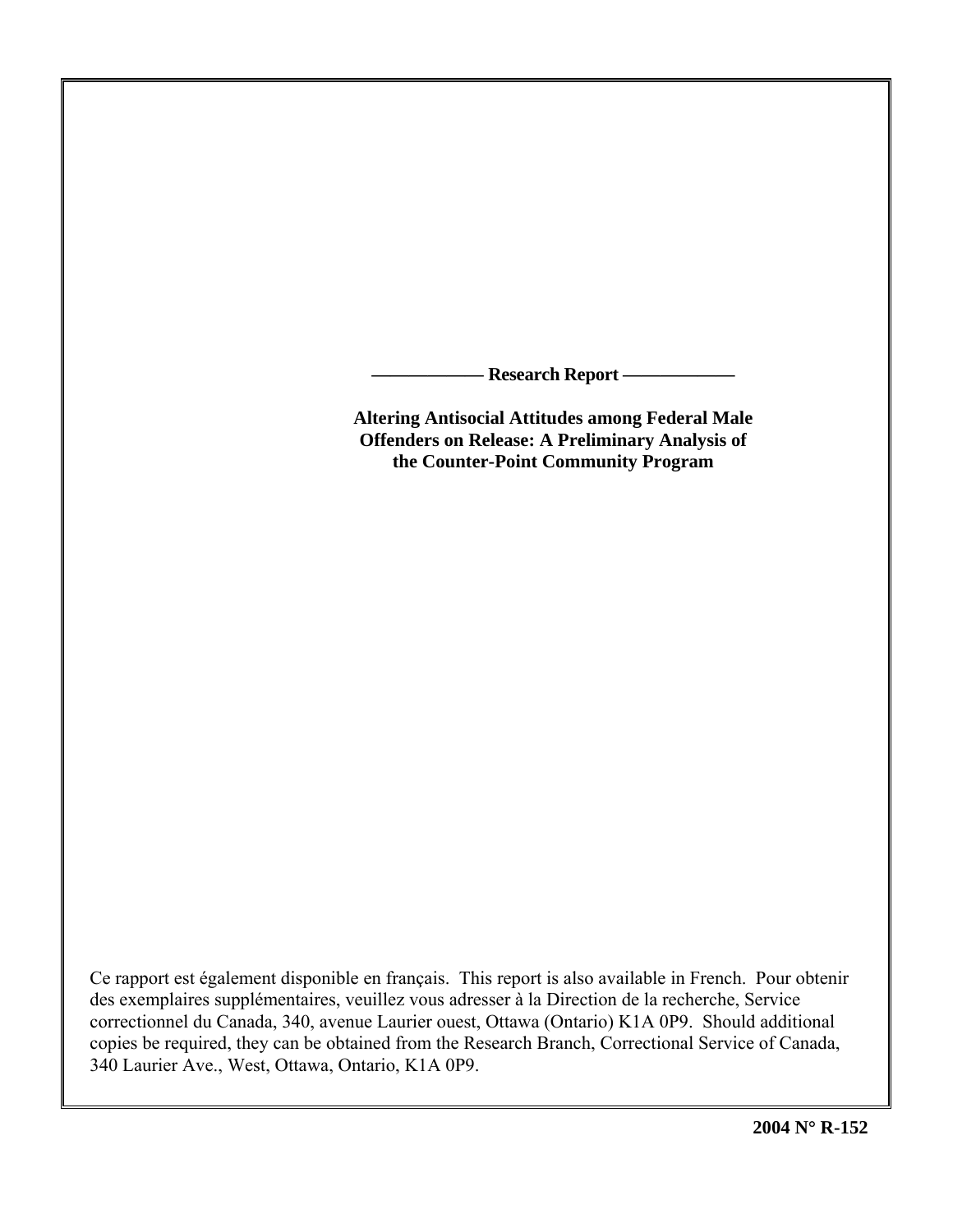# **Altering Antisocial Attitudes among Federal Male Offenders on Release: A Preliminary Analysis of the Counter-Point Community Program**

Annie K. Yessine Research Branch

and

Daryl G. Kroner Pittsburgh Institution

**April 2004**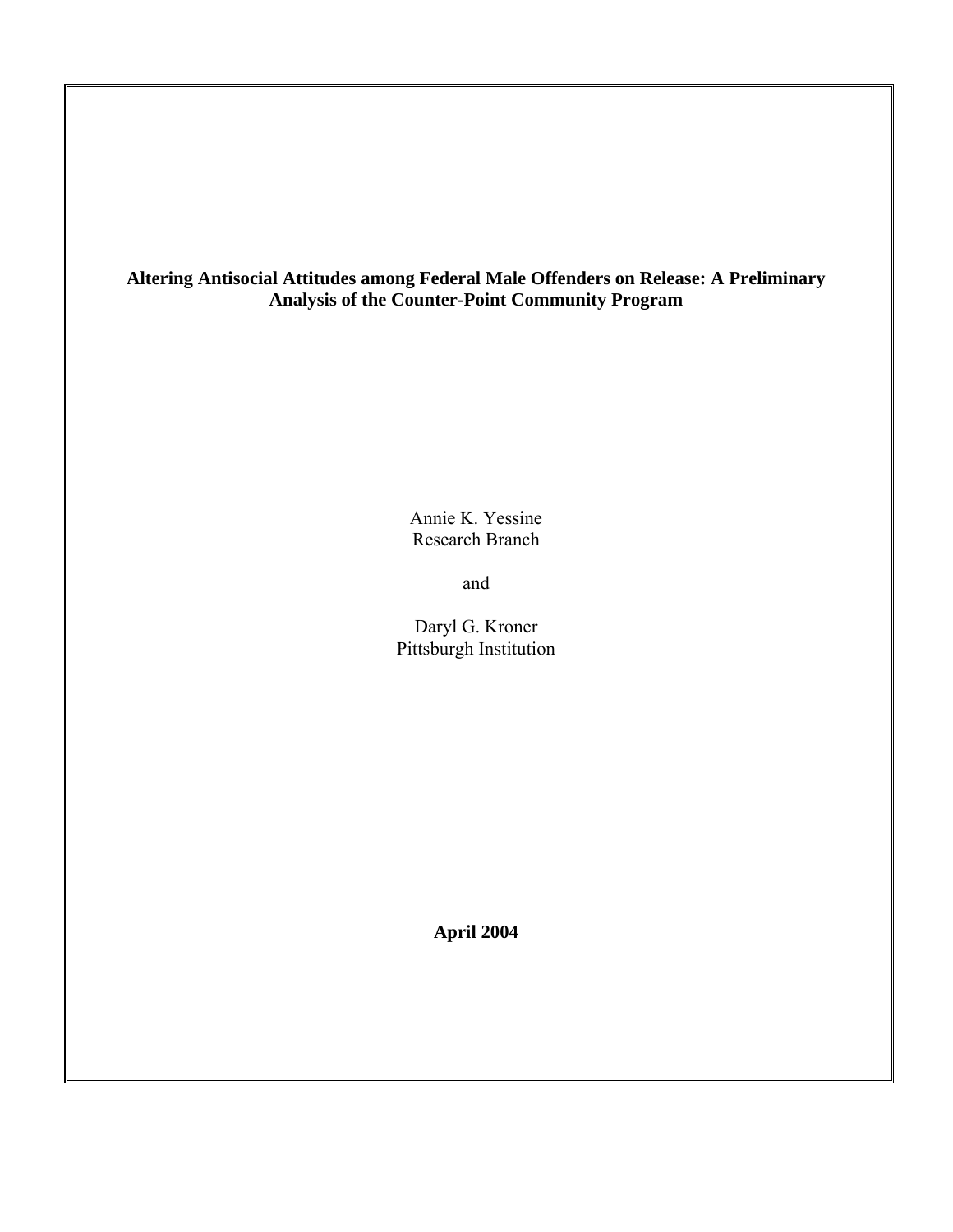## **ACKNOWLEDGEMENTS**

<span id="page-2-0"></span>This project represented a joint effort by the Reintegration Programs Division and the Research Branch of the Correctional Service of Canada. Its completion would not have been possible without the generous contribution of many individuals. First and foremost, the authors wish to thank Lynn Stewart and Franca Cortoni, whose supportive collaboration has secured all the necessary resources to bring the study to an end. Others within the Correctional Service of Canada have played an important role as well. Particular expressions of gratitude are extended to Phil Chitty and Toni Hemmati, who have competently and skilfully facilitated the data collection process. Finally, our appreciation is extended to Don Andrews of Carleton University for his assistance and comments throughout the realisation of the project.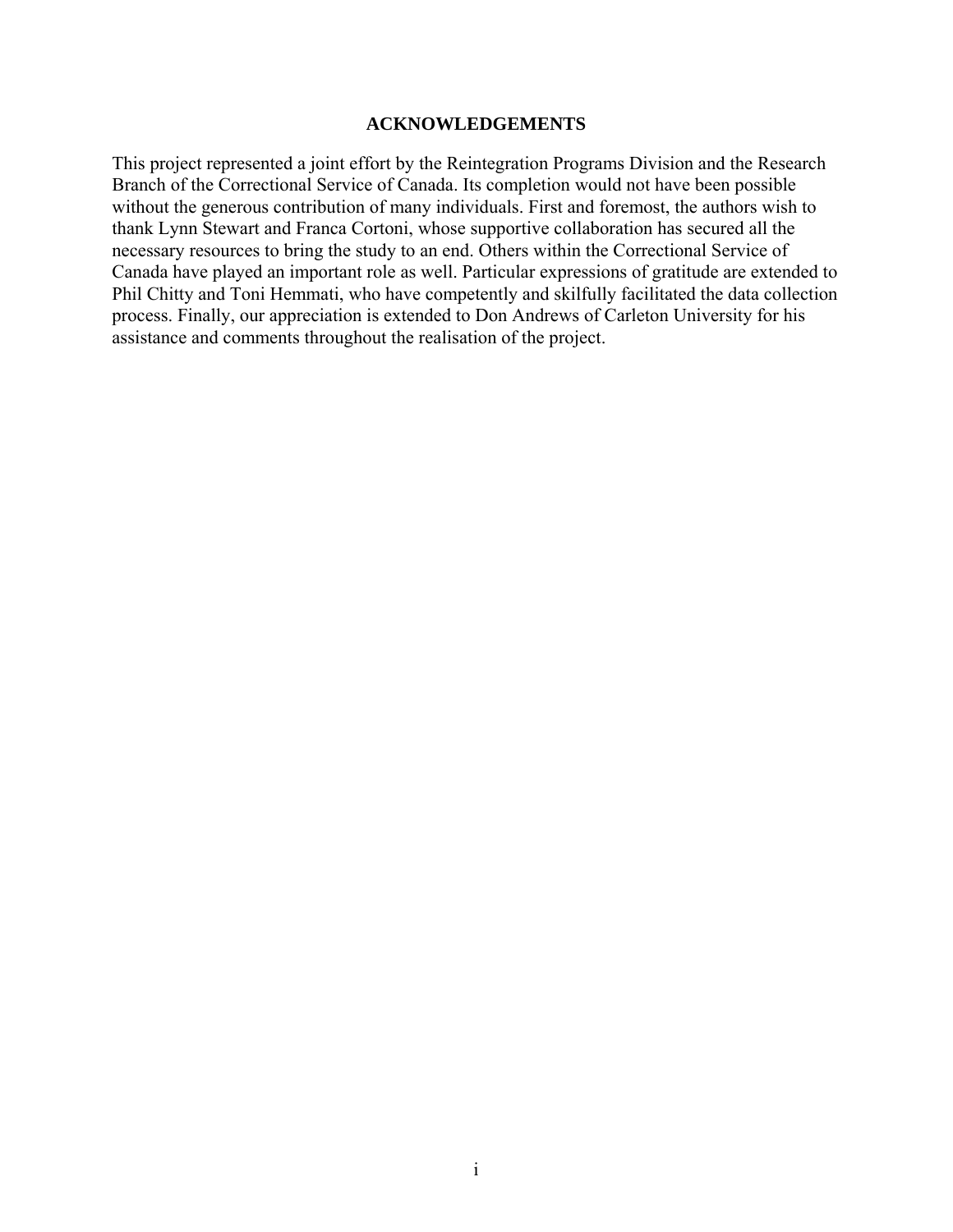# **Executive Summary**

<span id="page-3-0"></span>This preliminary study examined the effectiveness of the Counter Point program. Counter-Point is a community-based program for released federal male offenders assessed as presenting a greater likelihood of reoffending. The goal of the program is to reduce reoffending by providing the participants with the skills necessary to develop more prosocial attitudes. To facilitate attitudinal and behavioural change and increase participants' personal responsibility and accountability, Counter-Point is based on a social learning perspective, and applies cognitivebehavioural principles and methods. For example, the program teaches self-monitoring, selfmanagement, perspective-taking and generic problem-solving skills, and features interactive presentation and practice, sequential and structured learning, prosocial modeling, role play, rehearsal, and effective reinforcement and disapproval.

The investigation compared 332 Counter-Point participants to a comparison group of 332 offenders who did not participate in the program. Program participants and comparison offenders were matched on risk of offending and prior participation in other programs. The first goal of the study was to examine whether participation in Counter Point changed antisocial attitudes. The second goal was to determine whether participation in the program was associated with reductions in failure and/or reoffending. Outcome measures included suspensions, revocations, and new offences.

The first set of analyses examined whether participation in the Counter-Point program led to reductions in antisocial attitudes, neutralization, and negative criminal attributions. Findings showed that the program was successful in reducing antisocial attitudes among Counter Point participants. Further, and more importantly, these reductions were significantly associated with reductions in suspensions, revocations, and/or new offences.

Secondly, an average follow-up of 1.4 years revealed that 25% of offenders who completed the Counter-Point program were suspended, 14% were revoked, and 28% committed a new offence. In contrast, 37% of program non-completers were suspended, 35% were revoked, and 48% committed a new offence. For the comparison group, rates of suspension, revocation, and new offence were 37%, 26%, and 45%, respectively. In relative terms, offenders who completed the Counter-Point program had a 32% reduction in suspensions, a 46% reduction in revocations, and a 46% reduction in new offences.

To further compare the Counter Point and comparison groups on these outcome measures, Cox regression analyses were used. This advanced type of statistical analysis ensured that the program and the comparison groups were equated on risk, need for intervention, prior program participation, and time-at-risk in the community. Results showed that, compared to program noncompleters and non-participants, offenders who completed Counter-Point program had significant reductions in all three outcomes measures. Statistically, controlling for criminogenic need, risk, and prior program participation, offenders who completed Counter-Point had a 24% reduction in the risk of having been suspended, a 38% reduction in the risk of having been revoked, and a 33% reduction in the risk of having committed a new offence, compared to offenders who failed to complete the intervention or were not exposed in any way to the program content.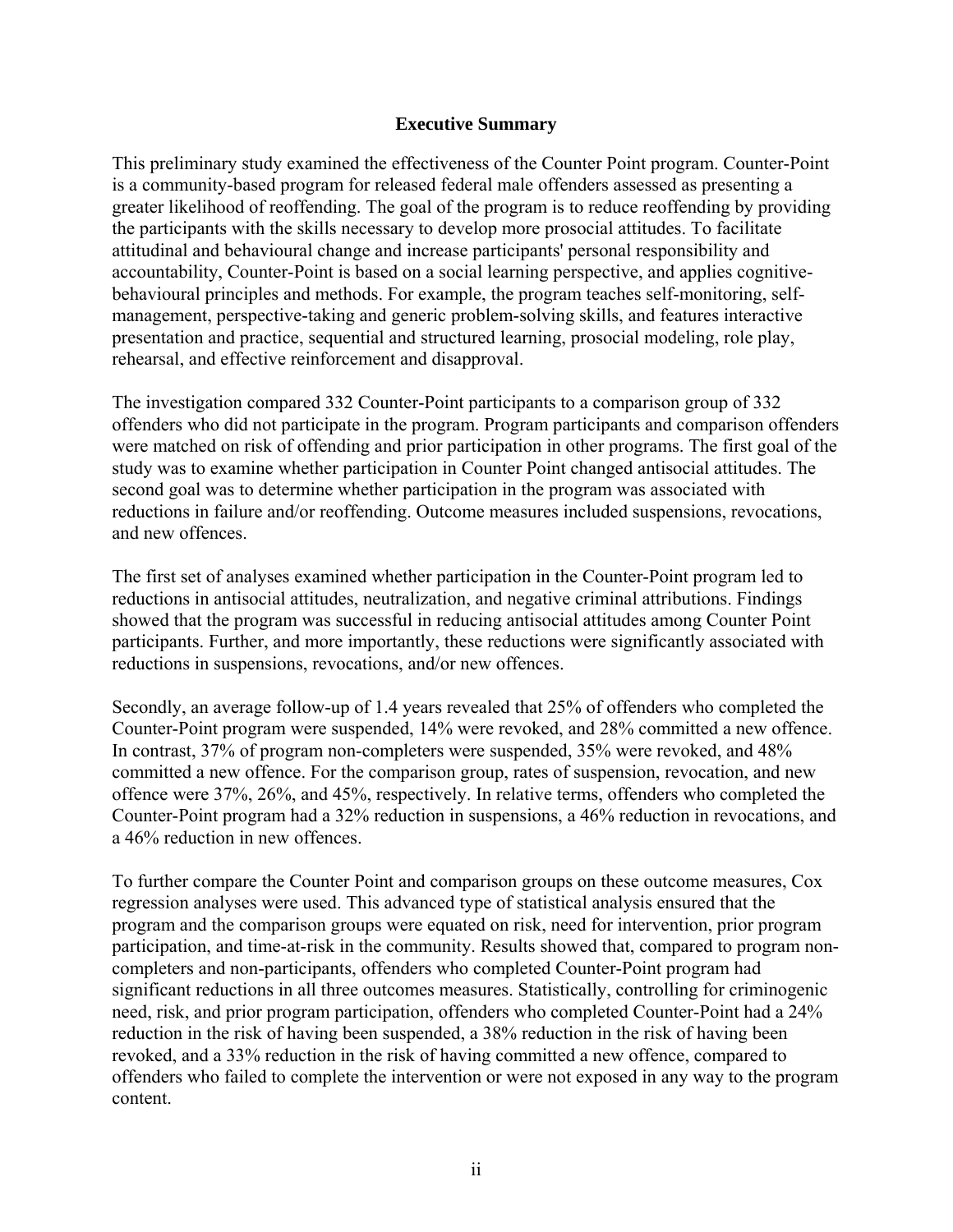Further analyses examined the outcome rates of offenders who started but did not finish the program. In comparison to offenders who either completed or did not participate in the program, program dropouts were 26% more likely to have been suspended, 83% more likely to have been revoked, and 39% more likely to have committed a new offence. These results are consistent with the literature, which regularly finds increased rates of failure in correctional program dropouts. An examination of programming dosage (the amount of programming required to achieve reduced risk) showed that all program sessions had to be completed to achieve lowered rates of suspensions, revocations, and new offences. Partial completion of the program did not result in reduced recidivism.

With regard to race, there was evidence to support that Counter-Point responded equally well to the needs of Aboriginal and non-Aboriginal offenders. Across the racial groups, significant reductions in suspensions, revocations, and new offences were found following program completion. In terms of absolute magnitude, the reductions in outcome rates obtained for program completers were slightly greater for Aboriginal offenders. Finally, results further showed that greater reductions were achieved for higher risk offenders who completed the program compared to lower risk offenders.

Overall, the present study highlights several important points. First, the results demonstrate that the Counter Point program shows promise for altering antisocial attitudes. Second, the results support the risk principle that more intensive intervention should be given to higher risk offenders. Third, the study shows that the program was equally effective in reducing recidivism for Aboriginal offenders. Finally, the poorer outcomes among program dropouts indicate the need for further research to better understand the factors that would improve these offenders' completion of programming. In sum, this preliminary study demonstrates that Counter-Point is an appropriate correctional program for offenders who require intervention for antisocial attitudes while on community supervision.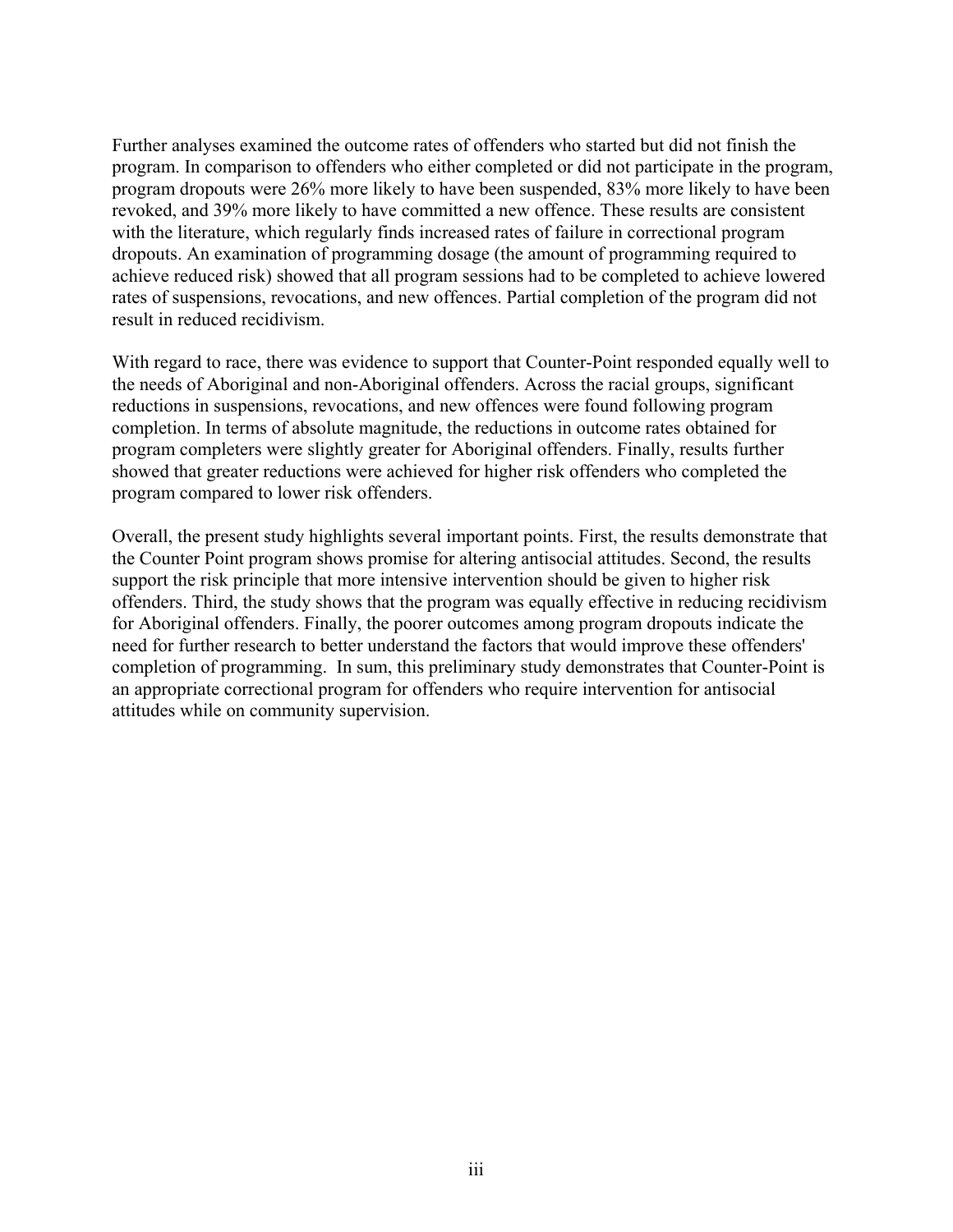<span id="page-5-0"></span>

| Criminal Sentiments Scale - Modified (CSS-M; Shields and Simourd, 1991)  4<br>Measure of Criminal Attitudes and Associates (MCAA; Mills and Kroner, 1999) 7 |  |
|-------------------------------------------------------------------------------------------------------------------------------------------------------------|--|
|                                                                                                                                                             |  |
| The Impact of the Counter-Point Program on Recidivism across Risk Levels 26                                                                                 |  |
|                                                                                                                                                             |  |
|                                                                                                                                                             |  |
|                                                                                                                                                             |  |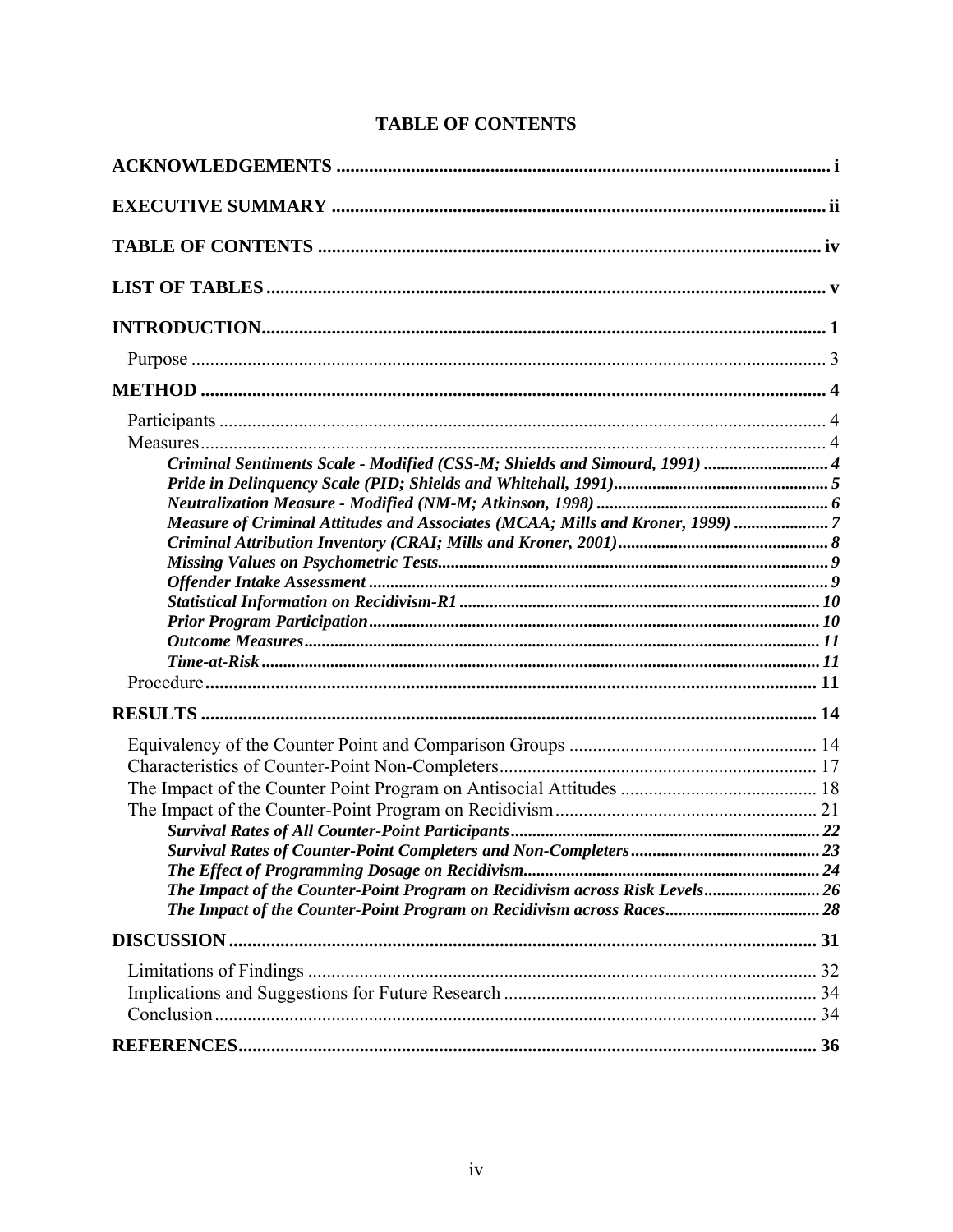# **LIST OF TABLES**

<span id="page-6-0"></span>

| Table 1: Mean Differences on Age, Risk, Prior Program Participation, and Sentence Length for                                                                                                                                                             |    |
|----------------------------------------------------------------------------------------------------------------------------------------------------------------------------------------------------------------------------------------------------------|----|
| Table 2: Racial Composition, Marital Status, and Criminal History for Program Participants and                                                                                                                                                           |    |
| Table 3: Criminogenic Need Ratings for Program Participants and Comparison Offenders 16                                                                                                                                                                  |    |
|                                                                                                                                                                                                                                                          |    |
| Table 5: Simple Correlation Coefficients between Recidivism and Both Risk and Prior Program                                                                                                                                                              |    |
|                                                                                                                                                                                                                                                          |    |
| Table 7: Mean Recidivism Rates (%) within Program Participation Categories  22                                                                                                                                                                           |    |
| Table 8: Cox Regression Analyses on Survival Rate for Suspensions, Revocations, and New<br>Offences of Counter-Point Participants and Comparison Offenders, Controlling for                                                                              | 23 |
| Table 9: Cox Regression Analyses on Survival Rate for Suspensions, Revocations, and New<br>Offences of Counter-Point Completers and Non-Completers, Controlling for                                                                                      |    |
| Table 10: Cox Regression Analyses on Survival Rate for Suspensions, Revocations, and New<br>Offences of Sub-groups of Counter-Point Participants, Controlling for Criminogenic                                                                           |    |
|                                                                                                                                                                                                                                                          |    |
| Table 12: Cox Regression Analyses on Survival Rate for Suspensions, Revocations, and New<br>Offences of Low, Medium, and High Risk Counter-Point Completers and Non-<br>Completers, Controlling for Criminogenic Need and Prior Program Participation 28 |    |
| Table 13: Cox Regression Analyses on Survival Rate for Suspensions, Revocations, and New<br>Offences of Caucasian, Aboriginal, and Other Racial Minority Counter-Point<br>Completers and Non-Completers, Controlling for Criminogenic Need and Prior     |    |
|                                                                                                                                                                                                                                                          |    |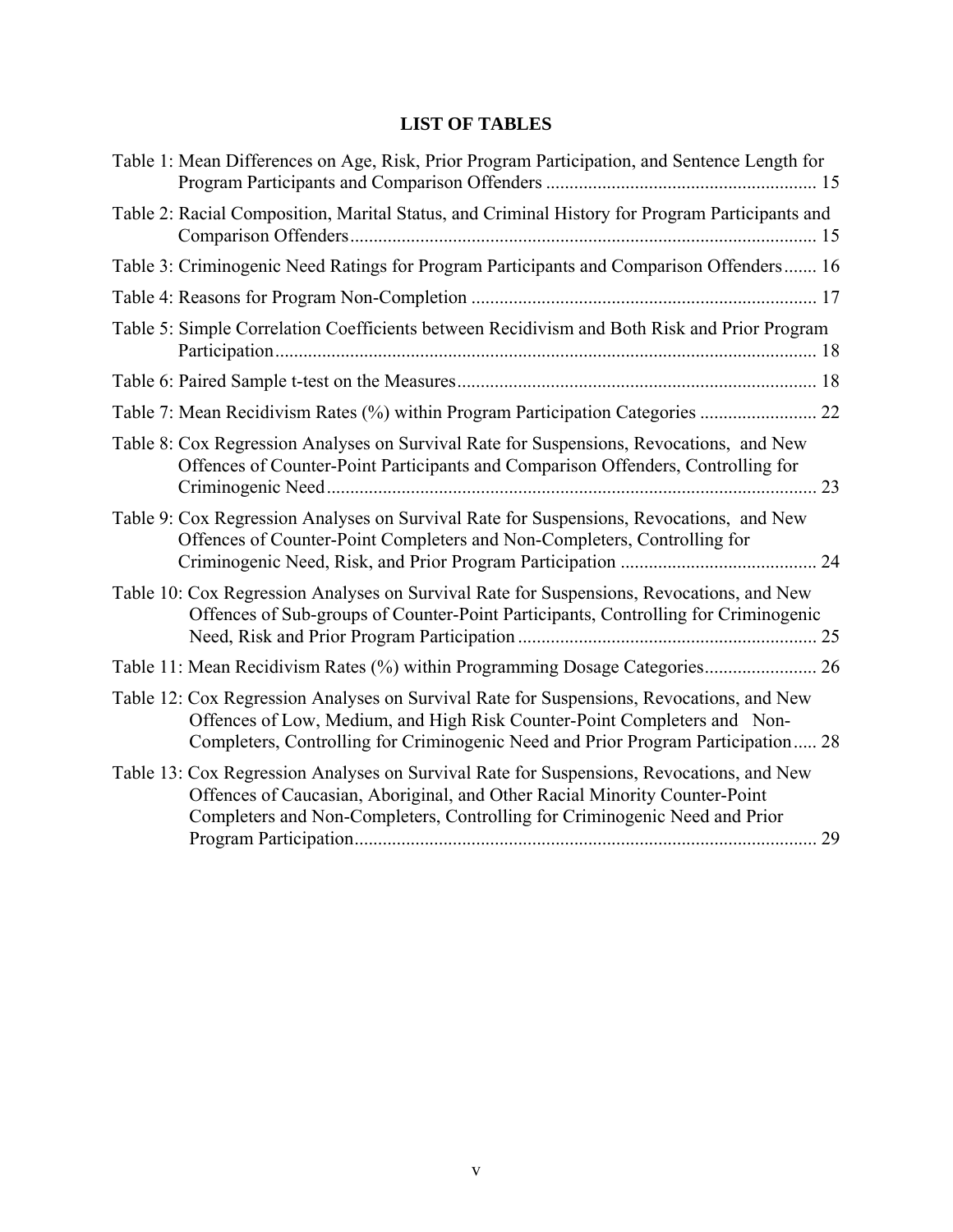### **INTRODUCTION**

<span id="page-7-0"></span>The efficient and effective management of individuals who come into contact with the criminal justice system is a concern for many people. Scholars from various disciplines attempt to understand, predict, and influence the occurrence of criminal behaviour. Amongst other things, this interest has resulted in an increasing body of research concerning the predictors of criminal conduct and the development of appropriate intervention programs, and as such contributed to a reduction in the social costs associated with crime and its processing.

Within the field of criminal psychology and criminology, a substantial emphasis is placed on the attitudes, or more specifically, the antisocial attitudes construct. In the literature, the construct of antisocial attitudes encompasses such things as criminally oriented norms, values and beliefs toward legal institutions and authority, identification with criminal others, rationalizations, justifications or tolerance for law violations, pride in the commission of criminal acts, as well as beliefs in luck, random chance and/or other externally attributable factors (Mylonas and Reckless, 1963; Gendreau, Grant, Leipciger and Collins, 1979; Shields and Simourd, 1991; Agnew, 1994; Shields and Whitehall, 1994; Simourd, 1996; Simourd, 1997; Simourd and Van de Ven, 1999; Mills, Kroner and Forth, 2002; Andrews and Bonta, 1994, 1998, 2003).

Research has repeatedly validated the positive relationship between the antisocial attitudes construct and criminal behaviour (Glueck and Glueck, 1950; Blumenthal, 1973; Andrews and Kandel, 1979; Andrews and Wormith, 1984; Reicher and Emler, 1985; Roy and Wormith, 1985; Hoge, Andrews and Leschied, 1994). Furthermore, not only is antisocial attitudes identified as one of the most important criminogenic risk factors (Andrews, Zinger, Hoge, Bonta, Gendreau & Cullen, 1990), but the concept also represents a core component of many of the most influential theories of criminal behaviour<sup>1</sup>. Practically however, despite the fact that the necessity to target antisocial attitudes was acknowledged (Mylonas and Reckless, 1963; Andrews and Wormith, 1984; Wormith, 1984; Simourd, 1996; Simourd and Van de Ven, 1999; Simourd and Olver, 2002), the field was slow to integrate the concept into the development of

<span id="page-7-1"></span> $\frac{1}{1}$  $<sup>1</sup>$  See for example, the traditional Freudian and other variations of Psychodynamic perspectives, Sutherland's</sup> Differential theory (1939), the General Personality and Social Psychological Approach (Andrews and Bonta, 1994), and a variety of class-based sociological perspectives such as Conflict/Marxist and Labeling perspectives, the Anomie/Strain theory (Merton, 1938), and Subcultural perspectives (Cohen, 1955; Cloward and Ohlin, 1960).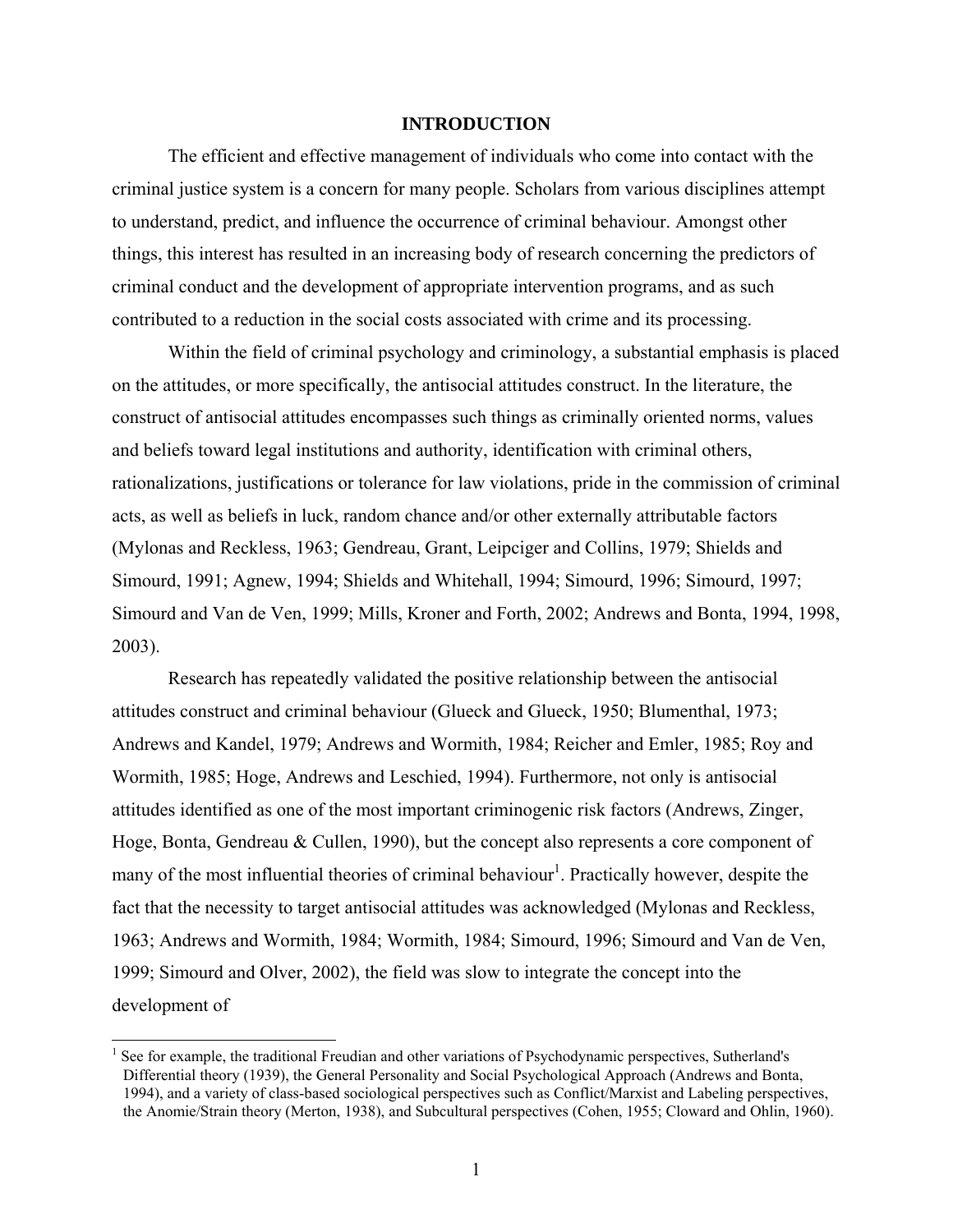appropriate intervention programs for offenders. Many factors, including the lack of suitable psychometric instruments (Shields and Whitehall, 1994; Simourd and Van de Ven, 1999), the lack of agreement over the factors that need to be assessed (Simourd, 1997) as well as the underlying socio-political debate over the different ways in which the criminal justice system should deal with issues surrounding the processing of criminal individuals, could account for this discrepancy. With the recent commitment to, and adoption of, a "What Works" approach on the part of various correctional agencies however, an improved inventory of rehabilitative services was expected to become available to offenders.

Amongst other responses to this evident need in the area of correctional programming, in 1995, the John Howard Society of Ottawa-Carleton developed the Counter-Point program (Graham and Van Dieten, 1999). Consistent with the existing literature on the delivery of effective correctional services, Counter-Point is offered in community settings to male offenders who are at a moderate to high risk of reoffending. Offenders selected for the program have moderate to high needs on the attitudes and associates domains as identified upon admission by the Offender Intake Assessment and Correctional Planning (OIA; Motiuk, 1997) and as evidenced by past and/or current behavioural tendencies.

The primary goal of the Counter-Point program is to reduce reoffending by providing the participants with the skills necessary to identify, challenge, and enhance their willingness to alter antisocial attitudes, and develop more prosocial attitudes. Additional objectives include promoting access to prosocial people and activities, identifying high-risk situations, and developing the necessary resources to prevent future criminal activity. To do so, offenders participate in 25 sessions, which are divided into 3 processes: the intake process, the intervention process and the closure process. Utilizing motivational interviewing techniques, the intake process consists of 3 individual sessions that entail orientation, assessment, and goal setting. The intervention process contains 6 modules that are introduced sequentially over 20 two-hour group sessions, which can be delivered from 1 to 3 times a week. The modules are: Setting the context for change (2 sessions); Identifying support for change (2 sessions); Identifying pro-criminal attitudes, values and beliefs (7 sessions); Altering pro-criminal sentiments (3 sessions); Prosocial problem-solving (2 sessions); and Maintaining Change (4 sessions). Finally, the closure process is comprised of 2 individual sessions, which are used to review the progress report, and together with a Parole Officer (PO), the relapse prevention plan of each participant.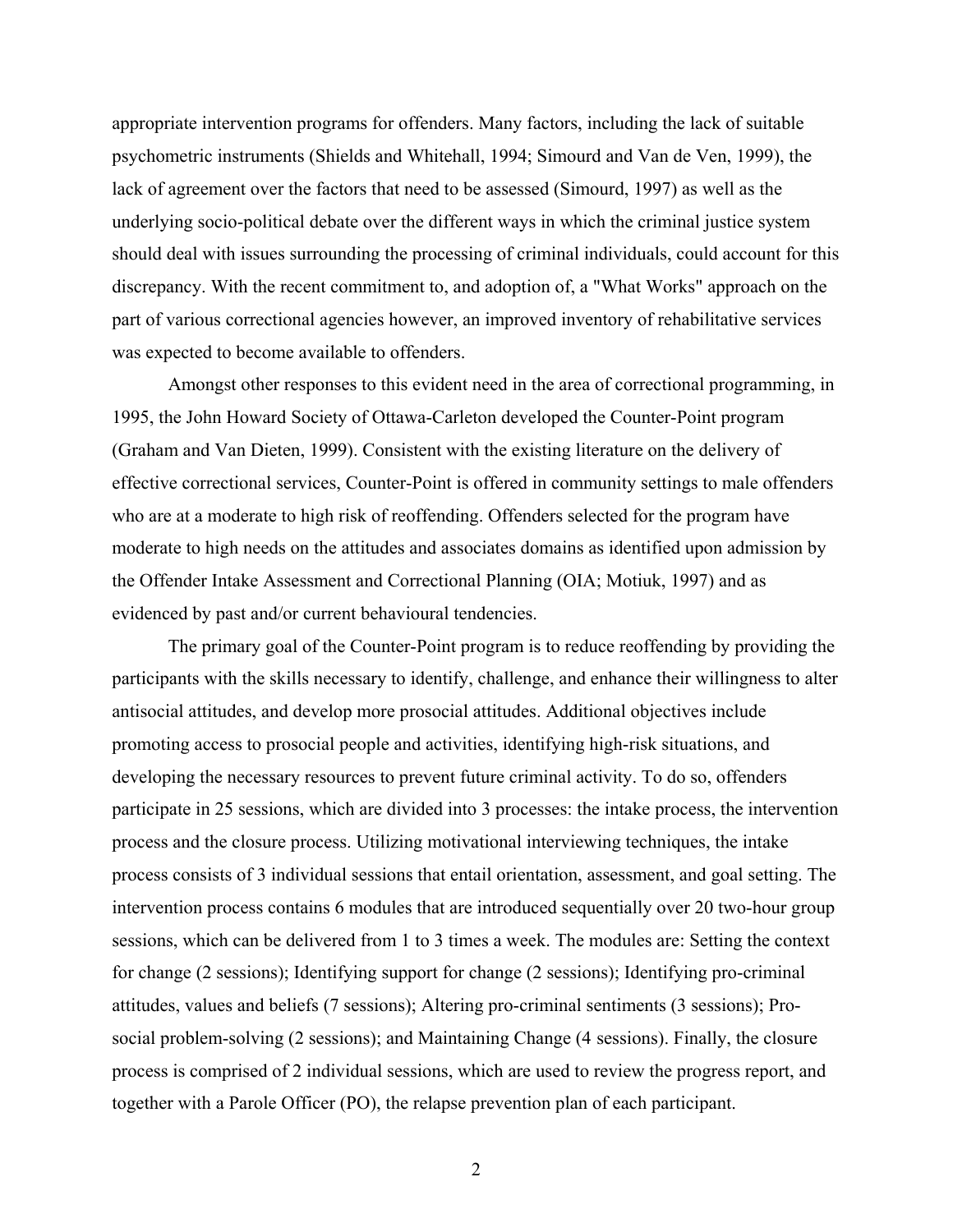<span id="page-9-0"></span>To facilitate attitudinal and behavioural change and increase participants' personal responsibility and accountability, Counter-Point is based on a social learning perspective, and applies cognitive-behavioural principles and methods. For example, the program teaches selfmonitoring, self-management, perspective-taking and generic problem-solving skills, and features interactive presentation and practice, sequential and structured learning, prosocial modeling, role play, rehearsal, and effective reinforcement and disapproval. Program integrity is maintained through ongoing process evaluations, and standardized manuals. Furthermore, program entry and participation guidelines are clearly outlined, and Program Delivery Officers (PDOs) have experienced working with correctional clients, have access to clinical support and guidance, and receive training in the principles of effective interventions and standards of professional conduct.

## **Purpose**

The present investigation consisted of a preliminary evaluation of the Counter-Point program. Specifically, this research aimed at examining the effectiveness of the intervention in altering its intermediate targets of change, and subsequently reducing rates of recidivism. It was expected that post-program reductions in antisocial attitudes were going to be observed, and that positive treatment-related change on this specific construct was going to be linked with reduced rates of recidivism. In addition, it was hypothesized that rates of recidivism for Counter-Point participants were going to be lower than for offenders who were not exposed to the program content.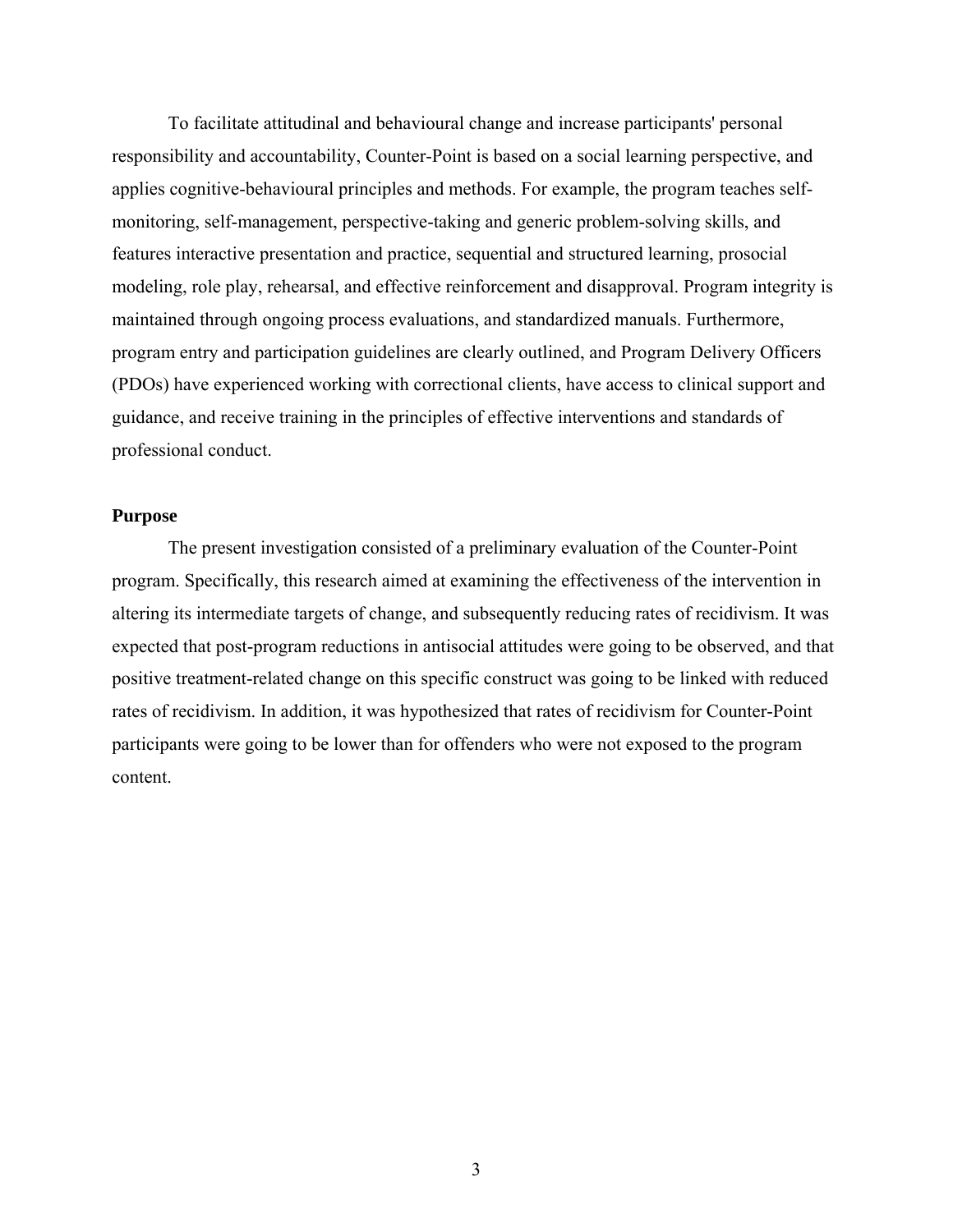### **METHOD**

## <span id="page-10-0"></span>**Participants**

The present study was conducted on federal male offenders under community supervision in the five administrative regions operated by the Correctional Service of Canada. A total of 332 Counter-Point program participants and 332 comparison offenders were included in the study. The mean age of Counter-Point participants and offenders in the comparison group was 35.0 (SD=9.3) and 35.6 (SD=10.0) years, respectively. The length of sentence for the treatment and comparison groups averaged, respectively, 4.9 (SD=4.1) and 5.3 (SD=3.8) years. Further group comparisons are detailed in the Results section of the report.

## **Measures**

Prior to participating in the program, Counter-Point participants were administered a battery of psychometric tests. These tests included the Criminal Sentiments Scale - Modified (CSS-M; Shields & Simourd, 1991), the Pride in Delinquency Scale (PID; Shields and Whitehall, 1991), the Neutralization Measure - Modified (NM-M; Atkinson, 1998), the Measure of Criminal Attitudes and Associates (MCAA; Mills and Kroner, 1999), and the Criminal Attribution Inventory (CRAI; Mills and Kroner, 2001). The order of administration of tests was the same for all participants. Upon completion of the program, the tests were readministered. The interval between pre- and post-testing varied, but for the most part lasted between 2 and 3 months.

### *Criminal Sentiments Scale - Modified (CSS-M; Shields and Simourd, 1991)*

The Criminal Sentiments Scale - Modified is a modified version of the original Criminal Sentiments Scale (CSS) (Gendreau, Grant, Leipciger, and Collins, 1979). It is a 41-item selfreport questionnaire consisting of three dimensions, traditionally used to measure the antisocial attitudes construct. The first sub-scale, Attitudes towards the Law, Courts, Police (ALCP, 25 items), evaluates respect for the law and the criminal justice system. The second sub-scale, Tolerance for Law Violations (TLV, 10 items), explores rationalizations for criminal behaviour, and the third sub-scale, Identification with Criminal Others (ICO, 6 items), assesses participants' opinions of law violators. Respondents are asked to answer, for each of the items, whether they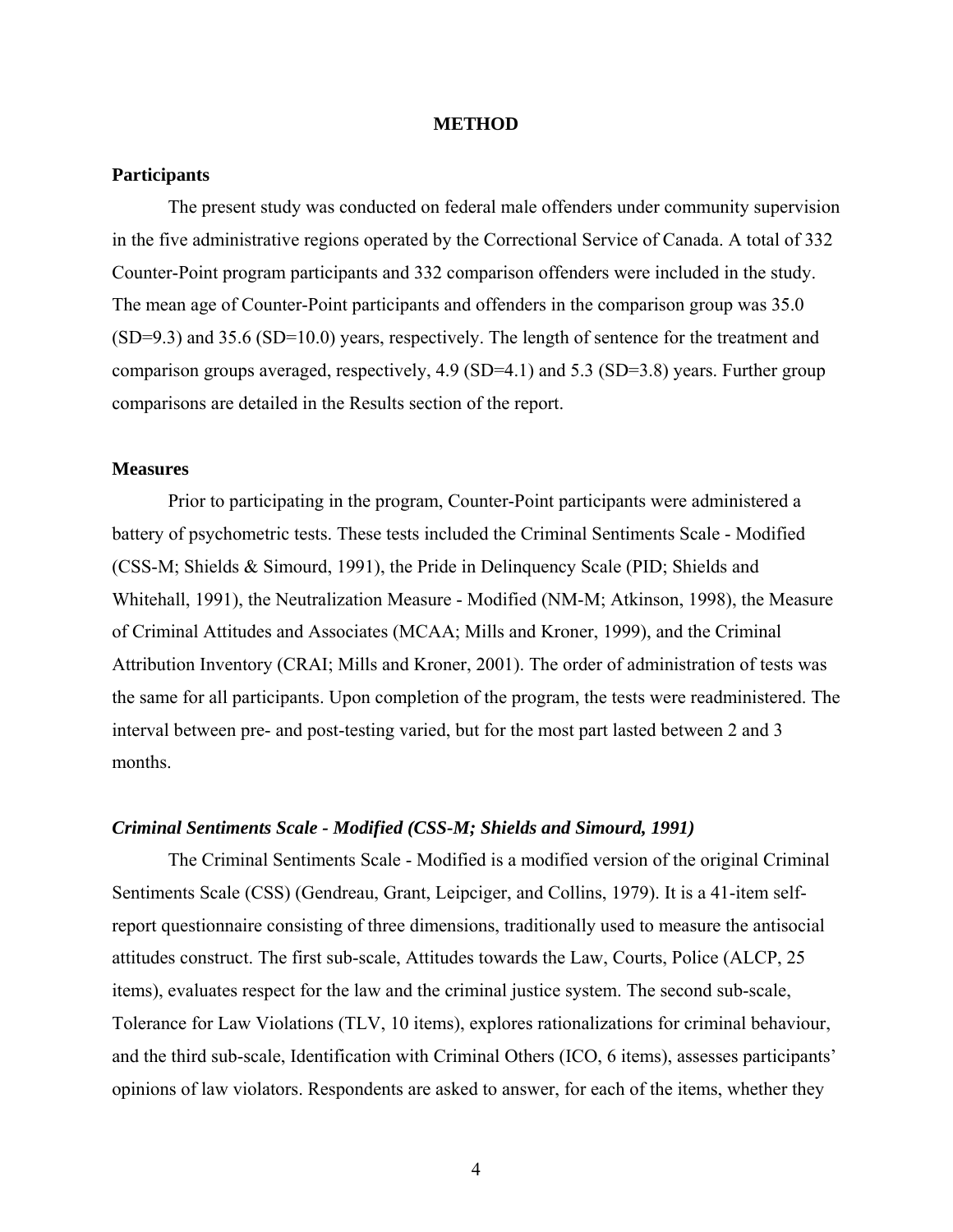<span id="page-11-0"></span>agree, disagree, or are undecided. Each endorsement of an antisocial statement (or rejection of a prosocial one) yields 2 points, whereas each rejection of an antisocial statement (or acceptance of a prosocial one) yields 0 point. Undecided responses are scored as 1. Therefore, higher scores on each of the sub-scales are indicative of antisocial attitudes.

A number of studies established the validity and reliability of the CSS and CSS-M among adult (Andrews and Wormith, 1984; Andrews, Wormith, and Kiessling, 1985; Roy and Wormith, 1985; Simourd, 1997) and juvenile offenders (Shields and Simourd, 1991; Simourd and Van de Ven, 1999). Mills and Kroner (1997) however found the CSS to be unrelated to reconvictions and parole violations among a sample of violent offenders. Furthermore, a component analysis of the original version of the instrument among a sample of violent and sexual offenders did not find the factors to be associated with recidivism (Kroner and Mills, 1998). In spite of these findings, a recent study exploring the underlying dimensions of the antisocial attitudes construct demonstrated the CSS-M factors (i. e., two from the LCP, and one each from the TLV and ICO sub-scales) to be linked to criminal conduct outcome criteria (Simourd and Olver, 2002). The reliability of the scale was maintained in the present study. Not surprisingly, higher coefficient alpha results were obtained on the sub-scales comprised of a greater number of items. Pre- and post-internal consistency results were  $\alpha$  = .88 and  $\alpha$  = .89 on the ALCP sub-scale,  $\alpha$  = .75 and  $\alpha$ = .76 on the TLV sub-scale, and  $\alpha$  = .49 and  $\alpha$  = .57 on the ICO sub-scale.

### *Pride in Delinquency Scale (PID; Shields and Whitehall, 1991)*

The Pride in Delinquency Scale is a brief 10-item self-report instrument developed as an extension to the CSS. The measure was designed to assess the degree of comfort that respondents would experience if they were to engage in 10 different criminal activities. Responses are rated on a Likert-type scale ranging from  $-10$  to  $+10$ . Negative numbers indicate shame while positive numbers reflect pride in the commission of the act. A score of 0 indicates an undecided response. Scores are summed up and added to a constant of 100 to ensure a positive total. Higher scores therefore reflect increasing antisocial attitudes.

Research among young (Shields and Whitehall, 1991) and adult offenders (Simourd, 1997) indicated that the Pride in Delinquency scale possessed acceptable psychometric properties, and was a reliable and valid measure of antisocial attitudes. Simourd and Van de Ven (1999) further demonstrated that the PDI was significantly related to criminal behaviour and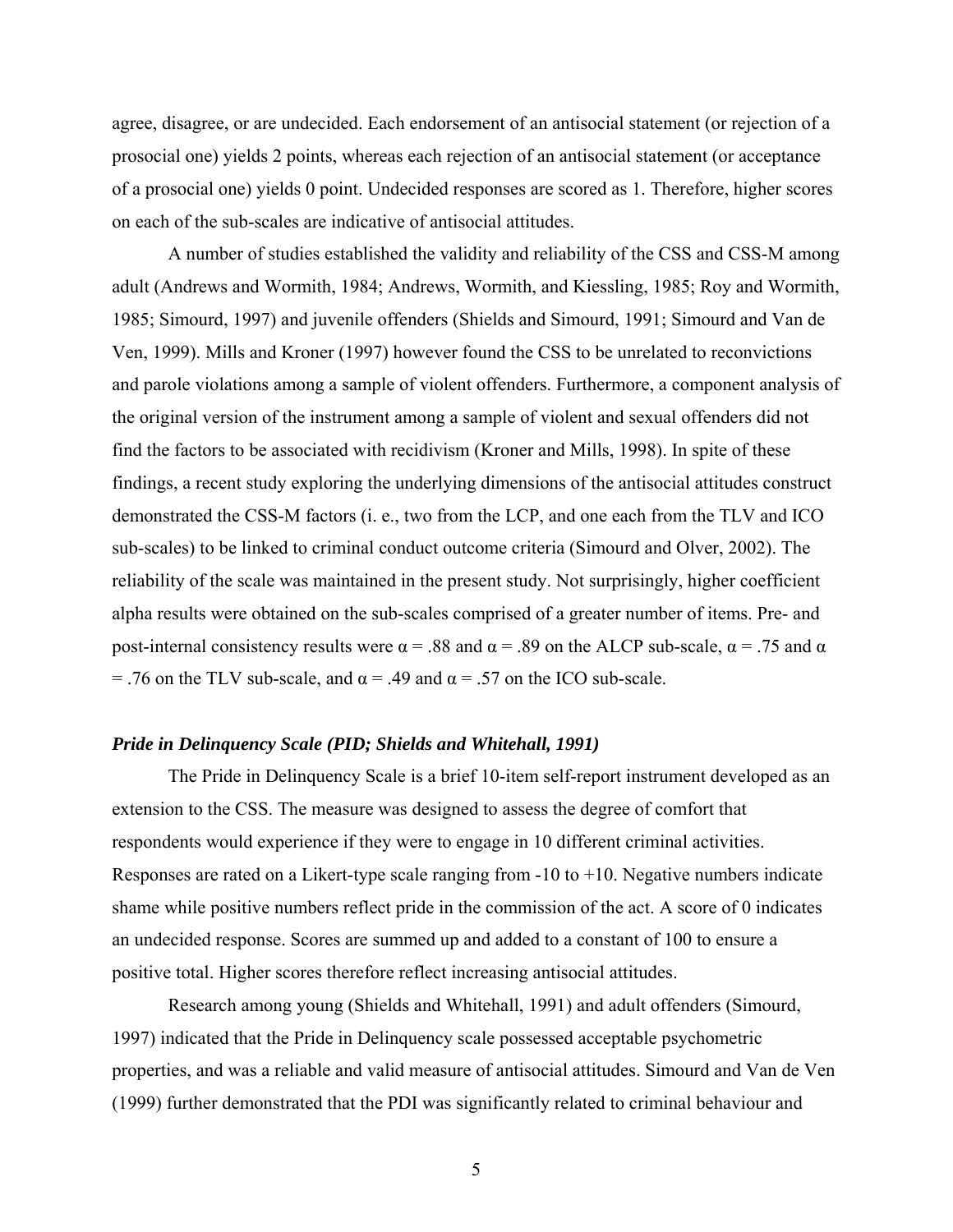<span id="page-12-0"></span>could predict recidivism, mostly among non-violent offenders. In the current study, the internal consistency of the scale was high. At pre- and post-test respectively, Cronbach's coefficient alphas were  $\alpha = .89$  and  $\alpha = .90$ .

#### *Neutralization Measure - Modified (NM-M; Atkinson, 1998)*

The Neutralization Measure - Modified assesses the extent to which offenders use neutralization or justifications for their criminal behaviours. This neutralization scale is based on Atkinson's Neutralization Measure (Atkinson, 1998), which in turn was derived from Shield's Neutralization Scale (Shields and Whitehall, 1994). Respondents are asked to read 5 crime scenarios and assign the sentence that they think the offender in the scenario deserves. They are then asked to assign a sentence to this same offender under 8 different conditions (i. e., 7 neutralizing statements and one designed as a validity check) under which the crime could have been committed.

To improve on the validity and reliability of the measure, scores are computed in two ways (Atkinson, 1998). First, items that cause any reduction at all in sentence are assigned a score of 1 (i. e., indicating the presence of neutralization) and those that stay the same or increase are scored as 0 (i. e., indicating the absence of neutralization). Second, each sentence is expressed as a proportion of the original sentence assigned ranging from 0 to 1. A score of 1 reflects no use of neutralization, and the closer to 0 the score is, the higher is the amount of neutralization used. The first method therefore assesses the frequency (i. e., the number of items neutralized out of the total), whereas the second method evaluates the overall magnitude (i. e., the amount by which the sentence is reduced), of neutralization. Higher scores on the method of computing the scale that assesses the frequency of neutralization, but lower scores on the magnitude component, are indicative of an increasing use of neutralization.

Although evidence for the psychometric properties of the original and revised measures of neutralization is limited, Shields and Whitehall (1994) demonstrated that the instrument was reliable, valid, and sensitive to differences between delinquents and nondelinquents. Research among adult offenders (Atkinson, 1998) further established the superior psychometric properties of the revised version (i. e., Neutralization Measure - Modified) of Shields and Whitehall's (1991) Neutralization Scale, which also computes the total scale score using the magnitude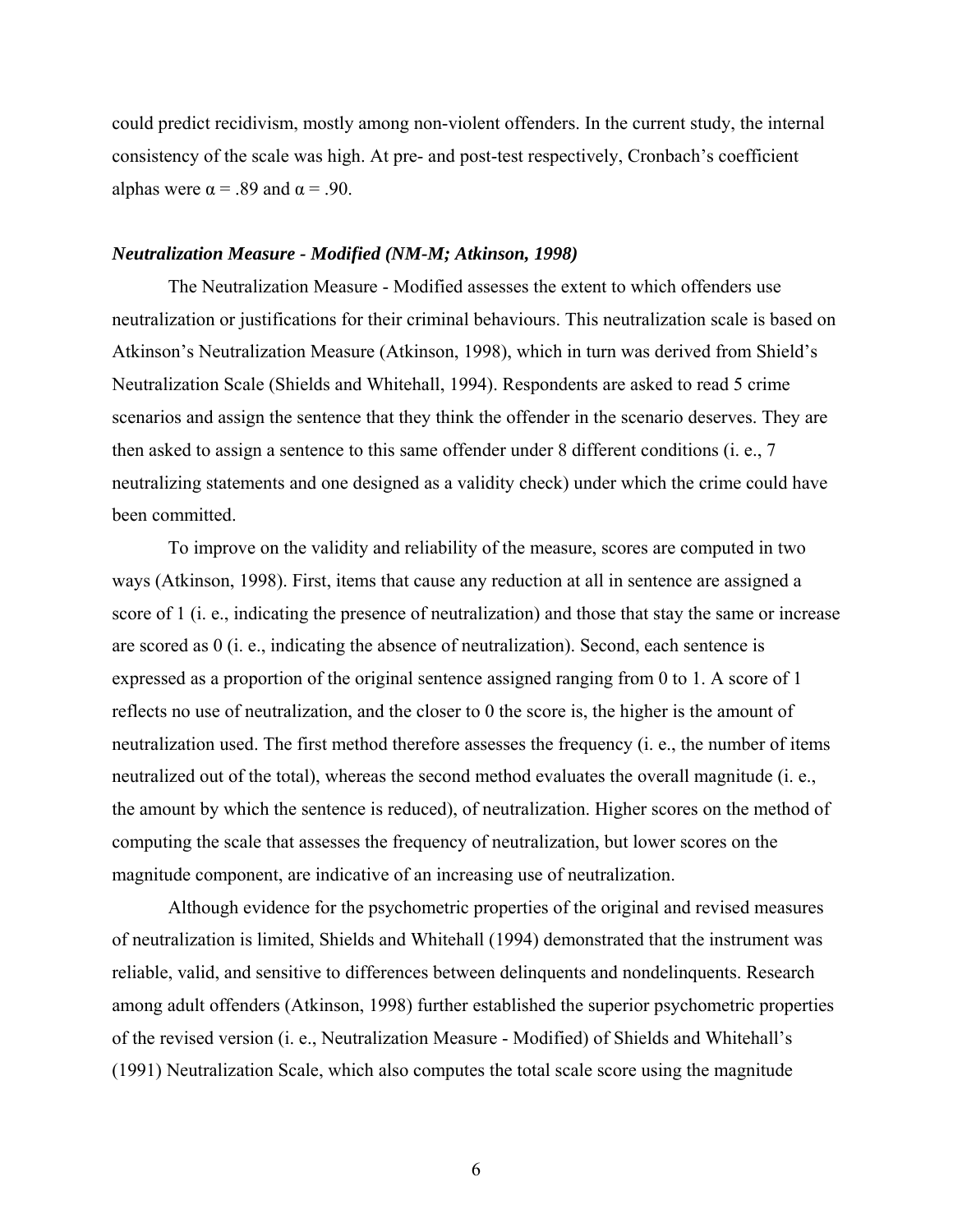<span id="page-13-0"></span>method. In this study, both the frequency and magnitude approaches of computing the scale showed high reliability. Pre/post coefficient alpha results ranged from  $\alpha = .88$  to  $\alpha = .92$ .

## *Measure of Criminal Attitudes and Associates (MCAA; Mills and Kroner, 1999)*

The Measure of Criminal Attitudes and Associates is comprised of two major components (i. e., Part A and Part B), each utilizing distinct scoring procedures. To provide a quantifiable measure of criminal associates (i. e., the Criminal Friend Index), Part A asks each respondent to identify the four adults they spend the most free time with, how much time they spend with them, and whether or not these individuals have some characteristics exemplifying criminal lifestyles. The calculation of the index is performed by adding the number of "Yes" responses to the characteristics for each of the friends identified, multiplying that value by the value associated with the time spent (i. e.,  $1 =$  less than 25%,  $2 = 25\% - 50\%$ ,  $3 = 50\% - 75\%$ , and  $4 = 75\% - 100\%$ , and subsequently adding the values for the four friends together. Overall scores for the Criminal Friend Index (CFI) therefore range from 0 to 64, with higher scores reflecting an increased involvement with criminal associates.

In contrast, Part B is a 46-item assessment of attitudes consisting of four sub-scales. The first sub-scale, Violence (12 items), measures tolerance toward, and attitudes supportive of, violence. The second sub-scale, Entitlement (12 items), evaluates attitudes focusing on a right to take whatever is believed to be deserved. Finally, the third sub-scale, Antisocial Intent (12 items), reflects beliefs concerning probable prospective commissions of antisocial acts, while the fourth sub-scale, Associates (10 items), provides an indication of attitudes favourable to having antisocial friends. Participants respond to a dichotomous choice of agree/disagree. Each endorsement of an antisocial statement (or rejection of a prosocial one) receives 1 point, whereas each rejection of an antisocial statement (or acceptance of a prosocial one) yields 0 point. For each sub-scale, scores are added up so that higher scores are reflective of increasing antisocial attitudes.

Recent studies conducted among both Canadian federal offenders (Mills, Kroner, and Forth, 2002) and university students (Mills and Kroner, 1999) demonstrated that the MCAA possessed acceptable reliability as well as convergent, discriminant and criterion validity. These results were consistent with previous research (Mills, 2000), which suggested that the measure was a valid and reliable instrument of antisocial attitudes. In this study, internal consistency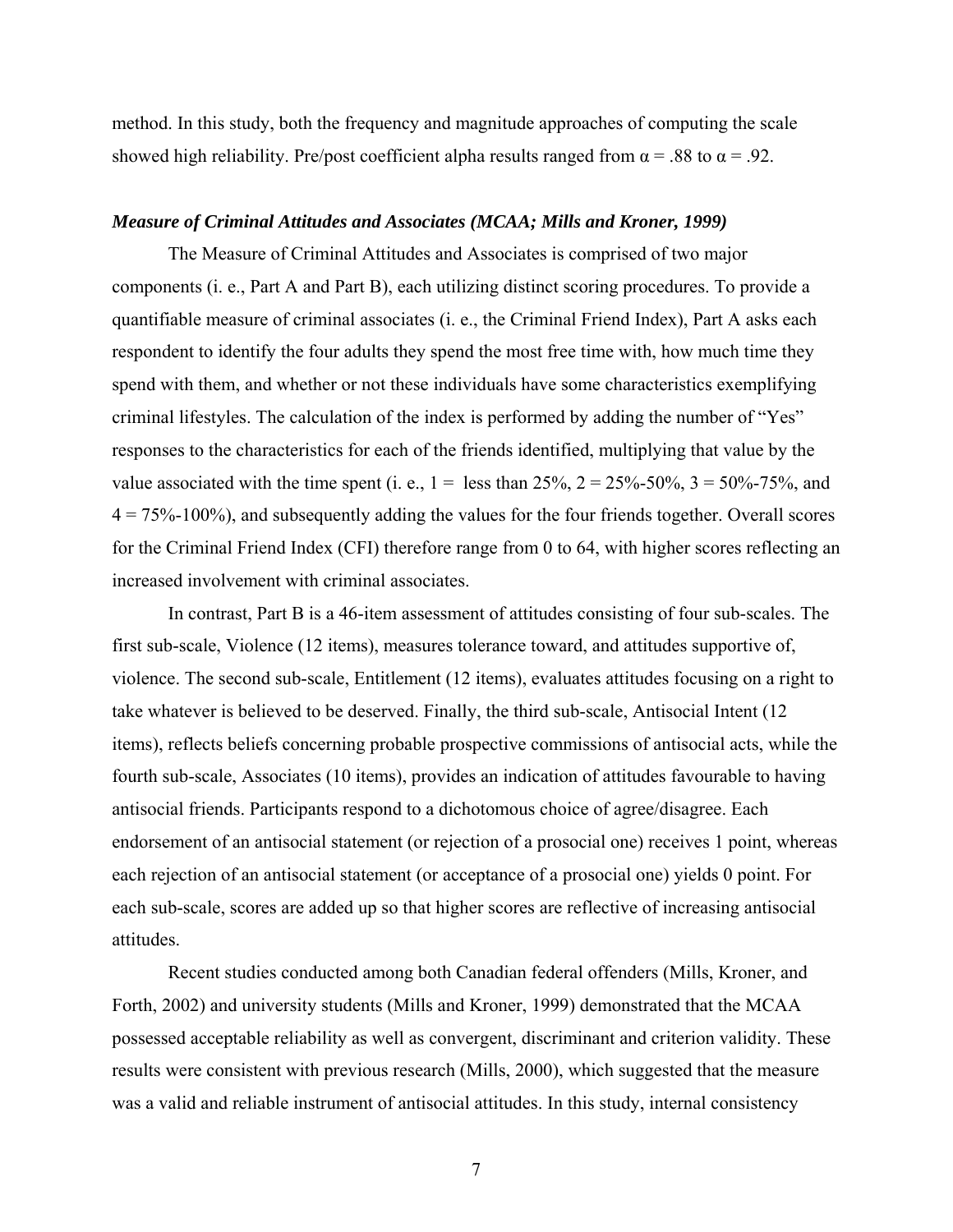<span id="page-14-0"></span>analyses provided further evidence for the reliability of the MCAA. Pre- and post-coefficient alpha results ranged from  $\alpha$  = .60 on the Entitlement sub-scale to  $\alpha$  = .89 on the total scale score for Part B.

#### *Criminal Attribution Inventory (CRAI; Mills and Kroner, 2001)*

The CRAI is a self-report measure that was developed to provide assessments of criminal blame. The instrument is comprised of six sub-scales, each composed of 10 items, developed under the internal/external framework of attribution of responsibility. The internal dimension includes the Psychopathology and Personality sub-scales, whereas the external blame domain is comprised of the Alcohol, Victim, and Societal sub-scales. The sixth sub-scale, Random, refers to crime occurring because of chance, thereby discounting the gravity of the acts. The Random sub-scale is idiosyncratic as it does not preclude the presence of internal or external factors.

In addition to the above sub-scales, the CRAI produces two indexes, each deriving two scores (Kroner & Mills, 2003). On the one hand, the Major Treatment Outcome Index (i. e., using post-assessment items only) together with the Major Treatment Gain Index (i. e., using pre/post raw gains) are used to predict new criminal charges. On the other hand, the Minor Treatment Outcome Index (i. e., using post-assessment items only) in conjunction with the Minor Treatment Gain Index (i. e., using pre/post raw gains) are used in the prediction of supervision rule violations. For each statement, respondents are asked to answer whether they agree or disagree. Each index/sub-scale contains both positively-keyed and negatively-keyed items. The scoring of the CRAI is accomplished by first reversing negatively-keyed items, and simply summing up the number of "agrees" (i. e., each worth 1 point) on the respective measures.

Research conducted among both offender and student samples showed that the different sub-scales comprising the CRAI generally had reasonable internal consistency and test-retest reliability (Mills and Kroner, 2001). When administered prior to, and upon completion of, treatment programs targeted at either sex or violent offenders, evidence of dynamic validity was also provided, but consistently only for the Victim and the Alcohol sub-scales (Mills and Kroner, 2001). In the present study, coefficient alpha results on the sub-scales at pre- and postassessment ranged from  $\alpha$  = .50 to  $\alpha$  = .72, suggesting acceptable internal reliability.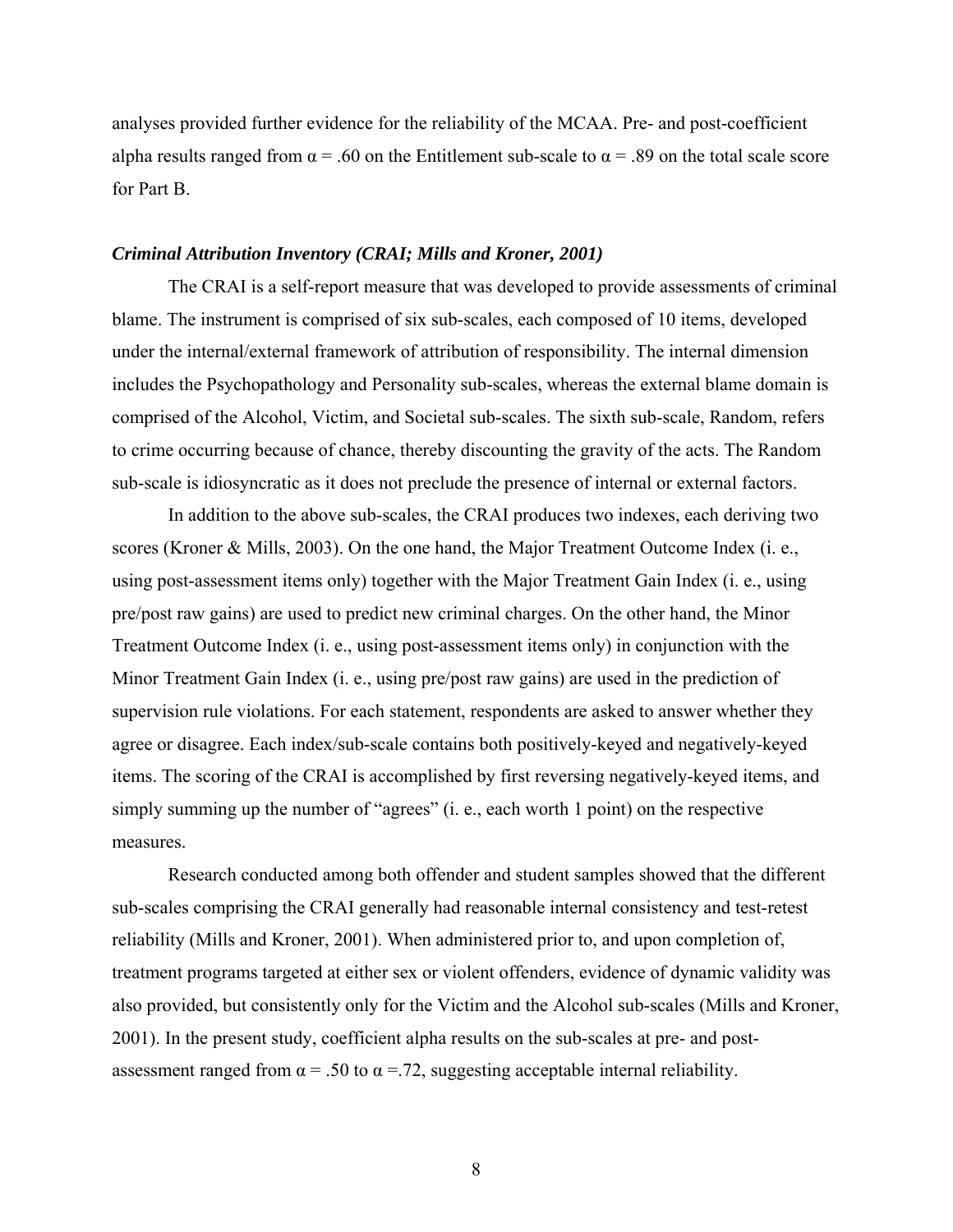### <span id="page-15-0"></span>*Missing Values on Psychometric Tests*

Missing values were replaced with the median response from all participants for that missing item. However, with one exception, if a participant had more than 10% missing data on a sub-scale, his sub-scale was removed from the study. The one exception was the Identification with Criminal Others (ICO) sub-scale of the CSS-M. The ICO contains only 6 items. As a result, this sub-scale was excluded if it contained 3 or more missing items.

## *Offender Intake Assessment*

The Offender Intake Assessment and Correctional Planning (OIA; Motiuk, 1997; Standard Operating Practice 700-04, Annex 700-04B) is a comprehensive and integrated evaluation of offenders that has been used by the Correctional Service of Canada since 1994. It examines a broad range of factors pertaining to offenders at their time of admission. As such, the OIA serves as the fundamental basis for determining offenders' institutional placement and correctional plan. One of the two components of the OIA, the Static Factors Assessment (SFA), provides comprehensive information pertaining to the criminal history record of each offender, including details on past and current criminal offences. The SFA also provides the level of intervention based on static factors (i. e., low, medium, or high) assigned to offenders at their time of admission. The second component of the OIA, the Dynamic Factors Identification and Analysis (DFIA), assesses a wide variety of contributing dynamic factors grouped into seven domains, with each domain consisting of multiple indicators. They include associates/social interaction (11 indicators), attitudes (24 indicators), community functioning (21 indicators), employment (35 indicators), marital/family (31 indicators), personal/emotional (46 indicators), and substance abuse (29 indicators). Following careful consideration of several sources of information, parole officers assess offenders using a 4-point scale ranging from "factor seen as an asset to community adjustment" to "considerable need for improvement". In the present study, this 4-point scale was dichotomized. More specifically, ratings of "factor seen as an asset to community adjustment" and "no need for improvement" were not considered problematic whereas ratings of "some need for improvement" and "significant need for improvement" were considered as a problem area for offenders.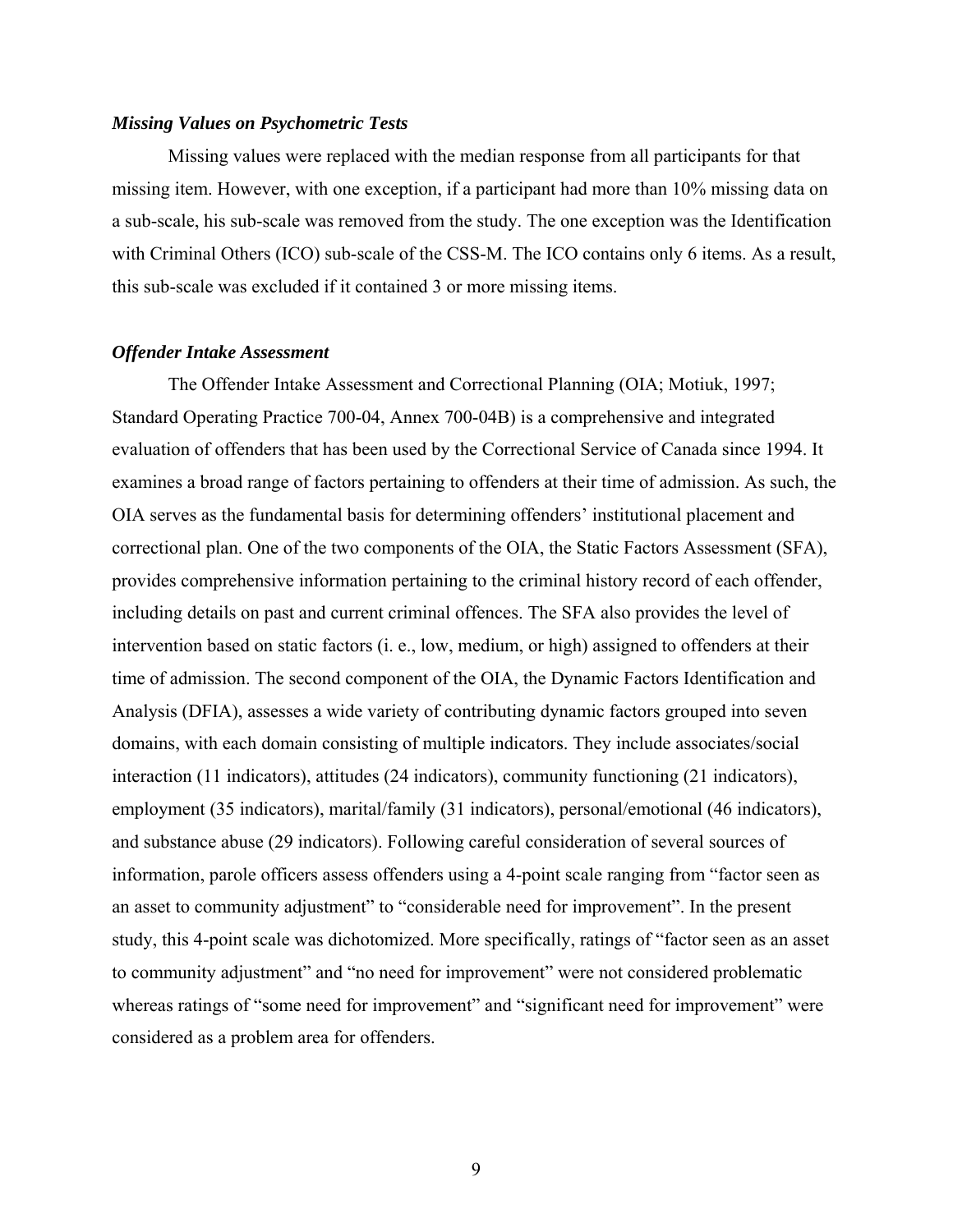### <span id="page-16-0"></span>*Statistical Information on Recidivism-R1*

The general recidivism instrument used by the Correctional Service of Canada (CSC) and the National Parole Board (NPB) is the Statistical Information on Recidivism-R1 (SIR-R1) Scale (Nafekh & Motiuk, 2002). This empirically derived risk assessment instrument is a revised version of the earliest General Statistical Index for Recidivism (Nuffield, 1982) that was originally developed based on a large sample of federally incarcerated offenders in Canada. Extensive criminal and demographic information was obtained on each offender, and analyzed in relation to recidivism. Variables that were found to best predict post-release rates of recidivism were selected to form the scale. These items, which are largely static in nature, produced a 15 item checklist with a range of scores from -27 (i. e., high risk) to +30 (i. e., low risk). In addition to raw risk scores, a grading system for quantifying offenders' risk level was devised. More precisely, offenders are allocated to a level of risk on a 5-point scale: "Very good" (i. e., least likely to recidivate) (+6 to +27), "Good" (+1 to +5), "Fair" (-4 to 0), "Poor" (-8 to -5), and "Very Poor" (i. e., most likely to recidivate)  $(-30 \text{ to } -9)$ . In addition to the original study (Nuffield, 1982), several subsequent research undertakings validated the predictive validity of the instrument and demonstrated the stability of the classification system (i. e., recidivism rates by risk level) over time (Hann and Harman, 1989; Wormith and Goldstone, 1984; Bonta, Harman, Hann and Cormier, 1996).

Offenders are administered the SIR-R1 Scale by parole officers upon admission to the federal correctional system. As CSC's policy does not mandate the application of the SIR-R1 to Aboriginal offenders (Standard Operating Practice 700-04), the risk level for the majority of Aboriginal offenders in the present study was determined using the results of the Static Factors Assessment (SFA) of the Offender Intake Assessment and Correctional Planning (OIA). Offenders for whom SIR-R1 scores were available were matched on risk level using their raw scores on the instrument.

### *Prior Program Participation*

Previous research suggested that treatment is a cumulative process, and as such, that recidivism is reduced with each prior episode of treatment (Merrill, Alterman, Cacciola and Rutherford, 1999). Prior program participation was defined as the actual sum of the number of successful completion of any of the core programs offered by the Correctional Service of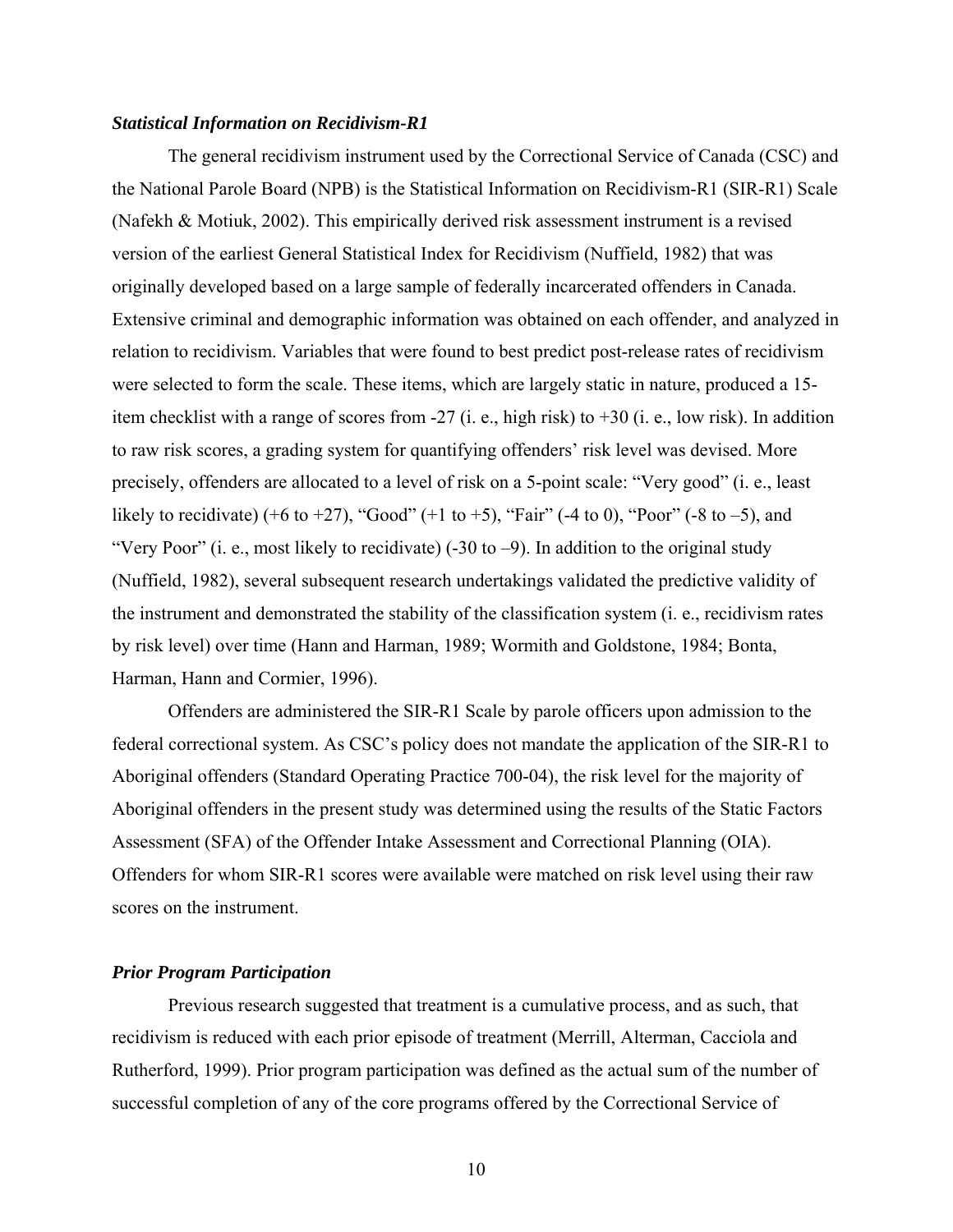<span id="page-17-0"></span>Canada. These core programs include the Cognitive Skills program, the Anger and Other Emotions Management program, the Violence Prevention program, as well as any intensity of the Substance Abuse, Sex Offender, or Family Violence Prevention programs. To control for the potential impact of prior program completion on success upon release in the community, program participants and comparison offenders were matched on overall prior program participation.

## *Outcome Measures*

In this study, outcomes measures consisted of the presence of any suspension, revocation, and/or new offence (i. e.,  $1 = \text{failure}$ ;  $0 = \text{success}$ ). As opposed to new offences, suspensions could occur prior to violations or due to noncompliance with conditions of release, or if the offender was judged unmanageable or at risk to reoffend. The decision to suspend an offender could be made by the supervising Parole Officer, the community manager, or the National Parole Board. As a result of a suspension, the offender was usually arrested and placed in a local jail for an interview and further assessment. After reviewing the case, a decision to cancel the suspension and release the offender back into the community, or revoke the offender's release was made.

## *Time-at-Risk*

For the purpose of the present investigation, time-at-risk in the community was defined as the number of days an offender was in the community. Time-at-risk began at the program start date for Counter-Point participants, and at release for offenders selected for the comparison group. In the current study, days the offender spent in federal and/or provincial custody due to a suspension, an arrest, or a hold prior to a court appearance were not counted in the time-at-risk period. A revocation or the commission of a new offence automatically terminated the calculation of time-at-risk. The overall time-at-risk, identical for both the Counter Point program participants and the comparison group, was 1.4 years ( $\overline{M}$  [days] = 513; range = 453 to 581).

# **Procedure**

The present investigation compared male federal offenders who participated in the Counter-Point program with a matched comparison group of untreated offenders. The initial sample consisted of all offenders who attended the Counter-Point program between January  $1<sup>st</sup>$ ,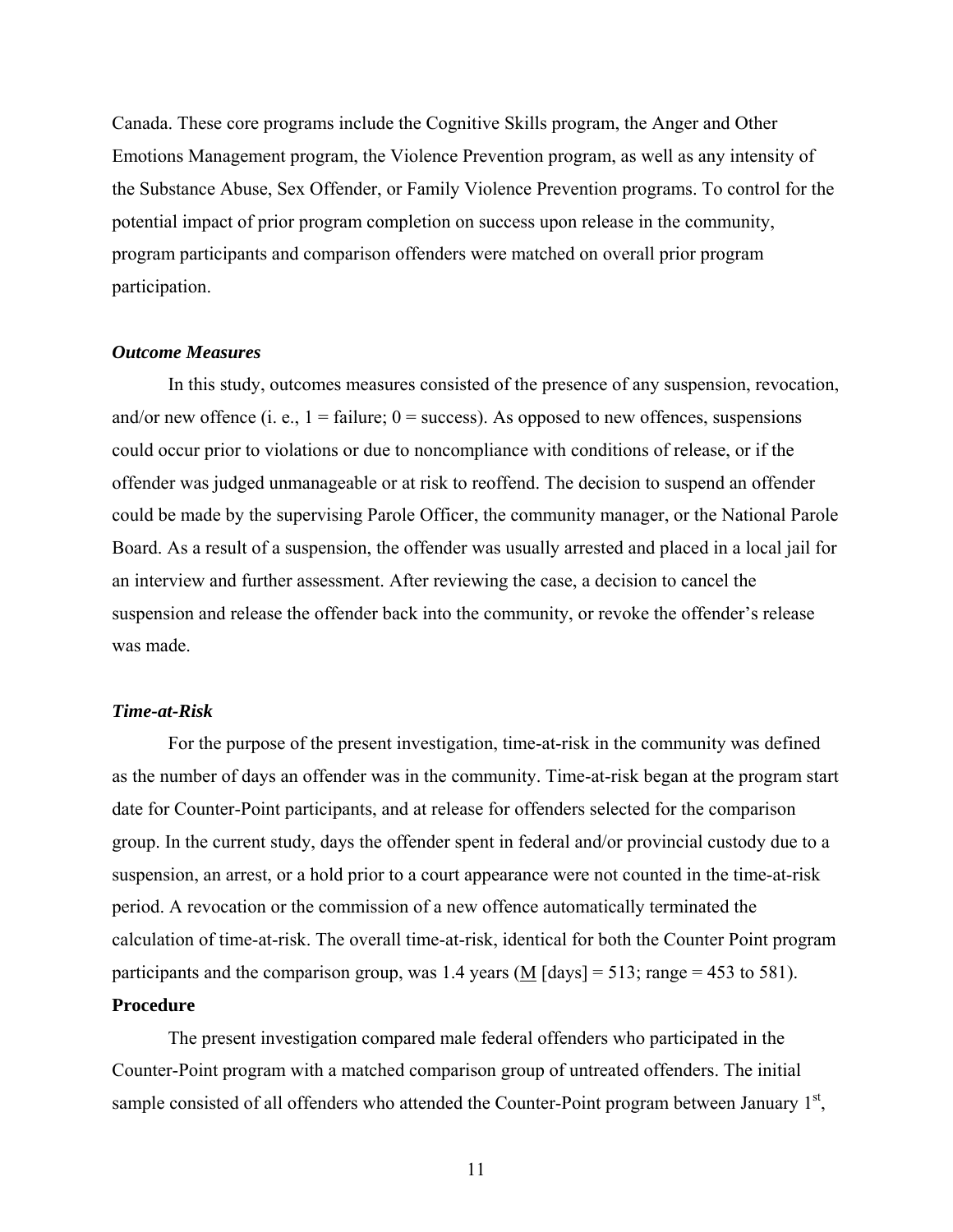2000 and March  $31<sup>st</sup>$ , 2002, and whose pre- or pre- and post-assessment battery of self-report tests were received at the National Headquarters (NHQ) of the Correctional Service of Canada by June  $30^{th}$ , 2003.

For offenders who participated in Counter-Point twice, only the most recent participation was recorded (i. e., all earlier attempts or records of unsuccessful participation in the program were deleted from the present study). Furthermore, offenders who were officially enrolled in Counter-Point and completed the pre-assessment battery of self-report tests, but failed to participate in any session of the program were excluded from the treatment group in this study. These offenders however represented potential candidates for the comparison group. Offenders whose personal identifying information was missing on the questionnaires (e. g., no Finger Print Serial (FPS) number, no name) were also deleted because of the impossibility to obtain additional information on those participants due to the lack of identifying information. Additional offenders were dropped for reasons such as death, deportation, or pardon, or due to the unavailability of complete recidivism data. The resulting program group therefore totalled 339 offenders. This sample represented approximately 35% of the total number of offenders who were recorded as having participated in the Counter-Point program between January  $1<sup>st</sup>$ , 2000 and March 31<sup>st</sup>, 2002 in the Offender Management System (OMS).

Offenders in the program group were matched to a sample of federal offenders released in the community between January  $1<sup>st</sup>$ , 2000 and March  $31<sup>st</sup>$ , 2002. The list of potential candidates was pulled from OMS on August  $8<sup>th</sup>$ , 2003, and consisted of offenders who met the selection criteria for Counter-Point, but never enrolled in the program. Reasons for nonparticipation varied, but often involved scheduling issues such as conflict with other programs or employment, warrant expiry date occurring before expected program completion, lack of program availability at the specific site, as well as population management reasons (e. g., presence of incompatibles, cancellation of assessments). Offenders were matched on two variables: prior treatment and risk. Using these procedures, 332 comparison offenders were suitably identified to form the comparison group.

The data used in this study therefore consisted of results on the pre/post assessment battery of self-report tests as well as post-release outcome. Recidivism data were collected from two sources, namely the Royal Canadian Mounted Police (i. e., CPIC records), which is a national database of criminal arrests and convictions, and the Offender Management System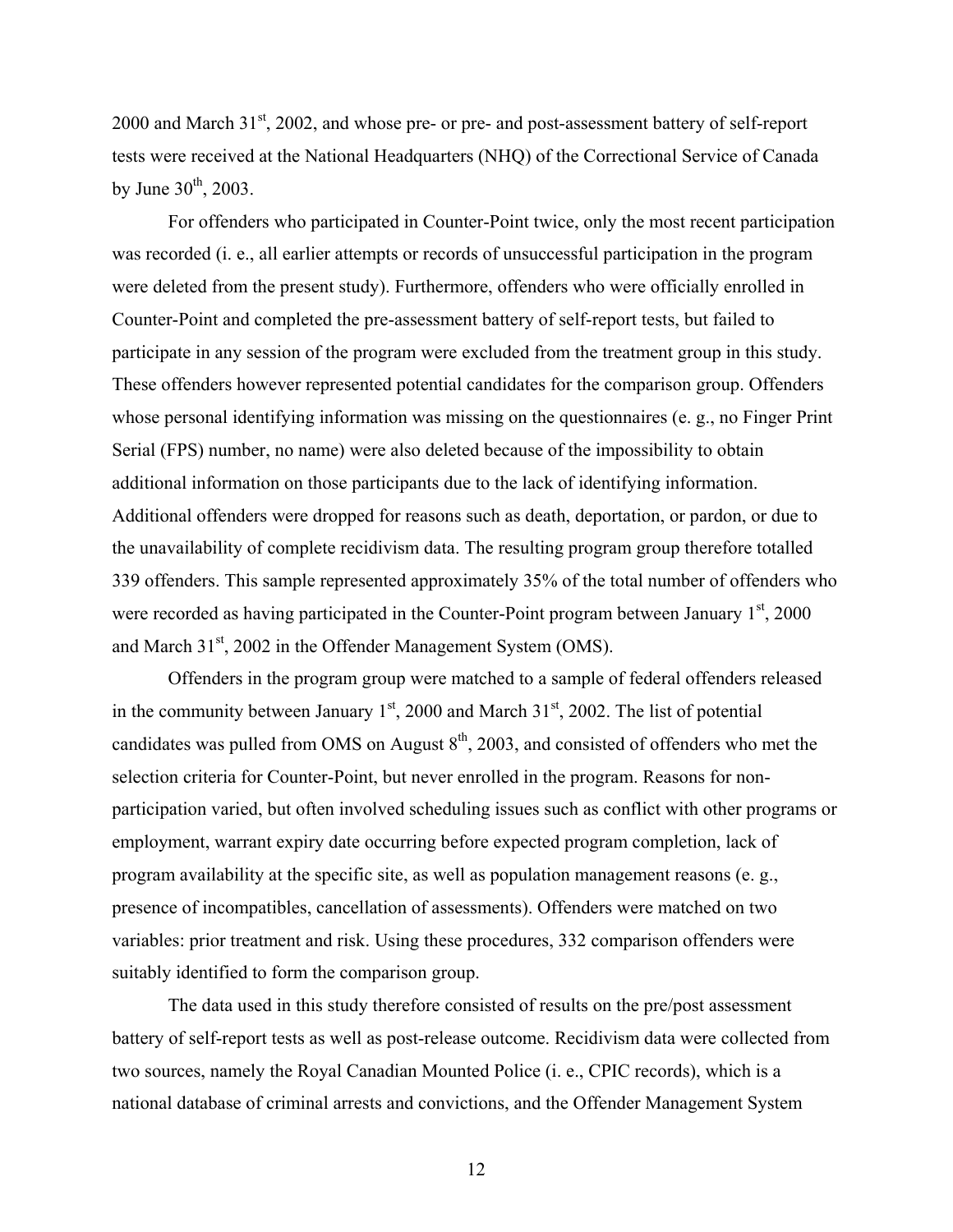(OMS), which provides additional information on release dates, types of release, and dates of, as well as rationale for, suspensions and revocations. Information relating to the successful/unsuccessful program completion for each offender was also examined to ensure that all potential comparison group offenders did not received exposure to the Counter-Point program at any point in time. Demographic data, including Statistical Information on Recidivism-R1 (SIR-R1; Nuffield, 1982) scores, Offender Intake Assessment (OIA) ratings, and information on prior treatment was extracted from OMS on July  $20<sup>th</sup>$ , 2003. Most of the OMS post-release outcome data was collected from the offender Documentary Log (i. e., Assessment for Decision Reports) and the Sentence Management records between August  $12<sup>th</sup>$  and December  $19<sup>th</sup>$ , 2003.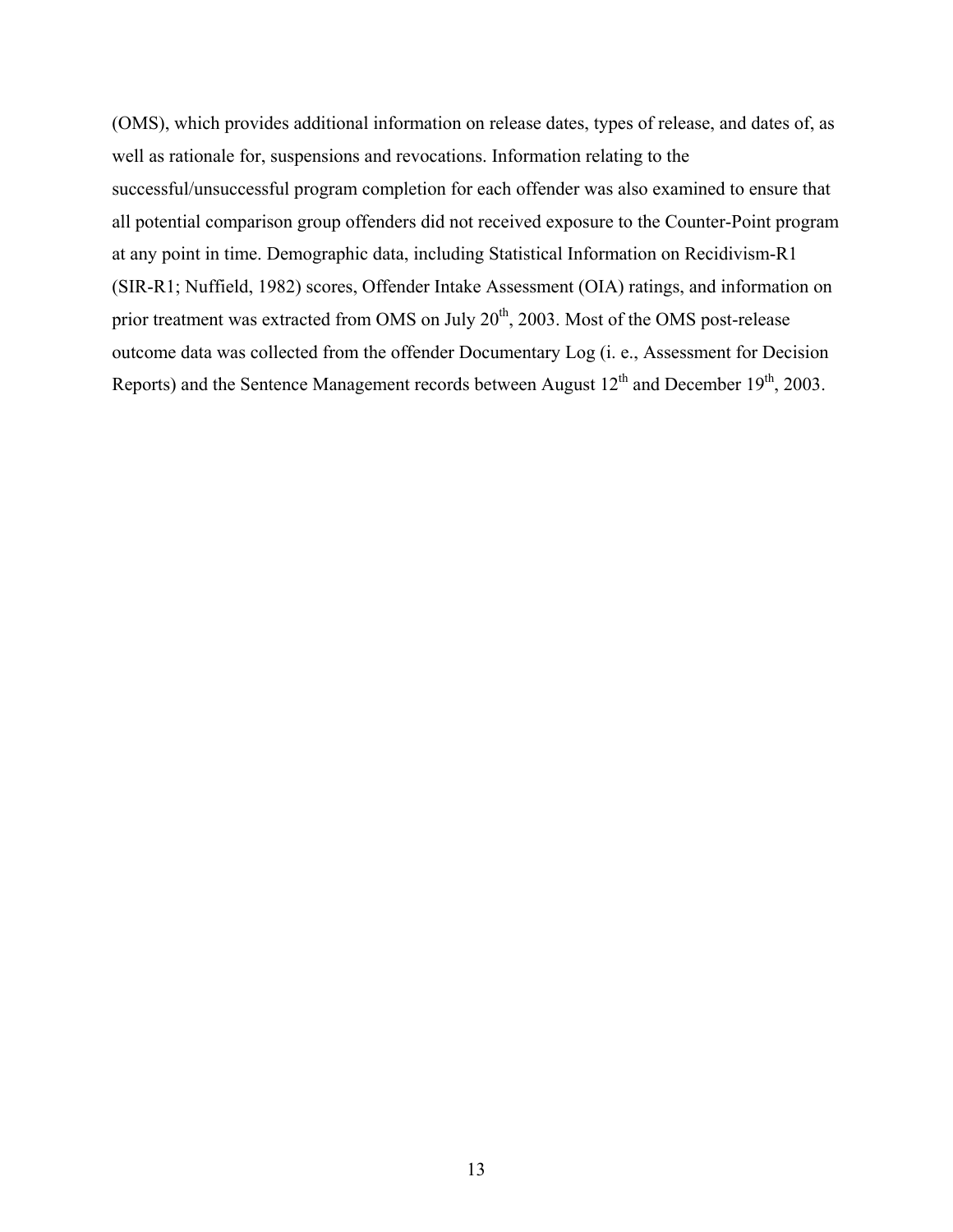### **RESULTS**

### <span id="page-20-0"></span>**Equivalency of the Counter Point and Comparison Groups**

An initial sample of 339 Counter Point program participants was identified. However, as a result of the matching procedures, and to evaluate the treatment and comparison groups on recidivism data using an equal number of offenders in both groups, seven offenders, randomly selected, were dropped from the treatment group. The remaining analyses were therefore conducted on a sample totaling 664 offenders. The first series of analyses involved comparing the two groups to determine whether offenders selected for Counter-Point differed in some way from the matched offenders who did not participate in the program. Independent sample t-tests were performed to compare the program and comparison groups on age, prior program participation, sentence length, and risk level. In addition, Chi Square analyses were conducted to compare offenders on racial composition, marital status, criminogenic need ratings, and criminal history. Findings are reported in Tables 1, 2 and 3.

As expected, given strict adherence to the established matching criteria, the two groups of offenders did not significantly differ on risk (*tobs =* .10, *ns*) and prior program participation (*tobs =* 1.33, *ns*). Counter-Point participants and matched offenders were also similar in terms of age (*tobs =* -.77, *ns*). Furthermore, although almost twice as many Counter-Point participants were serving a life sentence (15 offenders in the program group, compared to 8 offenders in the comparison group), the overall difference between the two groups with regard to sentenced time in custody was not significant  $(t_{obs} = -1.22, ns)$ . Analyses conducted on the racial composition and marital status of offenders also failed to reveal statistically significant differences. For race and marital status respectively, obtained Chi-square statistics were  $\chi^2(1, N = 664) = 4.99$ , *ns* and  $\chi^2$  (1,  $N = 664$ ) = 3.43, *ns*. The two groups of offenders were also compared on the presence/absence of a previous conviction in the juvenile criminal justice system. Results indicated that 44.8% ( $n = 279$ ) of offenders comprised in the program group and 42.9% ( $n =$ 231) of those included in the comparison group had previously received a conviction as a youth. This between-group difference failed to reach statistical significance,  $\chi^2$  (1, *N* = 510) = 1.94, *ns*.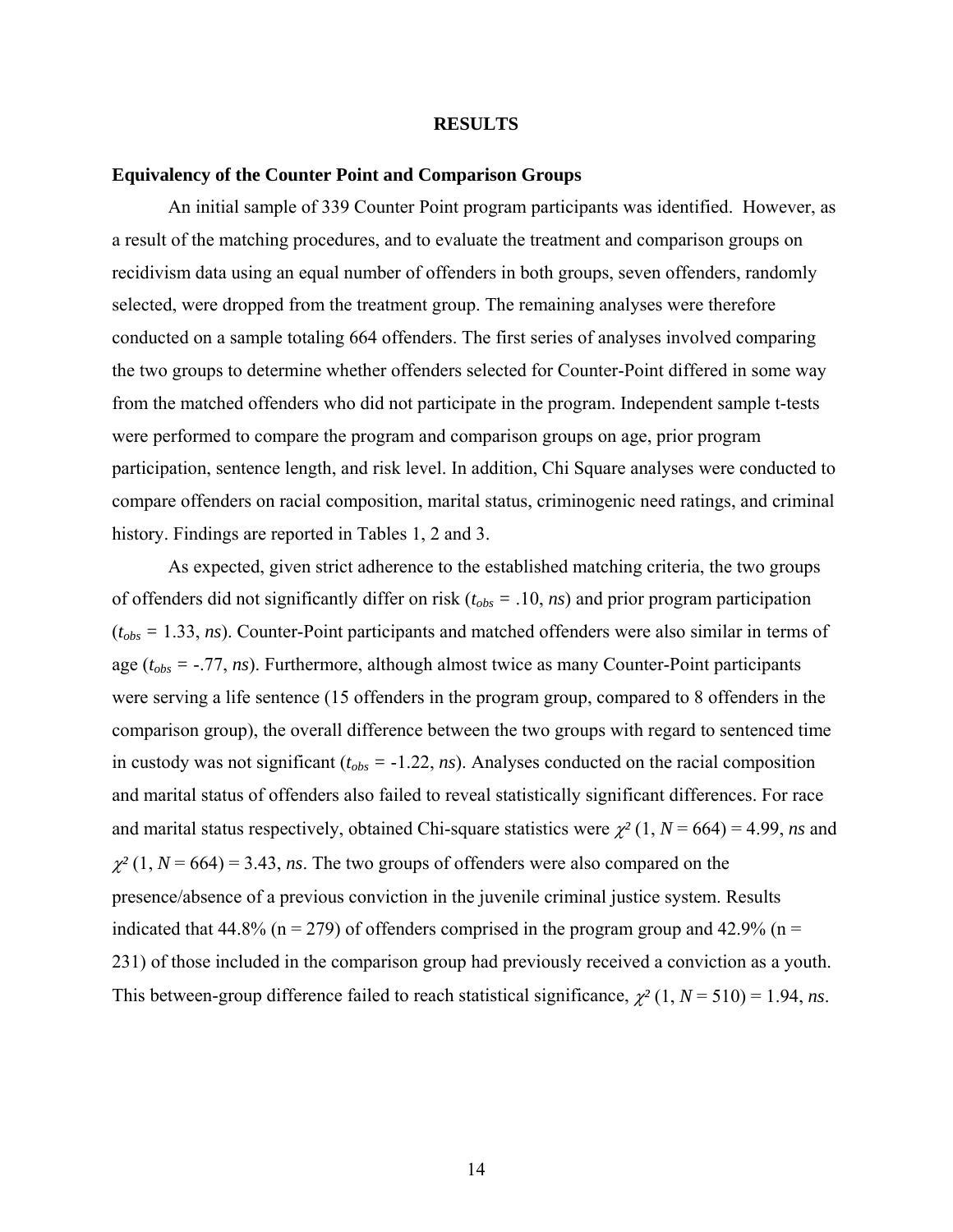# <span id="page-21-0"></span>**Table 1: Mean Differences on Age, Risk, Prior Program Participation, and Sentence Length for Program Participants and Comparison Offenders**

|                                     | <b>Mean</b> (SD) |               |      |
|-------------------------------------|------------------|---------------|------|
|                                     | Counter-Point    | Comparison    |      |
| $Risk$ (SIR-R1) <sup>a</sup>        | $-1.35(9.15)$    | $-1.43(9.26)$ | .10  |
| Prior Program (# previous programs) | 1.70(1.39)       | 1.57(1.23)    | 1.33 |

ª Some cases missing due to unavailability of data.

<sup>b</sup> All analyses yielded non-significant results.

# **Table 2: Racial Composition, Marital Status, and Criminal History for Program Participants and Comparison Offenders**

|                                        | % Counter-Point | % Comparison     | $\chi^2$ <sup>b</sup> |
|----------------------------------------|-----------------|------------------|-----------------------|
| Racial Composition                     |                 |                  | 4.99                  |
| Caucasian                              | 74.4            | 68.7             |                       |
| Aboriginal                             | 11.7            | 12.4             |                       |
| <b>Black</b>                           | 8.1             | 12.3             |                       |
| Asian                                  | 3.9             | 4.2              |                       |
| Arab                                   | 0.3             | 0.9              |                       |
| Hispanic                               | 0.6             | 0.6              |                       |
| Other                                  | 0.9             | 0.6              |                       |
| <b>Marital Status</b>                  |                 |                  | 3.43                  |
| Common Law                             | 35.5            | 32.8             |                       |
| Single                                 | 47.6            | 46.4             |                       |
| Married                                | 10.2            | 11.7             |                       |
| Divorced                               | 3.3             | 5.1              |                       |
| Separated                              | 3.0             | 3.9              |                       |
| Widowed                                | 0.3             | $\boldsymbol{0}$ |                       |
| Previous Youth Conviction <sup>a</sup> | 44.8            | 42.9             | 1.94                  |

<sup>a</sup> Some cases missing due to unavailability of data.<br><sup>b</sup> All analyses yielded non-significant results.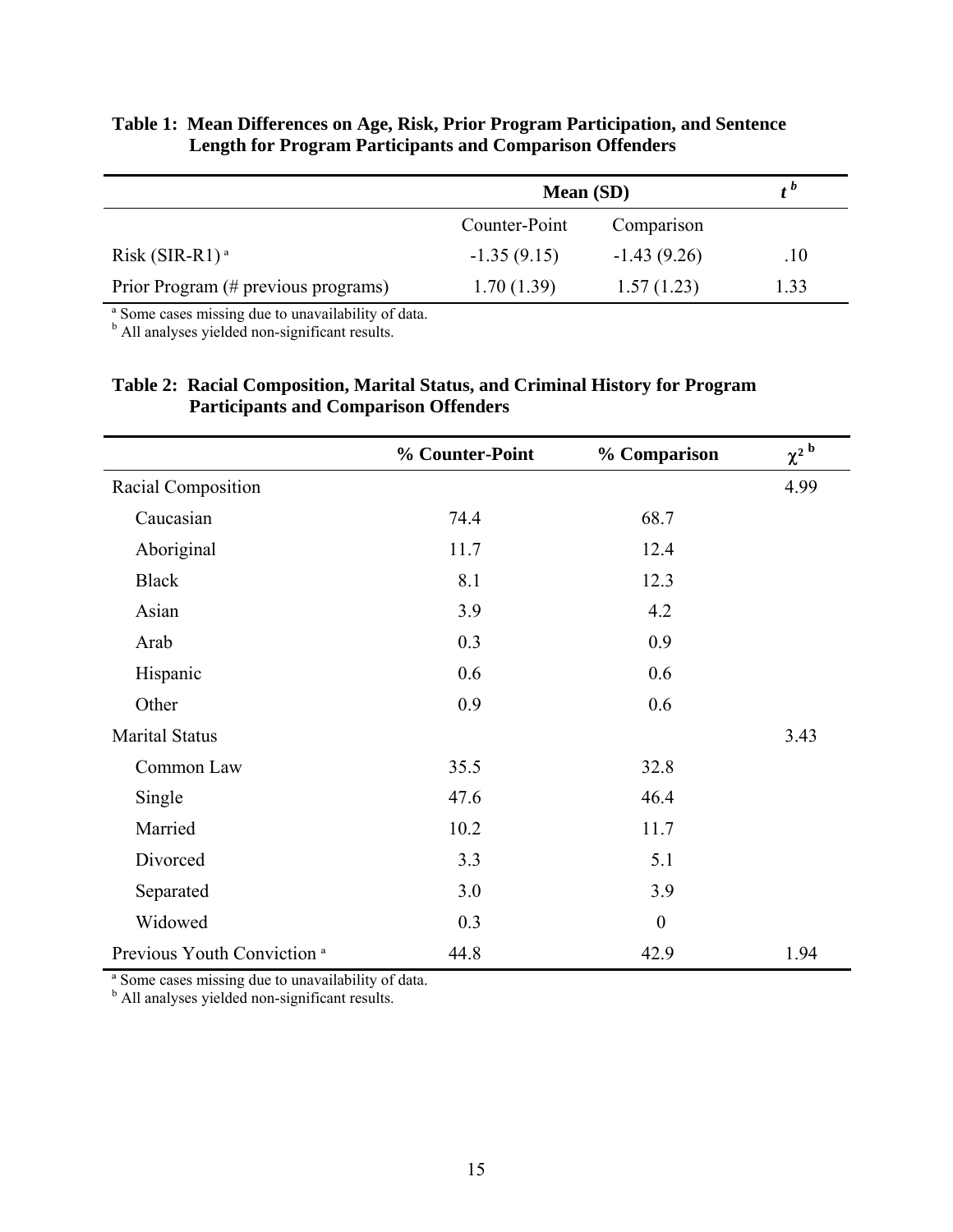|                               | % Counter-Point<br>$(n = 319)$ | % Comparison (n<br>$= 332$ | $\chi^2$  |
|-------------------------------|--------------------------------|----------------------------|-----------|
| <b>OIA</b> Domains            |                                |                            |           |
| Associates/Social Interaction | 60.2                           | 73.2                       | $12.41**$ |
| Attitudes                     | 49.5                           | 63.6                       | $13.03**$ |
| <b>Community Functioning</b>  | 33.9                           | 50.6                       | 18.68**   |
| Employment                    | 48.0                           | 60.5                       | $10.38**$ |
| Marital/Family                | 31.7                           | 49.4                       | $21.20**$ |
| Personal/Emotional            | 68.0                           | 83.7                       | $22.04**$ |
| Substance Abuse               | 53.9                           | 68.1                       | $13.72**$ |

<span id="page-22-0"></span>**Table 3: Criminogenic Need Ratings for Program Participants and Comparison Offenders** 

*Note*. Some cases missing due to unavailability of data.

\*\*  $p < .01$ .

As noted in Table 3, offenders in the two groups were not similar in terms of criminogenic need. When compared to the comparison group, offenders who participated in the Counter-Point program exhibited a significantly lower level of need in all seven domains assessed at intake  $(p < .01)$ . For example, only 49.5% of the Counter-Point participants, but 63.6% of the comparison offenders demonstrated problematic attitudes. Furthermore, only 60.2% of the treated offenders, but 73.2% of the non-participants had problematic associates.

For the purpose of this study, a variable representing the overall criminogenic need ratings of offenders was created. This was accomplished by simply summing up, for each offender, the number of OIA domains identified as problem areas. As anticipated, an independent sample t-test demonstrated that Counter-Point participants showed significantly less difficulty in criminogenic areas than their matched counterparts ( $t_{obs} = -6.57$ ,  $p < .01$ ). The mean number of domains identified as problematic was 3.45 for the program group, and 4.49 for the comparison group. Correlational analyses conducted between post-release outcome measures and this overall criminogenic need variable further showed that the criminogenic need assessment was predictive of recidivism. For rates of suspensions, revocations, and new offences respectively, simple correlation coefficients were  $r = .30$  ( $p < .01$ ),  $r = .27$  ( $p < .01$ ),  $r = .26$  ( $p <$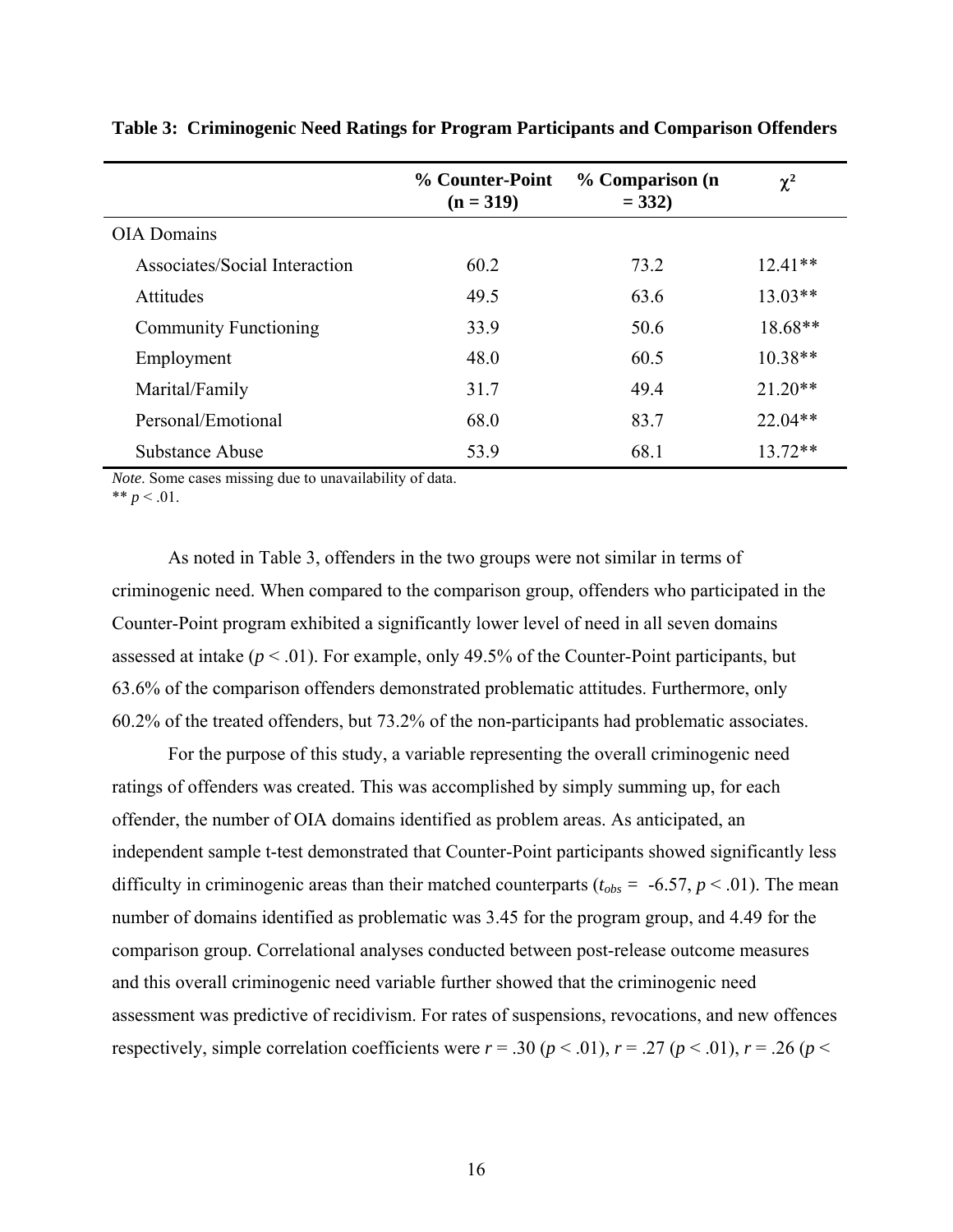<span id="page-23-0"></span>.01), suggesting a relatively strong and positive relationship between the variables. As a result, criminogenic need was entered in subsequent analyses to control its effect.

## **Characteristics of Counter-Point Non-Completers**

In this study, 26.8% of offenders who enrolled in Counter-Point actually failed to complete the program. A breakdown of the various reasons for program non-completion is available in Table 4. Although some offenders (i. e., 14.6%) withdrew from program for different reasons without any penalty, 25.8% terminated the program early due to a suspension, and 16.9% due to the commission of a new offence.

|                                     | % Non-Completers |
|-------------------------------------|------------------|
| Withdrawal without Penalty          | 14.6             |
| Suspension                          | 25.8             |
| New Offence                         | 16.9             |
| <b>Unescorted Temporary Absence</b> | 22.5             |
| Warrant Expiry Date                 | 3.4              |
| Inappropriate Behaviour             | 12.4             |
| Other                               | 4.5              |

### **Table 4: Reasons for Program Non-Completion**  $(N = 89)$

Using the Bonferroni approach for post-hoc comparisons, between-group analyses conducted on several demographic, static and dynamic characteristics further revealed that, although similar to the other two groups of offenders in age, racial composition and sentence length, offenders in the drop-out group were at a significantly higher risk of reoffending ( $p < .01$ ) than program completers. The mean SIR-R1 risk level was -4.32 for the program noncompleters, -0.30 for the program completers, and -1.43 for the matched offenders. In other words, the drop-out group actually contained a greater proportion of high risk individuals than the group of offenders who completed the program. In addition, program non-completers were significantly more likely than both program completers and comparison offenders to have successfully been involved in prior interventions ( $p < .01$ ). The mean number of previous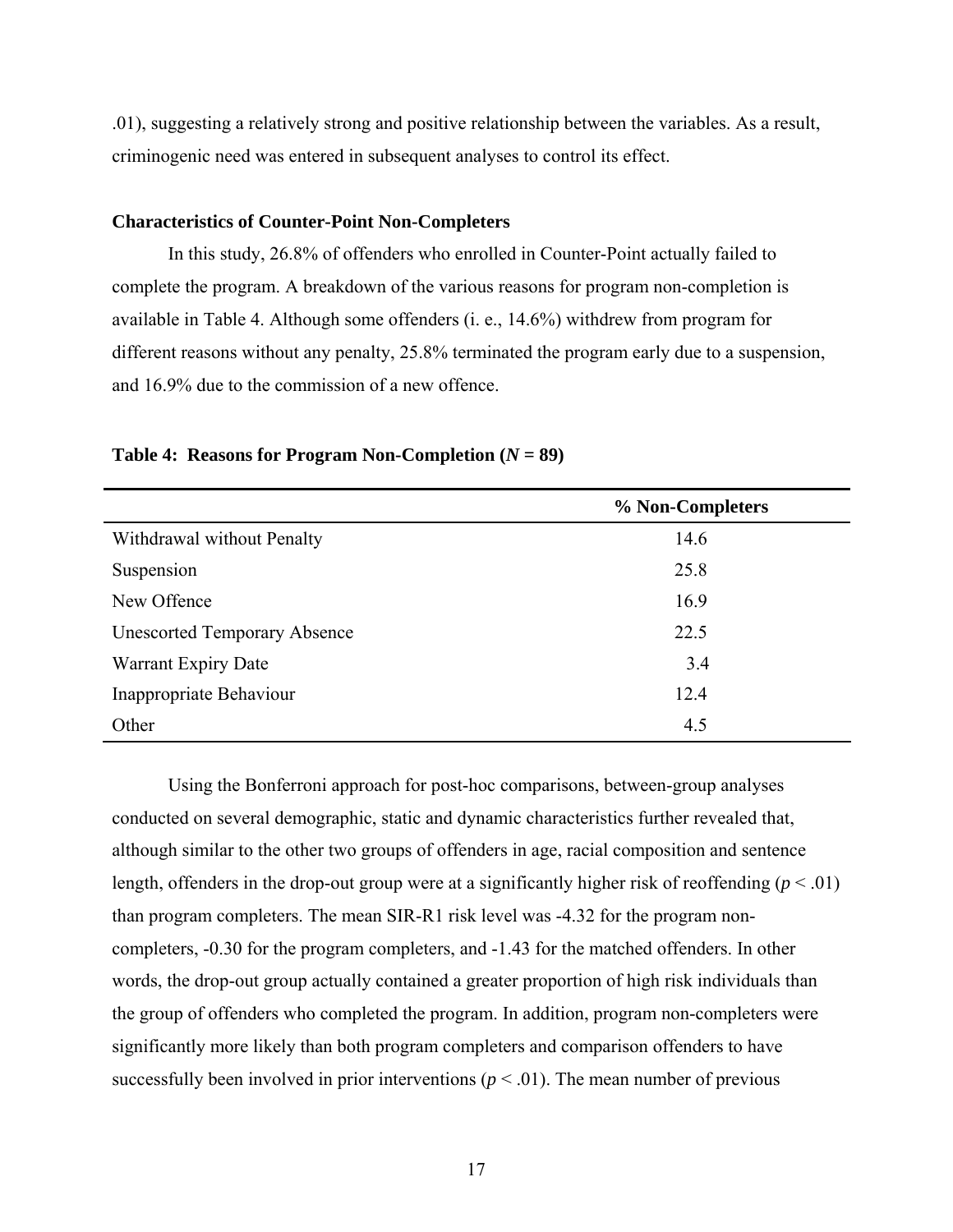<span id="page-24-0"></span>correctional programs completed was 2.08 for members of the drop-out group, but only 1.57 for both offenders who completed, and those who did not participate in Counter-Point. Supplementary analyses further indicated that both risk and prior program participation were significantly correlated to at least one outcome variable (see Table 5). The potentially confounding effect of risk and prior program participation on the survival rates of program completers, non-completers, and non-participants was taken into account in subsequent analyses.

**Table 5: Simple Correlation Coefficients between Recidivism and Both Risk and Prior Program Participation** 

|                             | <b>Suspensions</b> | <b>Revocations</b> | <b>New Offences</b> |
|-----------------------------|--------------------|--------------------|---------------------|
| $Risk(SIR-R1)^{a}$          | $-14**$            | $-0.5$             | $-27**$             |
| Prior Program Participation | $.09*$             | 07                 | $-.02$              |

ªSome cases missing due to unavailability of data.

 $p < 0.05$ .  $\sqrt[3]{p} < 0.01$ .

### **The Impact of the Counter Point Program on Antisocial Attitudes**

Due to the failure to complete the Counter Point program or to missing values on the psychometric instruments, complete pairs of tests were only available for approximately twothird of the Counter-Point participants. The exact N for each test is indicated in Table 6.

As a first step, paired sample t-tests were used to determine whether the measures exhibited dynamic validity. Dynamic validity relates to the ability of a psychometric instrument to measure change. As presented in Table 6, most measures exhibited statistically significant change  $(p < .01)$  at post-versus pre-program. Changes that failed to reach statistical significance were still in the expected direction. These results indicated that the Counter-Point program was effective at reducing the endorsement of antisocial attitudes as well as the use of rationalization, neutralization, and/or unproductive or damaging criminal attributions.

More important than dynamic validity however is the presence of predictive dynamic criterion validity. Predictive dynamic criterion validity refers to the ability of the change scores observed on an instrument to predict rates of recidivism. To examine predictive dynamic criterion validity, both raw and residual gains were used. Raw gains

### **Table 6: Paired Sample t-test on the Measures**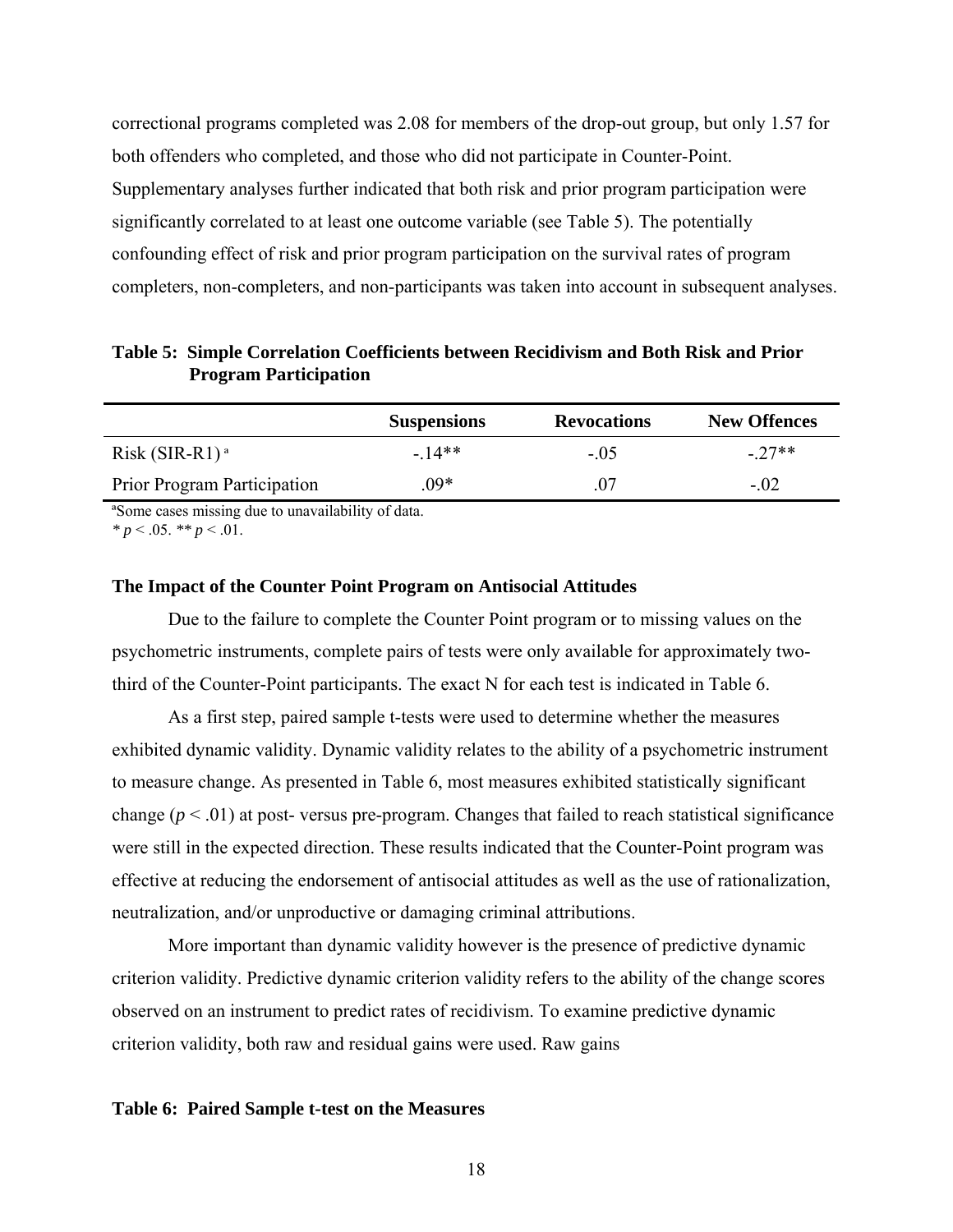| <b>Measure</b>                                  | Mean (SD)      |                | $\boldsymbol{t}$ |
|-------------------------------------------------|----------------|----------------|------------------|
|                                                 | Pre            | Post           |                  |
| Pride in Delinquency Scale ( $n = 223$ )        | 53.20 (38.58)  | 46.02 (37.16)  | $2.94*$          |
| Criminal Sentiments Scale -Modified             |                |                |                  |
| $ALCP (n = 204)$                                | 13.29(8.74)    | 10.72(8.37)    | 5.79*            |
| $TLV (n = 218)$                                 | 4.41 (3.75)    | 2.99(3.30)     | $6.23*$          |
| $ICO(n = 219)$                                  | 3.39(2.08)     | 2.86(2.13)     | $3.48*$          |
| Total ( $n = 200$ )                             | 21.00(13.03)   | 16.56(12.47)   | $6.50*$          |
| Neutralization Measure - Modified ( $n = 217$ ) |                |                |                  |
| Frequency                                       | 2.56(3.86)     | 2.72(4.66)     | $-.53$           |
| Magnitude                                       | $-31.78(3.89)$ | $-32.67(3.49)$ | $3.41*$          |
| Measure of Criminal Attitudes and Associates    |                |                |                  |
| Criminal Friend Index ( $n = 199$ )             | 5.64(6.81)     | 5.63(7.00)     | .02              |
| Violence ( $n = 221$ )                          | 2.51(2.81)     | 1.80(2.23)     | 4.59*            |
| Entitlement ( $n = 221$ )                       | 4.32(2.27)     | 3.94(2.11)     | 2.85*            |
| Antisocial Intent ( $n = 221$ )                 | 3.05(2.83)     | 2.31(2.54)     | $5.13*$          |
| Associates ( $n = 221$ )                        | 5.95(2.46)     | 5.84(2.35)     | 0.83             |
| Part B Total ( $n = 221$ )                      | 15.83(8.09)    | 13.89(6.90)    | $5.12*$          |
| Criminal Attribution Inventory ( $n = 224$ )    |                |                |                  |
| Psychopathology                                 | 3.61(2.21)     | 3.41(2.24)     | 1.38             |
| Personal                                        | $-5.67(2.34)$  | $-5.93(2.28)$  | 1.70             |
| Victim                                          | 3.19(2.47)     | 2.54(2.27)     | $4.71*$          |
| Alcohol                                         | 3.90(2.73)     | 3.15(2.71)     | $4.71*$          |
| Societal                                        | 3.46(2.58)     | 2.63(2.33)     | 4.83*            |
| Random                                          | 3.97(1.97)     | 3.38(2.01)     | $4.35*$          |

*Note*. The magnitude method of computing the NM-M as well as the Personal sub-scale of the CRAI were reverse keyed for ease of comparison.

 $* p < .01.$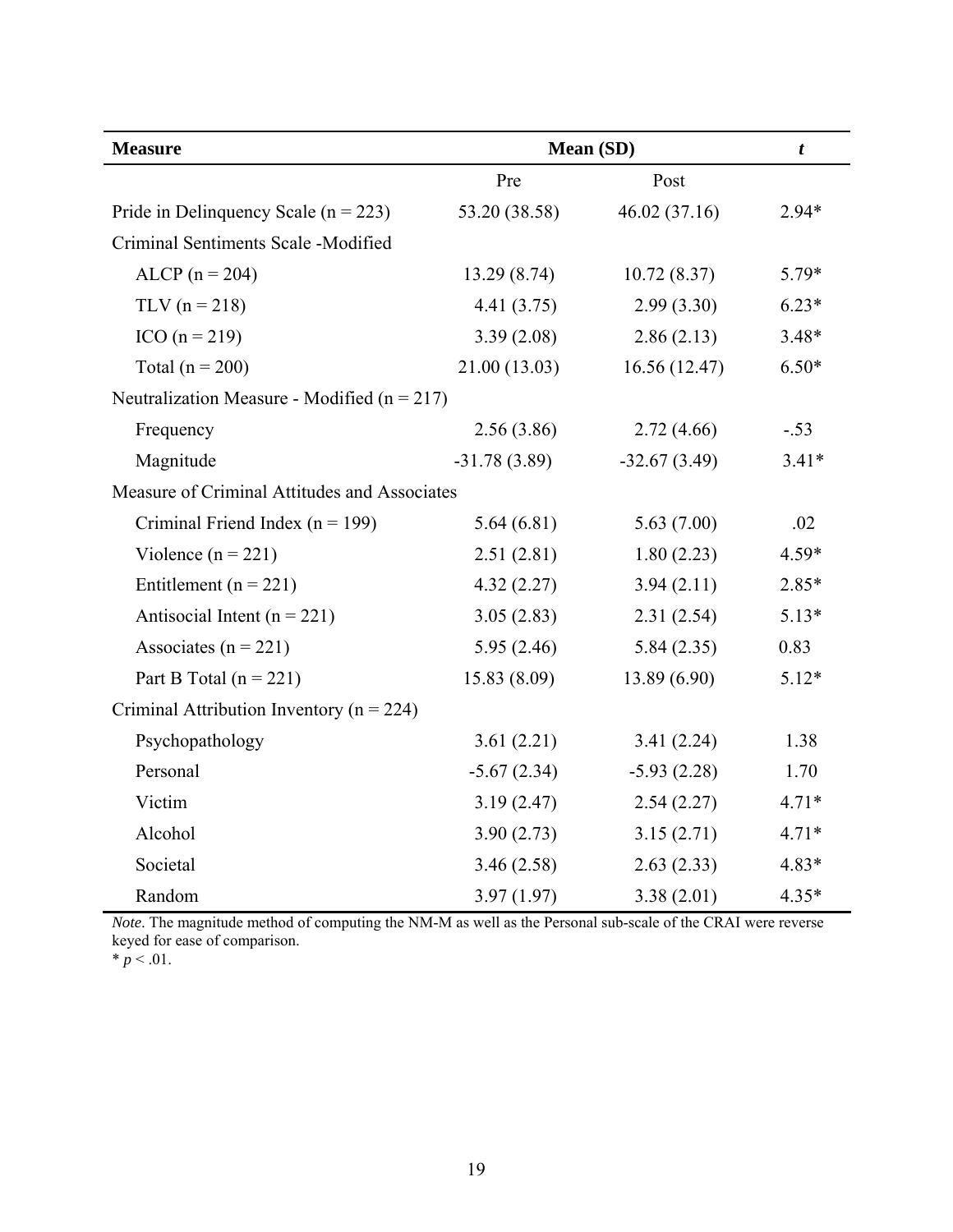consisted of the simple differences between the post-assessment scores and the pre-assessment scores. Residual gains represented change scores taking into account the initial value or level of endorsement of the concept being examined, which potentially influenced the amount of change that actually occurred. In other words, as opposed to raw gains, residual gains control for preassessment scores, which is particularly relevant when conducting data analyses within the context of a longitudinal research. Using linear regression techniques, residual gains were calculated by regressing post-assessment scores on pre-assessment scores, and saving the expected values for the post-assessment scores. Residual gains then simply represented the differences between the actual post-assessment scores and the expected post-assessment scores.

Estimates of predictive dynamic criterion validity were subsequently obtained using a mixture of linear and logistic regression analysis techniques. Specifically, using logistic regression analyses, measures of recidivism were sequentially regressed on each change score (i. e., raw and/or residual), and the predicted values of the outcome (i. e., recidivism) variables were saved. Next, using a bivariate linear regression routine, values for the magnitude of the relationship were calculated using the observed (i. e., actual) value of the outcome (i. e., recidivism) variable as the independent variable and the predicted value of the outcome (i. e., recidivism) variable as the dependent variable. The sign (i. e., positive or negative) of the *R*  statistic (i. e., estimate of predictive dynamic criterion validity) was directly obtained from computing the Pearson linear correlation coefficient between recidivism, and raw or residual change scores.

Results showed that reductions in rates of recidivism were associated with raw and/or residual change scores for only three psychometric instruments. Specifically, using residual gains as predictor measures, decreases on the Attitudes towards the Law, Courts, Police subscale of the CSS-M and on the Pride in Delinquency Scale significantly predicted rates of suspensions

 $(r = .16, p < .05)$  and both suspensions  $(r = .19, p < .01)$  and revocations  $(r = .19, p < .01)$ respectively. An increase on the Societal sub-scale of the CRAI was associated with a reduction in the likelihood to commit a new offence  $(r = -14, p < 0.05)$ . In terms of raw gains, only the PID  $(r = .15, p < .05)$  and the ALCP  $(r = .14, p < .05)$  correlated significantly with rates of suspensions. According to these results, reductions in the propensity to blame crime on society and its values, in the endorsement of negative attitudes towards the law, courts, and police, and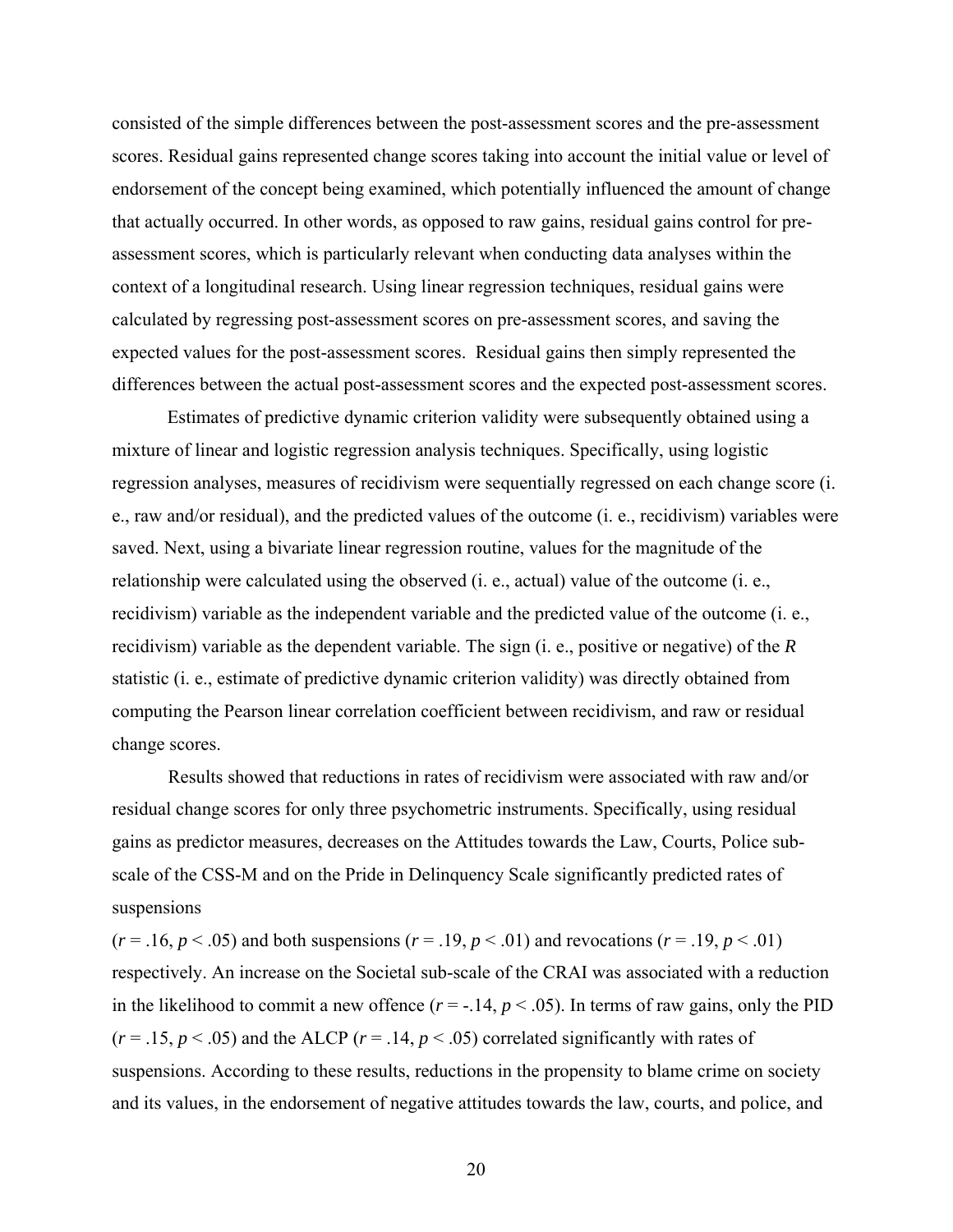<span id="page-27-0"></span>in the amount of pride related to engaging in various forms of illegal or antisocial activity were related to decreases in rates of failure and reoffending.

To examine the relationship between the CRAI Major Treatment Indexes and rates of new offences, and the CRAI Minor Treatment Indexes and rates of suspensions and revocations, additional estimates of predictive dynamic criterion validity were computed. All correlations reached statistically significant levels. With regard to rates of new offences, correlations were  $r = .31$  ( $p < .01$ ) and  $r = .17$  ( $p < .05$ ) for the Major Treatment Outcome Index and the Major Treatment Gain Index, respectively. For the Minor Treatment Outcome Index, correlations were  $r = .21$  ( $p < .01$ ) and  $r = .28$  ( $p < .01$ ) for rates of suspensions and revocations, respectively. Correlations between the Minor Treatment Gain Index and rates of suspensions and revocations were respectively,  $r = .14$  ( $p < .05$ ) and  $r = .19$  ( $p < .01$ ).

### **The Impact of the Counter-Point Program on Recidivism**

To determine the impact of the Counter-Point program on rates of recidivism, a series of Cox regression analyses were conducted. First, the survival rates of all Counter-Point participants, including drop-outs, were compared to those of the comparison offenders. Second, the program participants were divided into program completers and non-completers. Subsequent Cox regression analyses examined the survival rates of the completers, non-completers, and comparison offenders. In order to shed some light on the issue of programming dosage, offenders were then divided into sub-groups based on the number of sessions completed in the program, ranging from 0 session (i. e., comparison group) to 25 sessions (i. e., program completers). The third series of Cox regression analyses compared the survival rates of each of these sub-groups. Finally, supplementary Cox regression analyses were conducted to determine the potentially differential impact of the Counter-Point program on offenders with various risk levels and racial backgrounds.

All Cox regression analyses used a deviation contrast, allowing to compare each category of the predictor variable (e.g., program participation vs. non-participation) against its overall average effect. In addition to control for time-at-risk, Cox regression procedures allow the evaluation of the independent effect of a predictor variable on the dependent variable, while controlling for other variables. For instance, in this study, Cox regression analyses revealed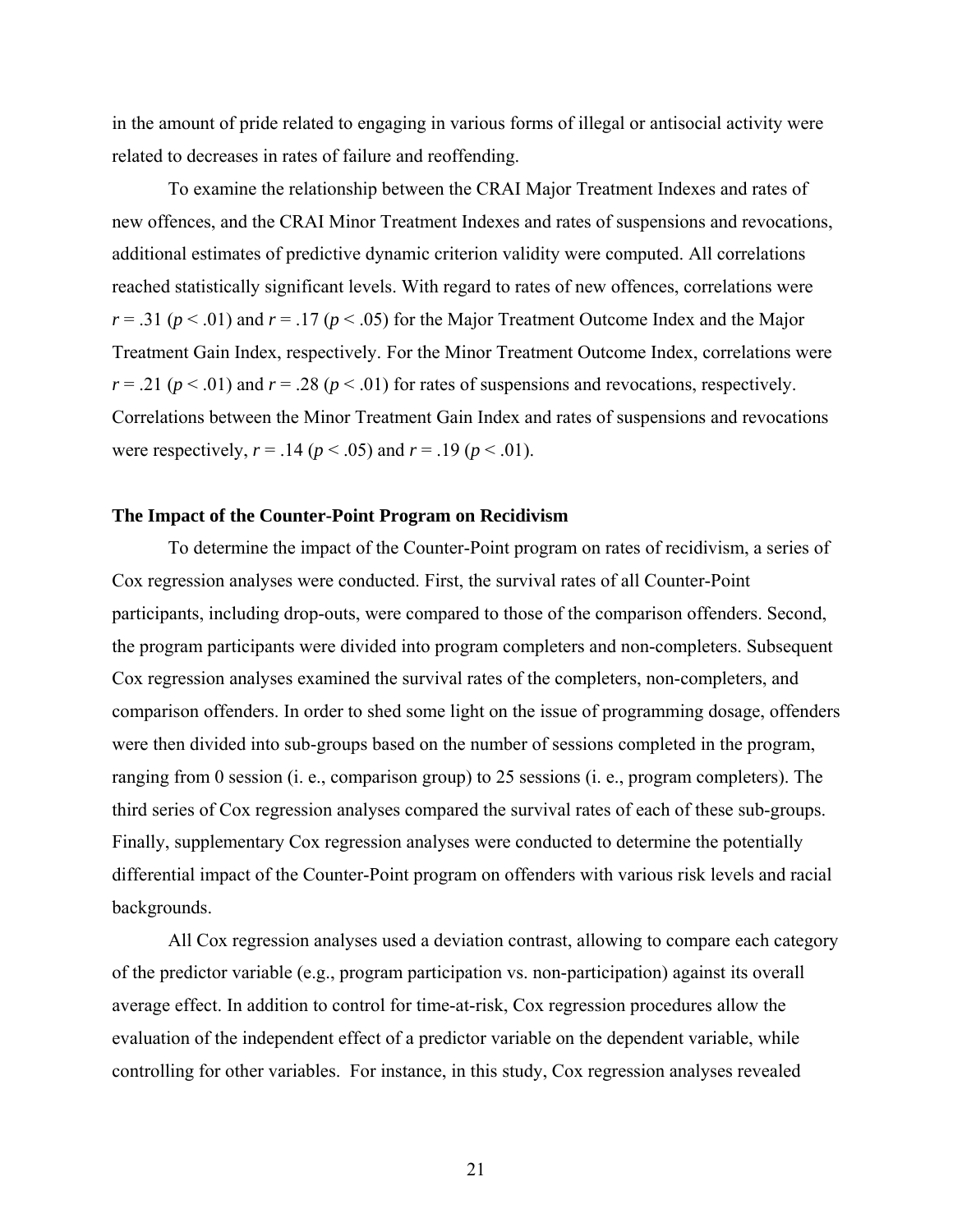<span id="page-28-0"></span>whether participation in the Counter-Point program had an effect on rates of recidivism independent of the pre-existing difference in criminogenic need.

Exponents of the Cox regression models are sometimes called risk ratios, which can be interpreted as odds ratios. For continuous variables, risk ratios represent the relative change in the dependent variable for each unit increase in the independent variable. For categorical variables, risk ratios less than 1 indicate a reduced likelihood, while risk ratios greater than 1 indicate an increased likelihood, for the occurrence of the criterion variable. In the present investigation for example, a risk ratio less than 1 would indicate a positive impact of Counter-Point participation on recidivism (e. g., Counter-Point participants showed reduced rates of recidivism compared to comparison offenders). On the other hand, a risk ratio greater than 1 would indicate a negative impact of Counter-Point participation on reduced recidivism (e. g., rates of survival for Counter-Point participants were lower than those obtained for comparison offenders). For each risk ratio, the confidence interval informs on the statistical significance of the ratio. When the range of the 95% confidence interval does not specifically contain the value 1.00, the risk ratio is statistically significant.

For descriptive purposes, the actual mean rates of suspension, revocation, and new offense for the Counter Point program completers, non-completers, and non-participants are shown in Table 7.

|                                         | <b>Suspensions</b> | <b>Revocations</b> | <b>New Offences</b> |
|-----------------------------------------|--------------------|--------------------|---------------------|
| Program Participation ( $n = 332$ )     | 28                 |                    |                     |
| Completion ( $n = 243$ )                | 25                 | 14                 | 28                  |
| Non-Completion ( $n = 89$ )             |                    |                    | 48                  |
| Program Non-participation ( $n = 332$ ) |                    |                    |                     |

**Table 7: Recidivism Rates (%) within Program Participation Categories** 

## *Survival Rates of All Counter-Point Participants*

The risk ratios and confidence intervals obtained at each step of the regression models for the entire group of participants who started Counter-Point in this study are reported in Table 8. As can be seen, after controlling for differences in criminogenic need, when all offenders who participated in the program, including those offenders who prematurely dropped-out of the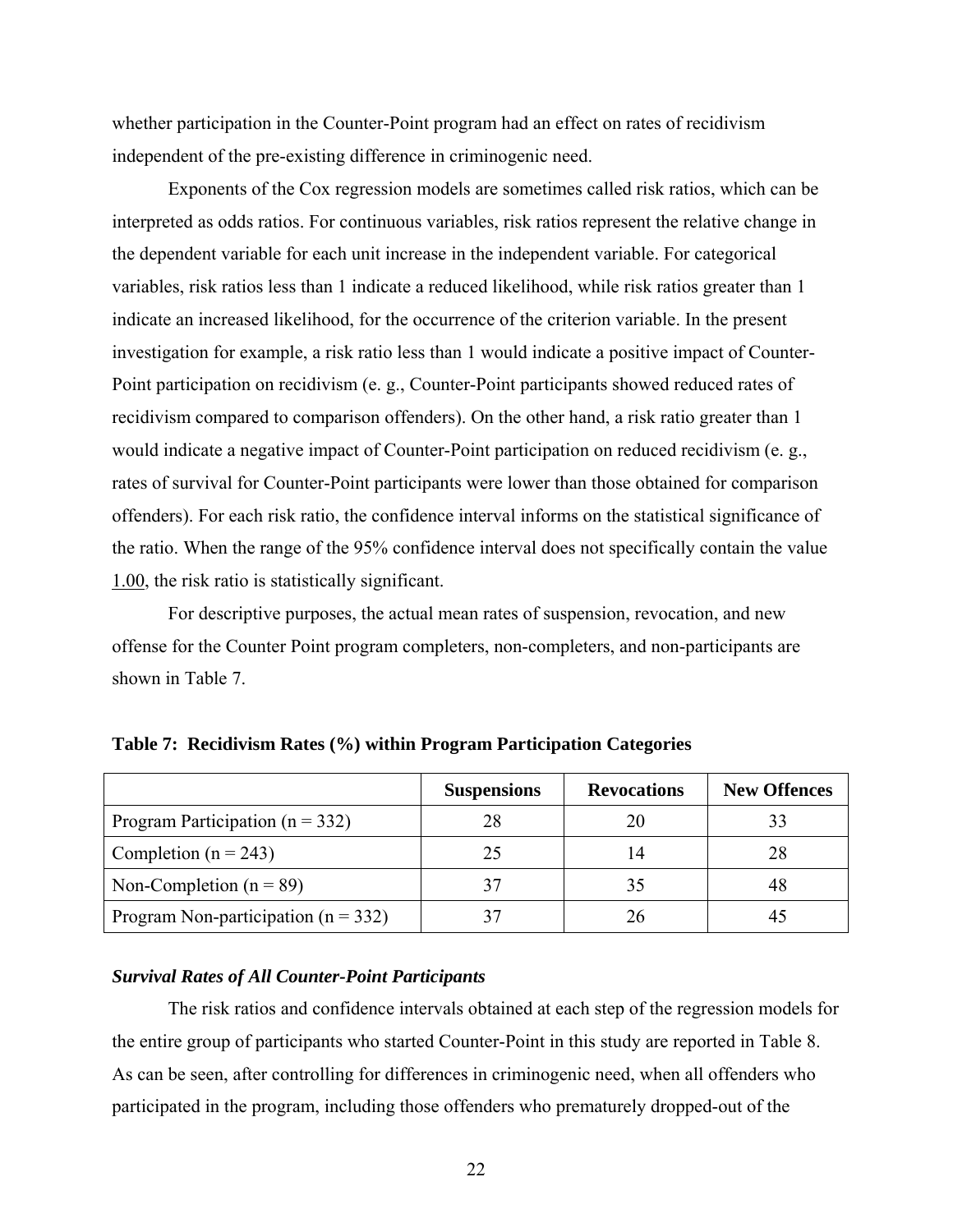<span id="page-29-0"></span>program, are included in the analysis, there was no impact on rates of recidivism. As expected, when criminogenic need alone was examined, higher scores on criminogenic need were associated with an increased risk to recidivate. To be more precise, a one-point increase on the overall criminogenic need ratings variable decreased the survival rates for suspensions, revocations, and new offences by 38%, 43% and 27%, respectively.

|                              |                 | <b>Risk Ratio</b>         |                 |
|------------------------------|-----------------|---------------------------|-----------------|
|                              |                 | (95% Confidence Interval) |                 |
|                              | Suspensions     | Revocations               | New Offences    |
| Variable Entered             |                 |                           |                 |
| Criminogenic Need            | $1.38*$         | $1.43*$                   | $1.27*$         |
|                              | $(1.28 - 1.48)$ | $(1.30 - 1.57)$           | $(1.19 - 1.35)$ |
| <b>Program Participation</b> | 0.93            | 0.96                      | 0.81            |
|                              | $(0.81 - 1.07)$ | $(0.81 - 1.13)$           | $(0.81 - 1.05)$ |

| Table 8: Cox Regression Analyses on Survival Rate for Suspensions, Revocations, and New |
|-----------------------------------------------------------------------------------------|
| <b>Offences of Counter-Point Participants and Comparison Offenders, Controlling</b>     |
| for Criminogenic Need $(N = 651)$                                                       |

\*  $p < .01$ .

### *Survival Rates of Counter-Point Completers and Non-Completers*

To examine differences in survival rates between program completers and noncompleters, supplementary Cox regression analyses were conducted. The analyses specifically examined the relationship between program completion and reduced rates of recidivism. In addition to adjust for criminogenic need, the models were designed to control for differences among program completers ( $n = 230$ ), non-completers ( $n = 89$ ), and non-participants ( $n = 332$ ) in risk and prior program participation.

As seen in Table 9, after controlling for differences in criminogenic need, risk, and prior program participation, completion of the Counter-Point program predicted longer survival in the community. This effect was observed regardless of how recidivism was defined. Specifically, compared to program non-completion and non-participation, completion of the Counter-Point program was associated with a 24% reduction in the risk of having been suspended ( $p < .05$ ), a 38% reduction in the risk of having been revoked ( $p < .01$ ), and a 33% reduction in the risk of having committed a new offence ( $p < .01$ ) following release. In contrast, it appeared that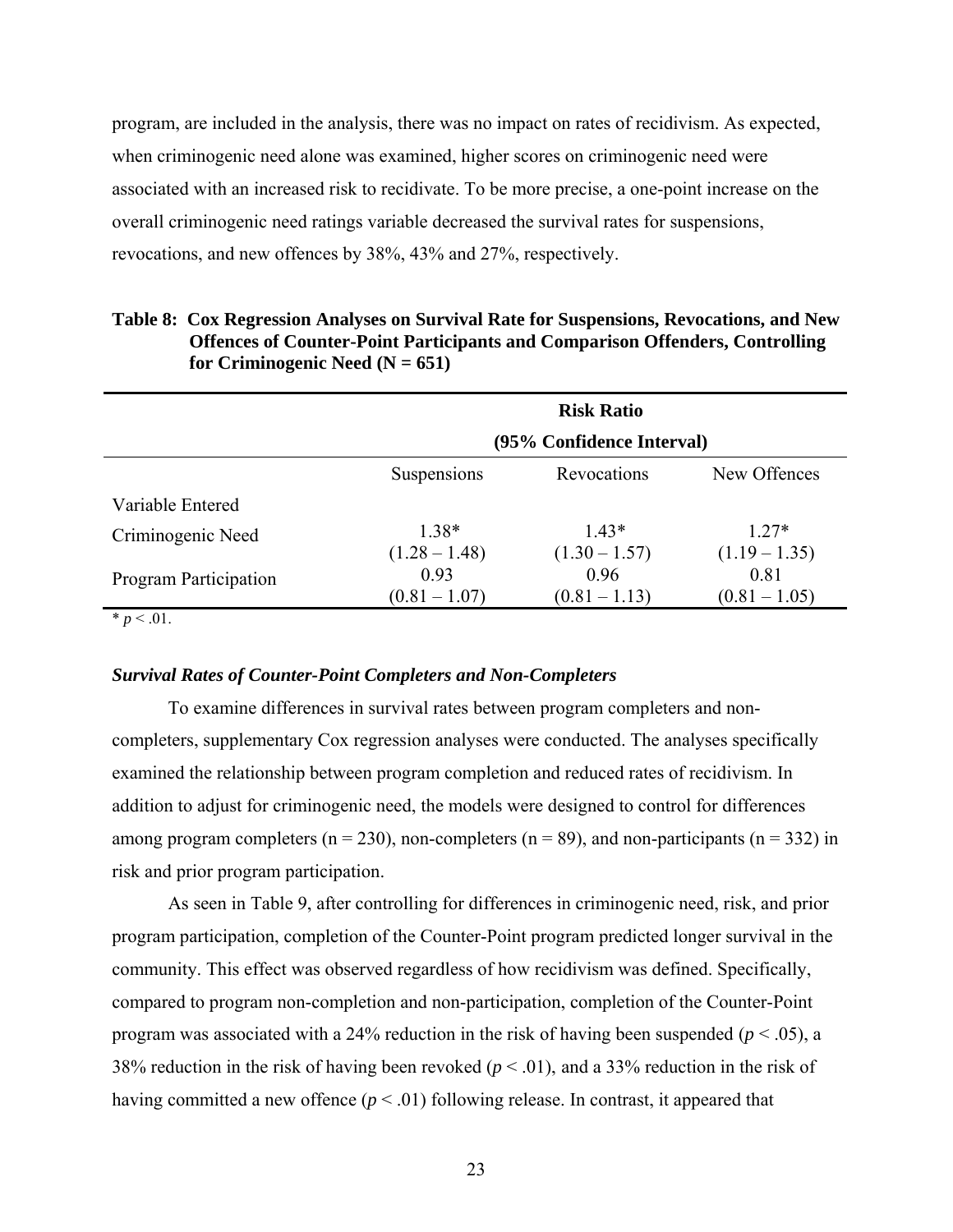<span id="page-30-0"></span>program non-completion was significantly related to failure in the community. Offenders who participated in Counter-Point, but failed to complete, were 26% more likely of having been suspended (*ns*), 83% more likely of having been revoked ( $p < .01$ ), and 39% more likely of having committed a new offence in the community ( $p < .01$ ), than offenders who either completed the program or never participated in the program.

|                              | Risk Ratio (95% Confidence Interval) |                 |                 |
|------------------------------|--------------------------------------|-----------------|-----------------|
|                              | Suspensions                          | Revocations     | New Offences    |
| Variable Entered             |                                      |                 |                 |
| Criminogenic Need            | $1.32**$                             | $1.40*$         | $1.15**$        |
|                              | $(1.21 - 1.44)$                      | $(1.26 - 1.56)$ | $(1.06 - 1.24)$ |
| Risk (SIR-R1)                | $0.98*$                              | 1.00            | $0.95**$        |
|                              | $(0.96 - 1.00)$                      | $(0.98 - 1.02)$ | $(0.94 - 0.97)$ |
| Prior Program                | 1.02                                 | 1.05            | $0.87*$         |
|                              | $(0.91 - 1.15)$                      | $(0.92 - 1.18)$ | $(0.77 - 0.97)$ |
| <b>Program Participation</b> |                                      |                 |                 |
| Completion                   | $0.76*$                              | $0.62**$        | $0.67**$        |
|                              | $(0.60 - 0.96)$                      | $(0.47 - 0.82)$ | $(0.53 - 0.83)$ |
| Non-Completion               | 1.26                                 | $1.83**$        | $1.39**$        |
|                              | $(0.94 - 1.68)$                      | $(1.36 - 2.46)$ | $(1.09 - 1.77)$ |

## **Table 9: Cox Regression Analyses on Survival Rate for Suspensions, Revocations, and New Offences of Counter-Point Completers and Non-Completers, Controlling for Criminogenic Need, Risk, and Prior Program Participation (N = 589)**

 $\frac{*}{p} < 0.05$ .  $\frac{*}{p} < 0.01$ .

## *The Effect of Programming Dosage on Recidivism*

In order to provide guidelines as to the actual amount of program exposure that is considered necessary or optimal to effect positive behavioural change and reduced recidivism, additional Cox regression analyses were performed. From inspection of the program content, sub-groups were created based on the number of sessions completed in Counter-Point. Five categories were created: offenders having completed 0 session (i. e., comparison offenders) ( $n =$ 302); 5 sessions or less (n = 21); 6 to 14 sessions (n = 44); 15 to 23 sessions (n = 12); and at least 24 sessions ( $n = 210$ ). The results of the Cox regression analyses are shown in Table 10.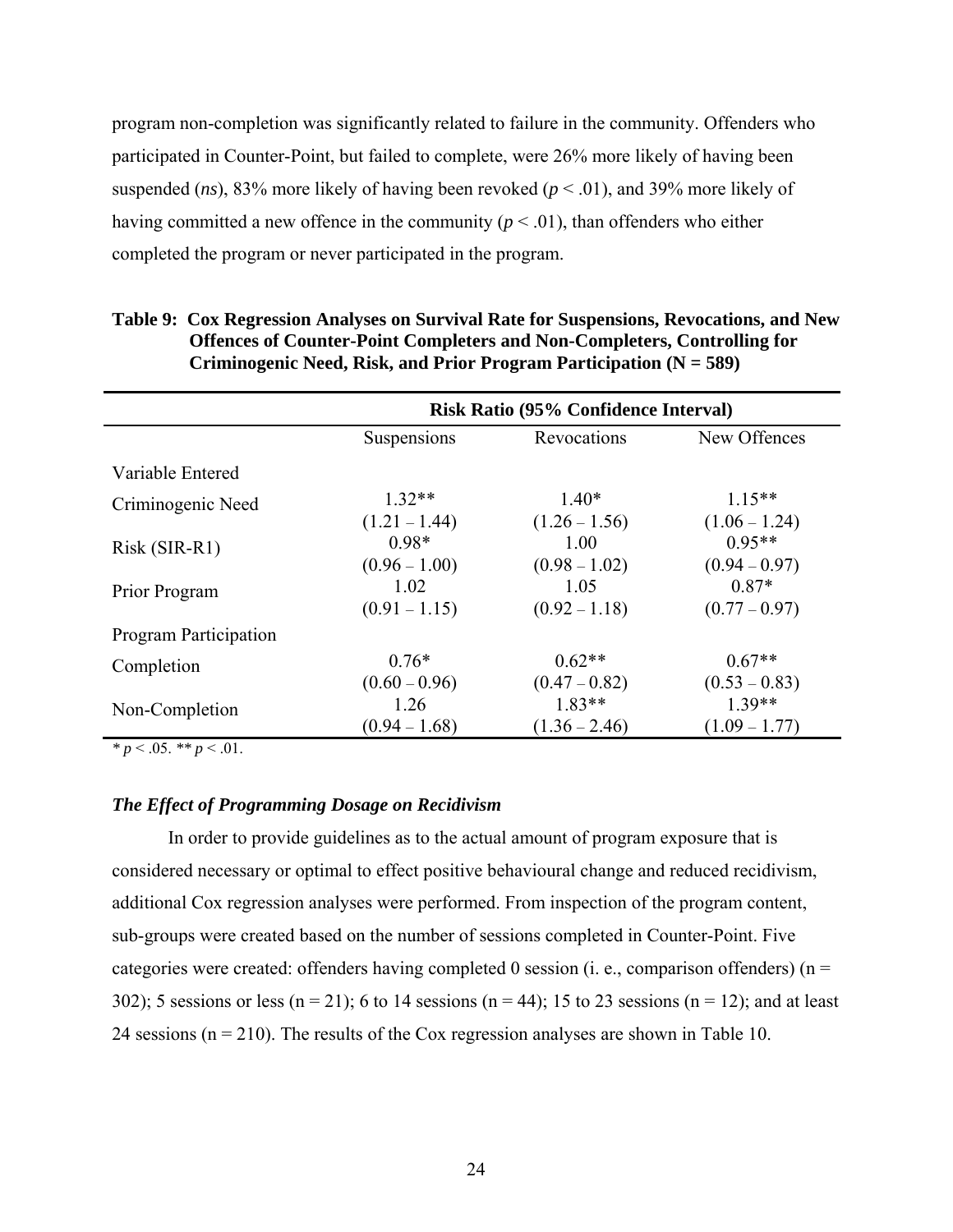|                       |                           | <b>Risk Ratio</b> |                 |
|-----------------------|---------------------------|-------------------|-----------------|
|                       | (95% Confidence Interval) |                   |                 |
|                       | Suspensions               | Revocations       | New Offences    |
| Variable Entered      |                           |                   |                 |
| Criminogenic Need     | $1.33**$                  | $1.42**$          | $1.15***$       |
|                       | $(1.21 - 1.45)$           | $(1.28 - 1.58)$   | $(1.06 - 1.24)$ |
| <b>Risk</b>           | $0.98*$                   | 1.01              | $0.95**$        |
|                       | $(0.96 - 1.00)$           | $(0.98 - 1.03)$   | $(0.94 - 0.97)$ |
| Prior Program         | 1.02                      | 1.05              | $0.87*$         |
|                       | $(0.91 - 1.15)$           | $(0.92 - 1.19)$   | $(0.77-0.98)$   |
| Program Participation |                           |                   |                 |
| 1 to 5 sessions       | 1.68                      | $2.92**$          | $1.78*$         |
|                       | $(0.86 - 3.28)$           | $(1.56 - 5.45)$   | $(1.06 - 3.00)$ |
| 6 to 14 sessions      | 1.46                      | 1.50              | 1.43            |
|                       | $(0.87 - 2.46)$           | $(0.91 - 2.48)$   | $(0.93 - 2.19)$ |
| 15 to 23 sessions     | 0.49                      | 0.63              | 0.58            |
|                       | $(0.16 - 1.50)$           | $(0.25 - 1.61)$   | $(0.23 - 1.46)$ |
| 24 to 25 sessions     | 0.78                      | $0.51**$          | $0.65*$         |
|                       | $(0.52 - 1.17)$           | $(0.34 - 0.76)$   | $(0.46 - 0.92)$ |

# <span id="page-31-0"></span>**Table 10: Cox Regression Analyses on Survival Rate for Suspensions, Revocations, and New Offences of Sub-groups of Counter-Point Participants, Controlling for Criminogenic Need, Risk and Prior Program Participation (N = 589)**

 $*_{p}$  < .05.  $*_{p}$  < .01.

Regardless of how recidivism was defined, exposure to between 6 and 23 sessions did not significantly influence the overall average rates of survival. However, excluding the results obtained on rates of suspensions, which failed to reach statistical significance, early drop-out (i. e., prior to the sixth session) predicted shorter survival in the community, whereas participation in 24 or more Counter-Point sessions was associated with longer survival in the community. Specifically, the estimated risk of having received a revocation or committed a new offence was 2.92 and 1.78 times greater for offenders who attended between 1 and 5 Counter-Point sessions, compared to offenders who either were not exposed to the program content or participated in at least 6 sessions. In contrast, completion of at least all of the group sessions in Counter-Point was related to a 49% and 35% reduction in the risk of having been revoked or held accountable for a new offence, respectively.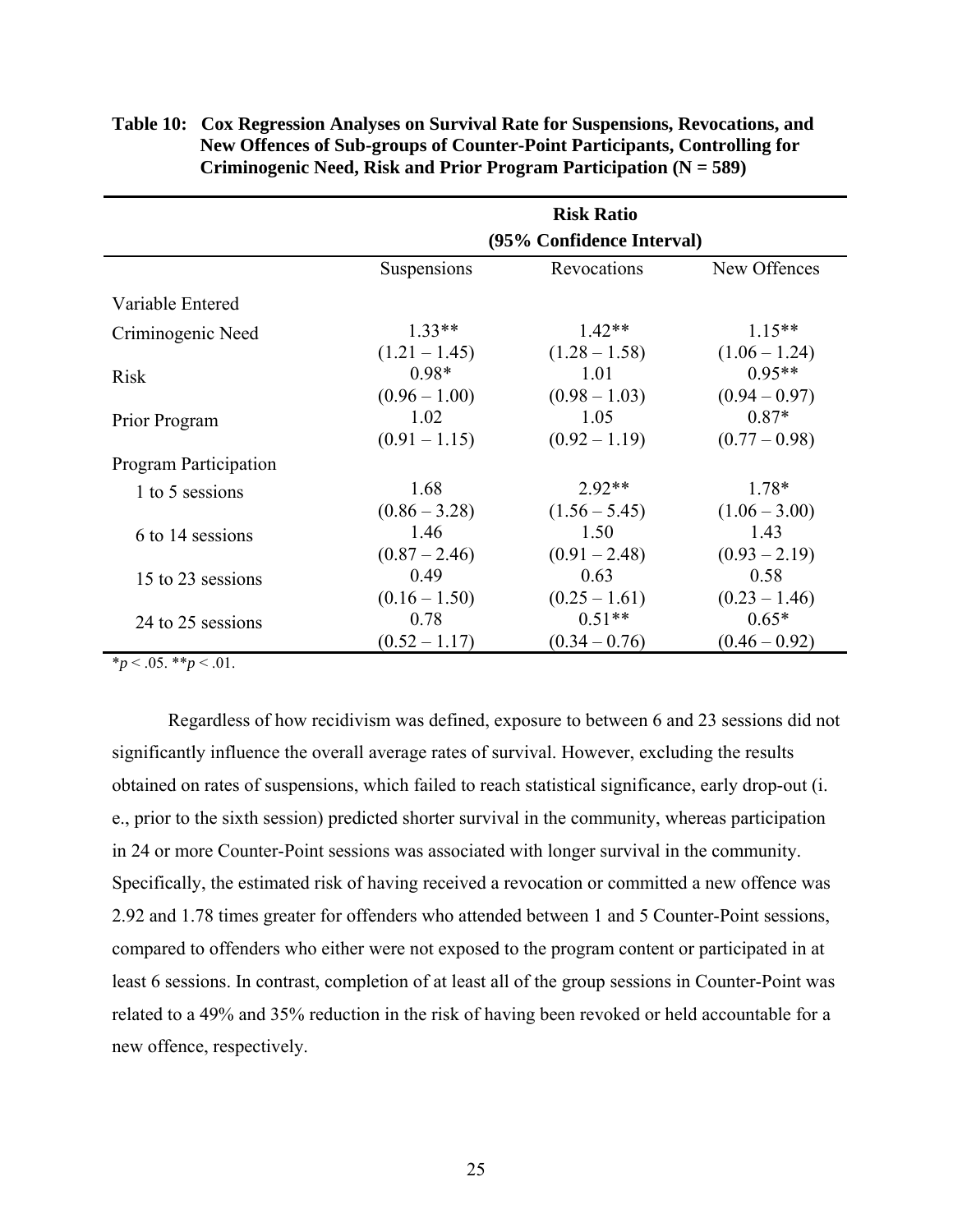<span id="page-32-0"></span>Table 11 reports the actual percentages in rates of recidivism that correspond to the obtained risk ratios in the preceding analyses. As seen in the table, results clearly depict the increased rates of revocations and new offences for the early drop-outs, and the decreased rates of recidivism for the program completers. For instance, compared to the overall average base rate for new offences of 37%, only 26% of the offenders who participated in at least all of the group sessions in the Counter-Point program committed a new offence following release. On the other hand, 57% of offenders who dropped-out of the program before the sixth session were held accountable for a new offence in the community.

|                                    | <b>Suspensions</b> | <b>Revocations</b> | <b>New Offences</b> |
|------------------------------------|--------------------|--------------------|---------------------|
| <b>Programming Dosage</b>          |                    |                    |                     |
| 0 session ( $n = 302$ )            | 35                 | 24                 | 42                  |
| 1 to 5 sessions ( $n = 21$ )       | 33                 | 38                 | 57                  |
| 6 to 14 sessions ( $n = 44$ )      | 34                 | 34                 | 50                  |
| 15 to 23 sessions ( $n = 12$ )     | 17                 | 25                 | 25                  |
| At least 24 sessions ( $n = 210$ ) | 25                 | 15                 | 26                  |
| Total $(n = 589)$                  | 31                 | 22                 | 37                  |

**Table 11: Mean Recidivism Rates (%) within Programming Dosage Categories** 

### *The Impact of the Counter-Point Program on Recidivism across Risk Levels*

According to the risk principle (Andrews & Bonta, 2003; Andrews, Bonta, & Hoge, 1990), the effectiveness of correctional programming depends on the risk level of the clientele it is serving. Preferably, higher risk offenders should be provided a more intensive allocation of resources and correctional programming, whereas lower risk cases should be provided minimal levels of supervision and service. To examine whether the Counter-Point program had a more beneficial impact on higher risk offenders, separate Cox regression analyses were conducted on the low, medium, and high risk offenders.

For the purpose of the present investigation, the low risk group was composed of the categories "Very Good" and "Good", the medium risk group of the category "Fair", and the high risk group of the categories "Poor" and "Very Poor" of the SIR-R1 scores. Offenders for whom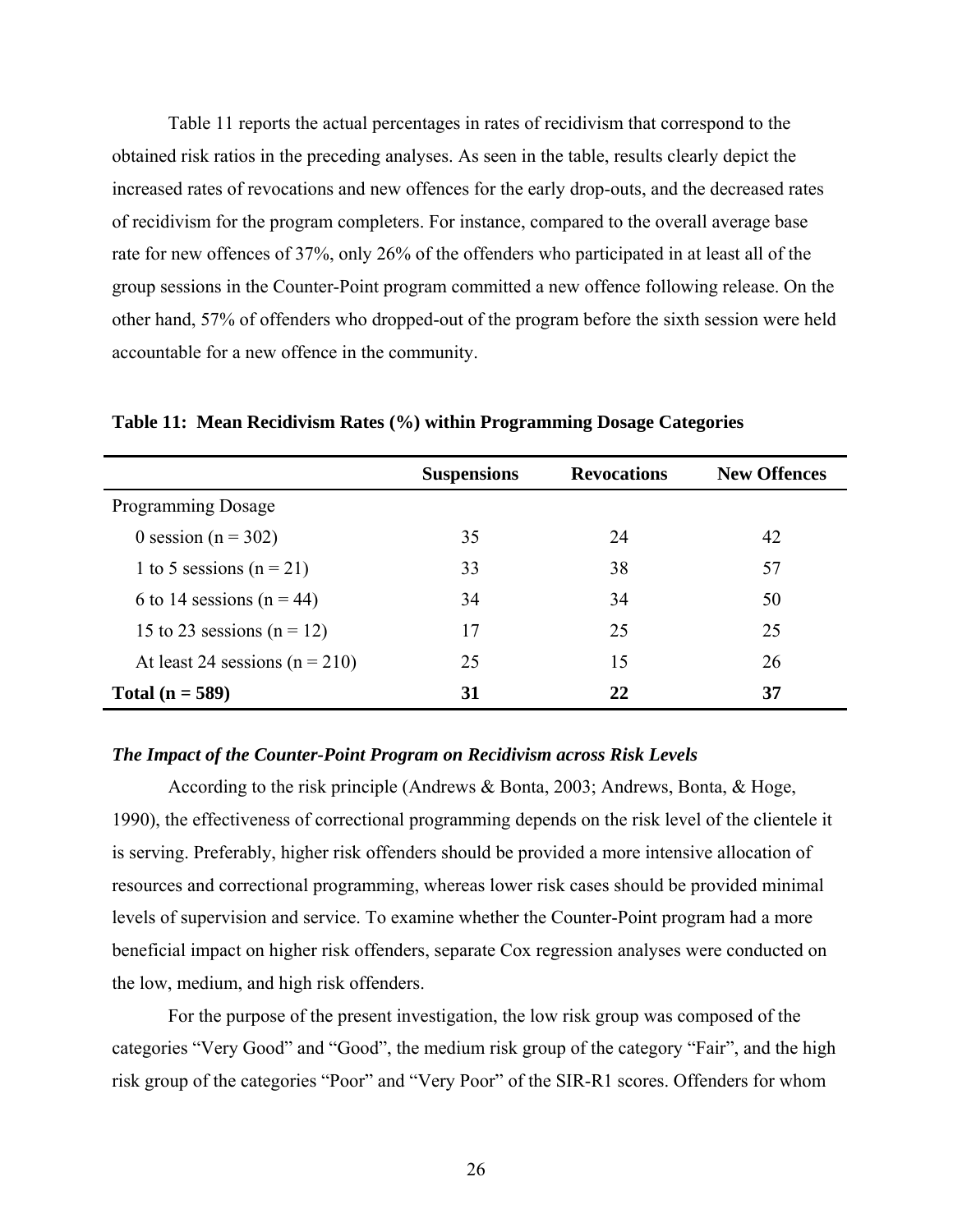SIR-R1 scores were unavailable were classified into the different risk groups using scores obtained on the overall OIA criminogenic need domains previously created. In this study, scores of 1 or 2 represented low risk offenders, scores of 3, 4 or 5 medium risk offenders, and scores of 6 or 7 high risk offenders.

The results of the Cox regression analyses are reported in Table 12. As expected, greater reductions in rates of recidivism were observed for the high risk program completers, compared to the groups comprised of medium and/or low risk cases. In other words, completion of the Counter-Point program mostly benefited higher risk offenders. Program completion among offenders assessed as high risk was associated with significant reductions in the risk of having been suspended (28%,  $p < .05$ ), revoked (45%,  $p < .01$ ), and held accountable for a new offence  $(42\%, p < .01)$  following release. When compared to both non-participants and non-completers, risk reductions in rates of recidivism for the medium and low risk program completers failed to consistently reach statistical significance.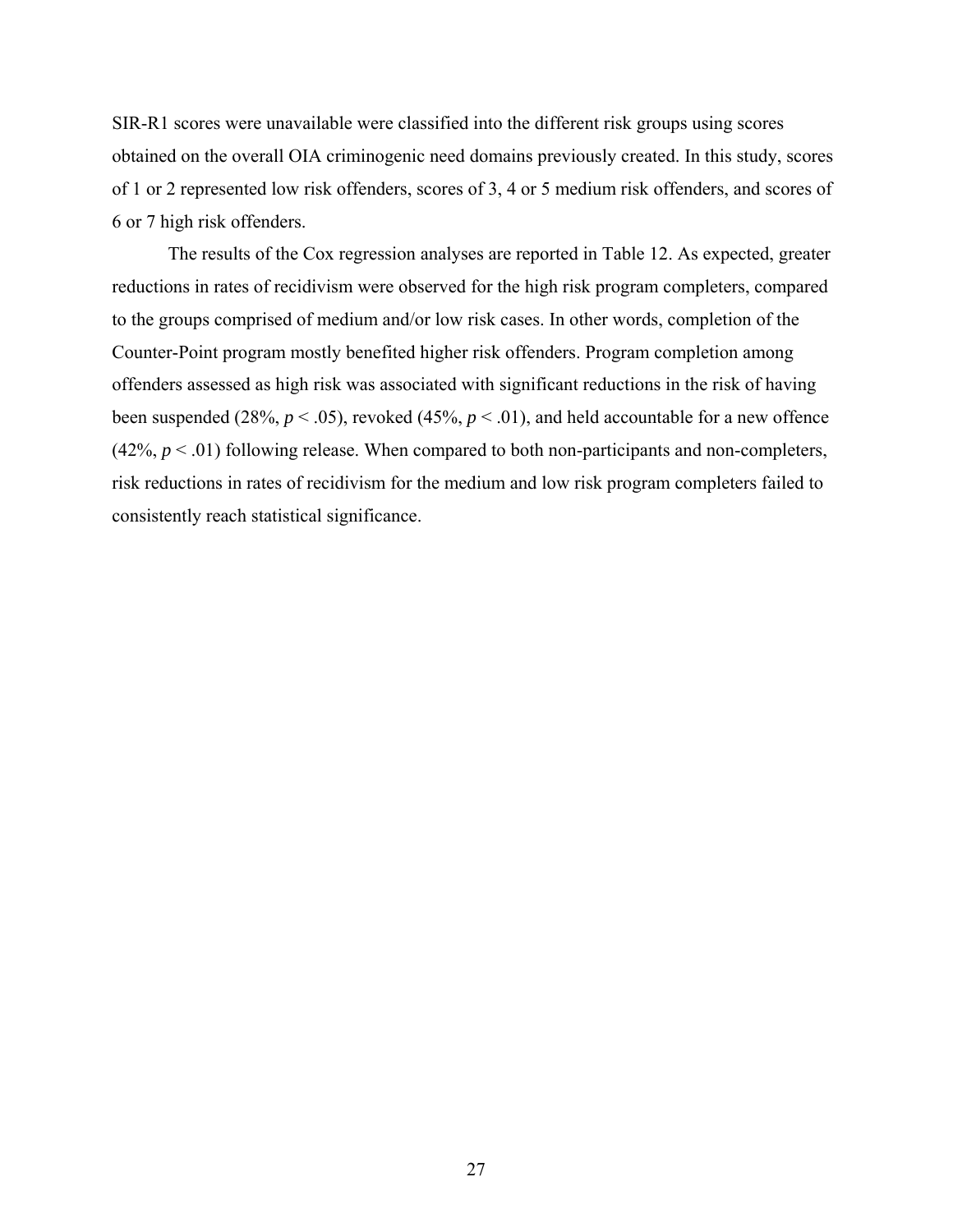|                           | <b>Risk Ratio</b><br>(95% Confidence Interval) |                 |                 |
|---------------------------|------------------------------------------------|-----------------|-----------------|
|                           |                                                |                 |                 |
|                           | Suspensions                                    | Revocations     | New Offences    |
| Program Exposure          |                                                |                 |                 |
| Low Risk $(n = 251)$      |                                                |                 |                 |
| Completion                | $0.71*$                                        | 0.92            | 0.69            |
|                           | $(0.47 - 1.08)$                                | $(0.55 - 1.54)$ | $(0.45 - 1.06)$ |
| Non-Completion            | 1.77                                           | 1.02            | $1.71*$         |
|                           | $(1.07 - 2.92)$                                | $(0.53 - 1.96)$ | $(1.02 - 2.86)$ |
| Medium Risk ( $n = 134$ ) |                                                |                 |                 |
| Completion                | 0.65                                           | $0.36**$        | 0.84            |
|                           | $(0.42 - 1.01)$                                | $(0.20 - 0.66)$ | $(0.55 - 1.29)$ |
| Non-Completion            | 1.35                                           | $2.48**$        | 1.02            |
|                           | $(0.79 - 2.31)$                                | $(1.39 - 4.43)$ | $(0.58 - 1.82)$ |
| High Risk ( $n = 264$ )   |                                                |                 |                 |
| Completion                | $0.72*$                                        | $0.55**$        | $0.58**$        |
|                           | $(0.52 - 0.96)$                                | $(0.37 - 0.83)$ | $(0.43 - 0.78)$ |
| Non-Completion            | 1.23                                           | $2.21**$        | $1.41*$         |
|                           | $(0.86 - 1.76)$                                | $(1.52 - 3.23)$ | $(1.06 - 1.87)$ |

<span id="page-34-0"></span>**Table 12: Cox Regression Analyses on Survival Rate for Suspensions, Revocations, and New Offences of Low, Medium, and High Risk Counter-Point Completers and Non-Completers, Controlling for Criminogenic Need and Prior Program Participation** 

\*  $p < .05$ . \*\*  $p < .01$ .

## *The Impact of the Counter-Point Program on Recidivism across Races*

In recent times, some concerns were raised regarding the adequacy of correctional interventions in being responsive to the specific needs of diverse clienteles. In particular, it was mentioned that the effect of treatment likely differs across various racial sub-groups of offenders. In this study, although Aboriginal offenders were more likely than Caucasian and/or other racial minority offenders to have been suspended,  $\chi^2$  (2, *N*=664) = 14.01 ( $p$  < .01), and held responsible for a new offence,  $\chi^2$  (2, 664) = 8.59 ( $p < .05$ ) following release, the three groups of offenders were similarly likely to have prematurely dropped-out of the program,  $\chi^2$  (2, *N* = 664) = 2.08 (*ns*), and received a revocation,  $\chi^2$  (2, *N* = 664) = 1.58 (*ns*) in the community. Table 13 presents the results obtained from performing Cox regression analyses on the survival rates of each group.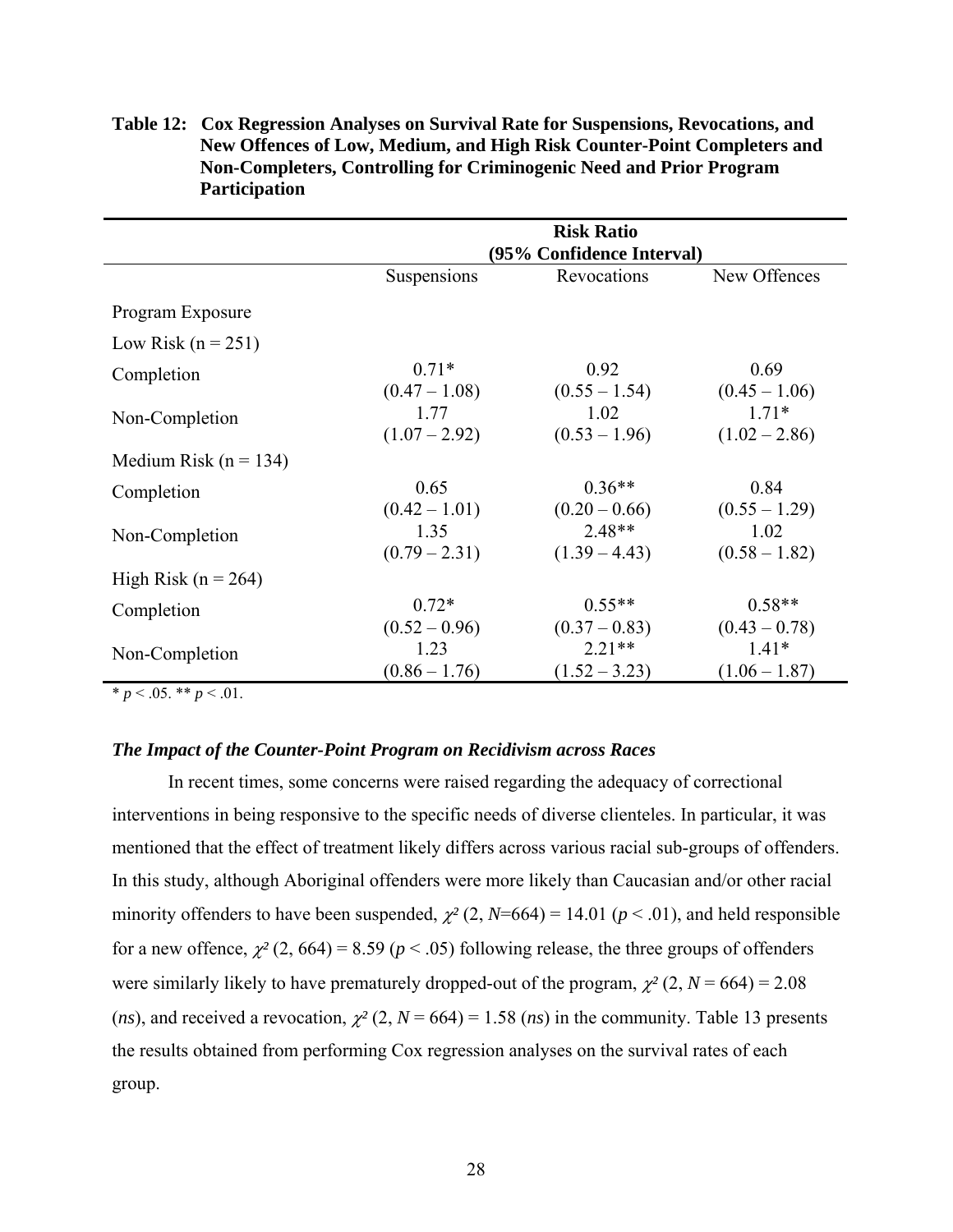|                         | <b>Risk Ratio</b><br>(95% Confidence Interval) |                             |                             |
|-------------------------|------------------------------------------------|-----------------------------|-----------------------------|
|                         | Suspensions                                    | Revocations                 | New Offences                |
| Program Exposure        |                                                |                             |                             |
| Caucasian ( $n = 475$ ) |                                                |                             |                             |
| Completion              | 0.84<br>$(0.64 - 1.09)$                        | $0.65**$<br>$(0.48 - 0.88)$ | $0.68**$<br>$(0.53 - 0.86)$ |
| Non-Completion          | 1.11<br>$(0.80 - 1.55)$                        | $1.72**$<br>$(1.24 - 2.39)$ | $1.40*$<br>$(1.08 - 1.82)$  |
| Aboriginal ( $n = 81$ ) |                                                |                             |                             |
| Completion              | $0.43**$<br>$(0.23 - 0.81)$                    | $0.21*$<br>$(0.05 - 0.80)$  | 0.91<br>$(0.52 - 1.58)$     |
| Non-Completion          | $2.14**$<br>$(1.23 - 3.73)$                    | $2.53*$<br>$(1.02 - 6.25)$  | 0.91<br>$(0.51 - 1.63)$     |
| Other ( $n = 108$ )     |                                                |                             |                             |
| Completion              | $0.36**$<br>$(0.19 - 0.70)$                    | $0.40*$<br>$(0.18 - 0.83)$  | 0.58<br>$(0.31 - 1.07)$     |
| Non-Completion          | $3.73**$<br>$(1.78 - 7.85)$                    | $3.18**$<br>$(1.51 - 6.70)$ | $2.27*$<br>$(1.15 - 4.50)$  |

<span id="page-35-0"></span>**Table 13: Cox Regression Analyses on Survival Rate for Suspensions, Revocations, and New Offences of Caucasian, Aboriginal, and Other Racial Minority Counter-Point Completers and Non-Completers, Controlling for Criminogenic Need and Prior Program Participation** 

 $* p < .05$ . \*\*  $p < .01$ .

Within the various racial groups, the general pattern of results regarding the impact of Counter-point on the estimated risk of recidivism was comparable. That is, for Caucasian, Aboriginal, and other racial minority offenders, while significant reductions in recidivism were revealed following program completion, increased rates of recidivism were observed for offenders who failed to complete the program. Across the groups, the reductions in rates of recidivism obtained for program completers were slightly better for Aboriginal and other racial minority offenders when compared to Caucasians. For instance, completion of the Counter-Point program among Caucasians was associated with a 16% (*ns*) reduction in the risk of having been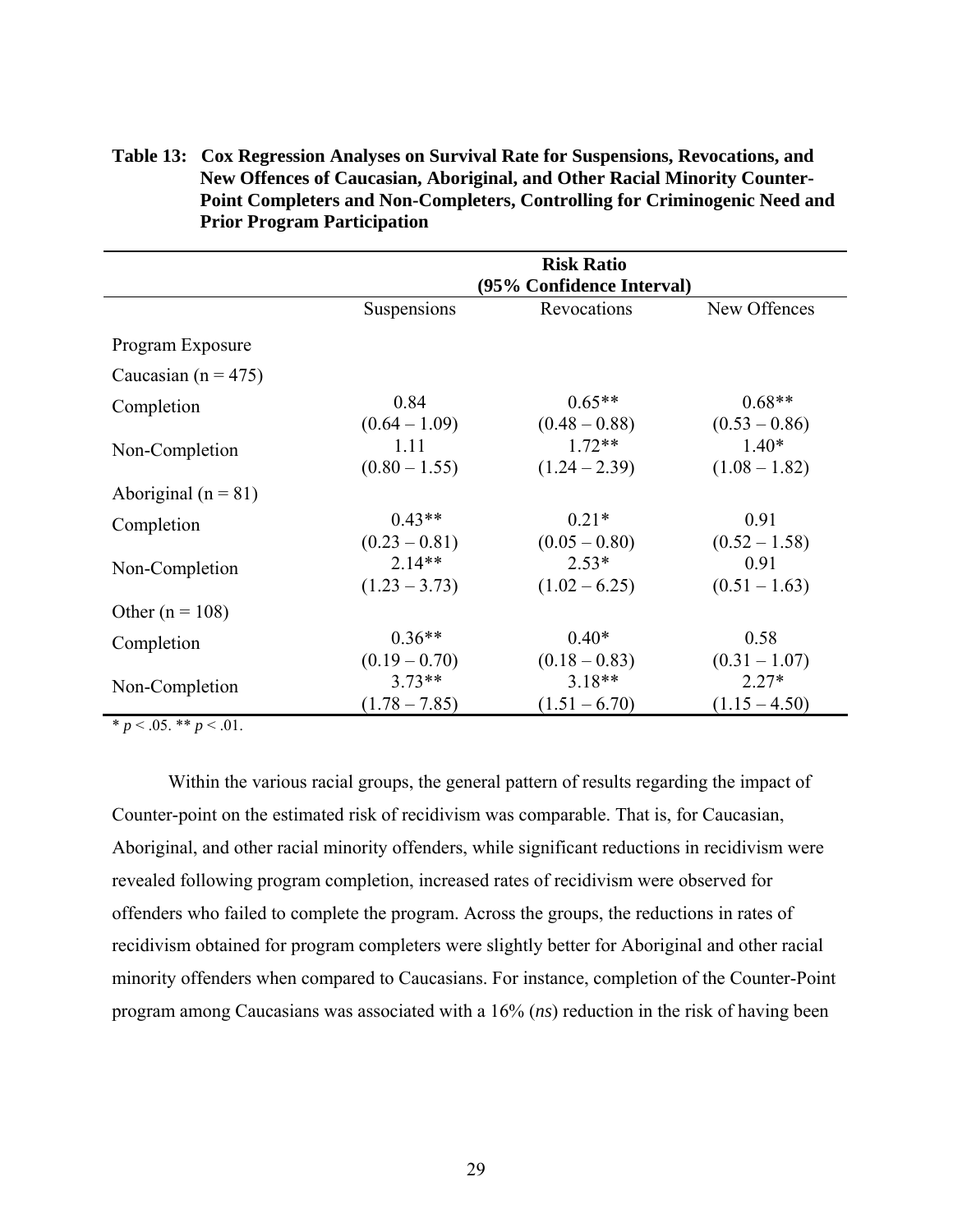suspended and a 35% (*p* < .01) reduction in the risk of having been revoked following release. For suspensions and revocations respectively, these risk reductions were 57% (*p* < .01) and 79% ( $p$  < .05) for Aboriginal offenders, and 64% ( $p$  < .01) and 60% ( $p$  < .05) for other racial minority groups.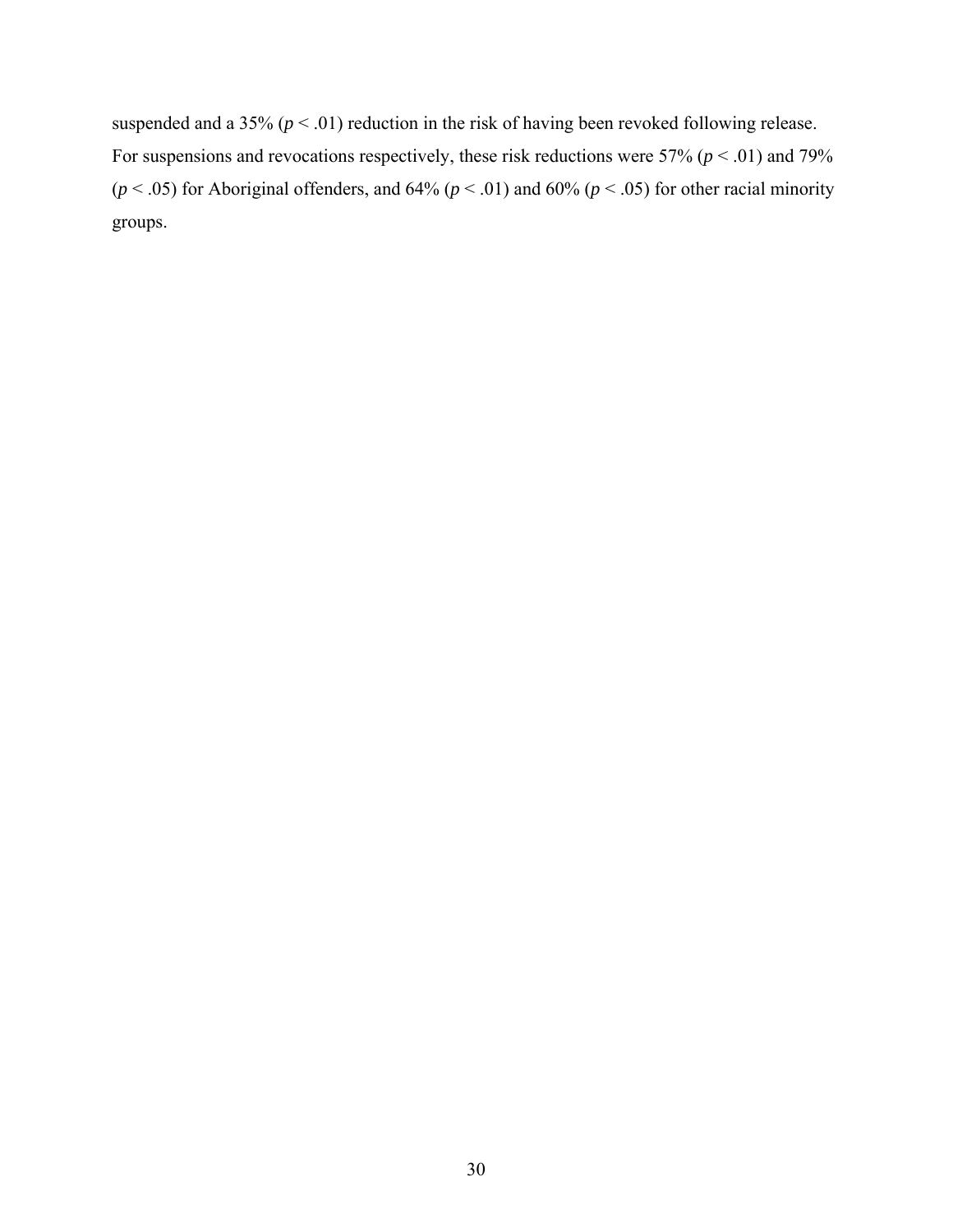## **DISCUSSION**

<span id="page-37-0"></span>The present investigation consisted of a follow-up of the Counter-Point program that was developed with a specific focus on antisocial attitudes. In particular, this research examined the effectiveness of the Counter-Point program in altering antisocial attitudes, and subsequently reducing rates of reoffending.

Comparison of the pre and post test scores on a variety of psychometric instruments with those obtained from previous research suggests offenders in this study were equivalent to the general population of offenders in the extent in which they endorsed antisocial attitudes. On the majority of the measures, similar and/or slightly lower scores were obtained from this study sample relative to other studies of offenders (Simourd, 1997; Atkinson, 1998; Simourd and Van De Ven, 1999; Mills, 2000; Mills and Kroner, 2001; Mills, Kroner and Forth, 2002), especially violent offenders (Simourd and Olver, 2002) and juvenile offenders (Shields and Whitehall, 1994), as well university students (Mills and Kroner, 1999). This finding was particularly surprising given that the selection criteria for the Counter-Point program specifically targets offenders who endorse high levels of pro-criminal expressions such as negative attitudes about the criminal justice system, conventional institutions, authority figures and/or non-criminal others, and who make use of techniques of neutralization to rationalize or make acceptable their engagement in criminal activity.

More notable is the fact that this study provides support for the dynamic and predictive criterion validity of antisocial attitudes. Post-program reductions were observed on the majority of the psychometric measures, suggesting that a reduction in the endorsement of antisocial attitudes, neutralization, and/or unproductive or negative criminal attributions resulted from participation in the program. In addition, estimates of predictive validity for change scores on some measures of antisocial attitudes, controlling for the initial level of endorsement of the construct, generally equalled or exceeded those obtained from using simply pre- or post-program scores. These results suggest that the attitudinal dimensions reflected in the Attitudes towards the Law, Courts, and Police sub-scale of the CSS-M together with those tapped in the Pride in Delinquency Scale and in the Criminal Attribution Inventory have particular relevance in the prediction of criminal behaviour, and as such should be considered promising treatment targets, and profitable to the development of future risk assessment instruments. The associations between the reductions in antisocial attitudes and the reductions in rates of recidivism further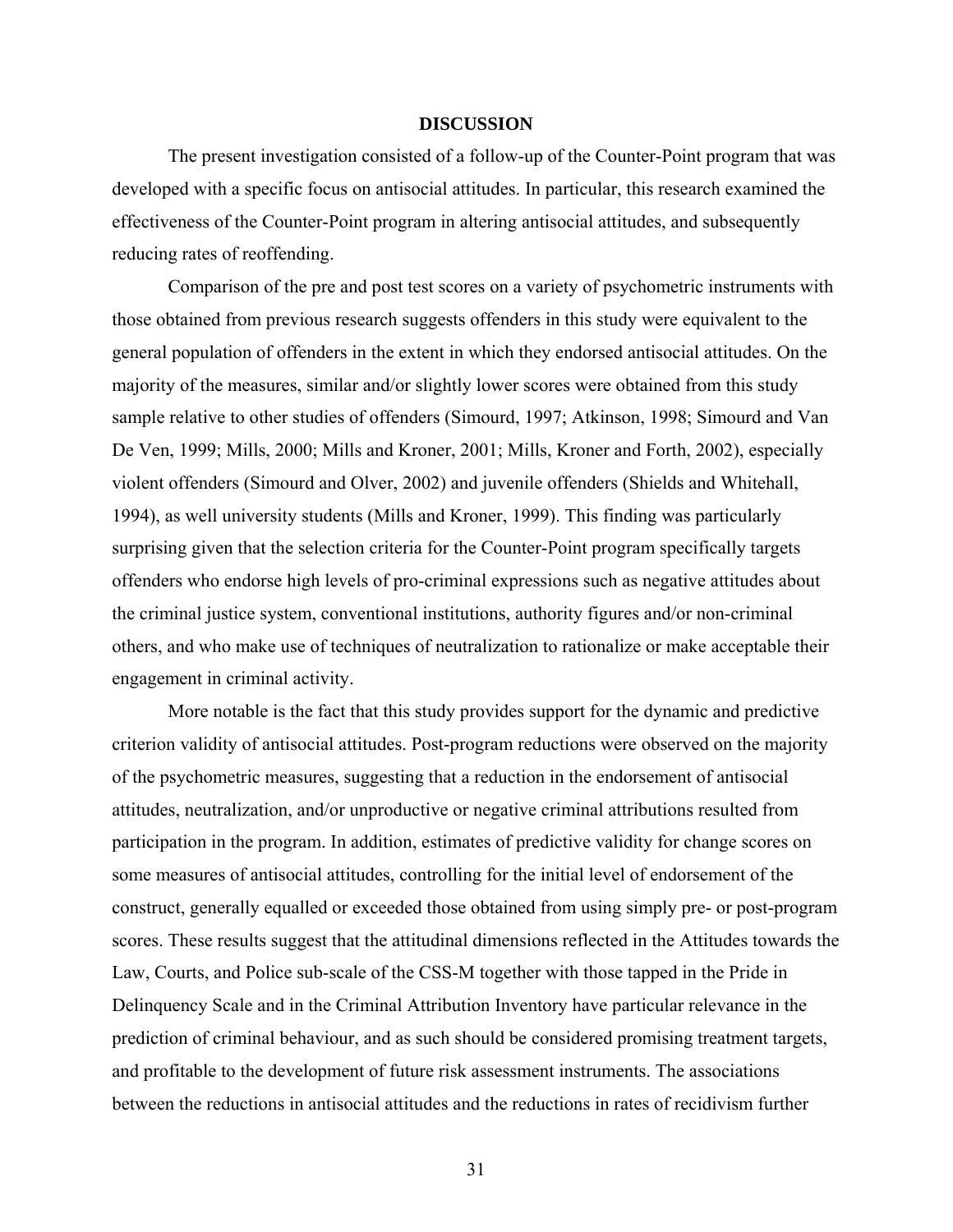<span id="page-38-0"></span>increase the level of confidence that the Counter-Point program is effective in reducing recidivism.

By and large, solid evidence was provided for the favourable impact of the program on reduced rates of suspension, revocation, and new offences. Even after controlling for preexisting differences in criminogenic need, risk, and prior program participation, completion of the Counter-Point program increased successful reintegration in the community. The results indicated that, compared to all levels of program exposure, including non-participation, completion of the Counter-Point program was associated with a 24% reduction in the risk of having been suspended, a 38% reduction in the risk of having been revoked, and a 33% reduction in the risk of having committed a new offence in the community. As noted by Gendreau, Goggin and Smith (1999), "the meta-analyses of offender treatment indicate that a 15% to 30% reduction in recidivism is a reasonable objective under most conditions" (p. 183). Based on this information, Counter-Point therefore appears to be a promising and effective correctional intervention.

Not surprisingly, partial exposure to the program content (i. e., program non-completion) was not associated with reliable reductions in rates of recidivism. In fact, most would agree that offenders who dropout of programs are actually at higher risk of reoffending as "some of the client characteristics that put the offender at risk for not completing treatment are also likely to put him or her at risk for recidivism" (Wormith and Olver, 2002, p. 449). In this study, compared to both program completers and non-participants, program non-completers actually showed poorer correctional outcomes following release.

Consistent with the risk principle, the results further suggest that Counter-Point predominantly impacts on the likelihood of success of offenders initially assessed as higher risk to reoffend. Provided they remained in the program until the end, higher risk offenders in the present study appeared to profit the most from the intervention. In addition, the findings demonstrate that Counter-Point works equally well within various racial categories. Aboriginal and other racial minority program completers actually showed greater reductions in recidivism rates, compared to Caucasians.

## **Limitations of Findings**

Despite the inclusion of the drop-outs in the program group, the relatively large sample size, the extended follow-up period, and the attempt to control for many pre-existing differences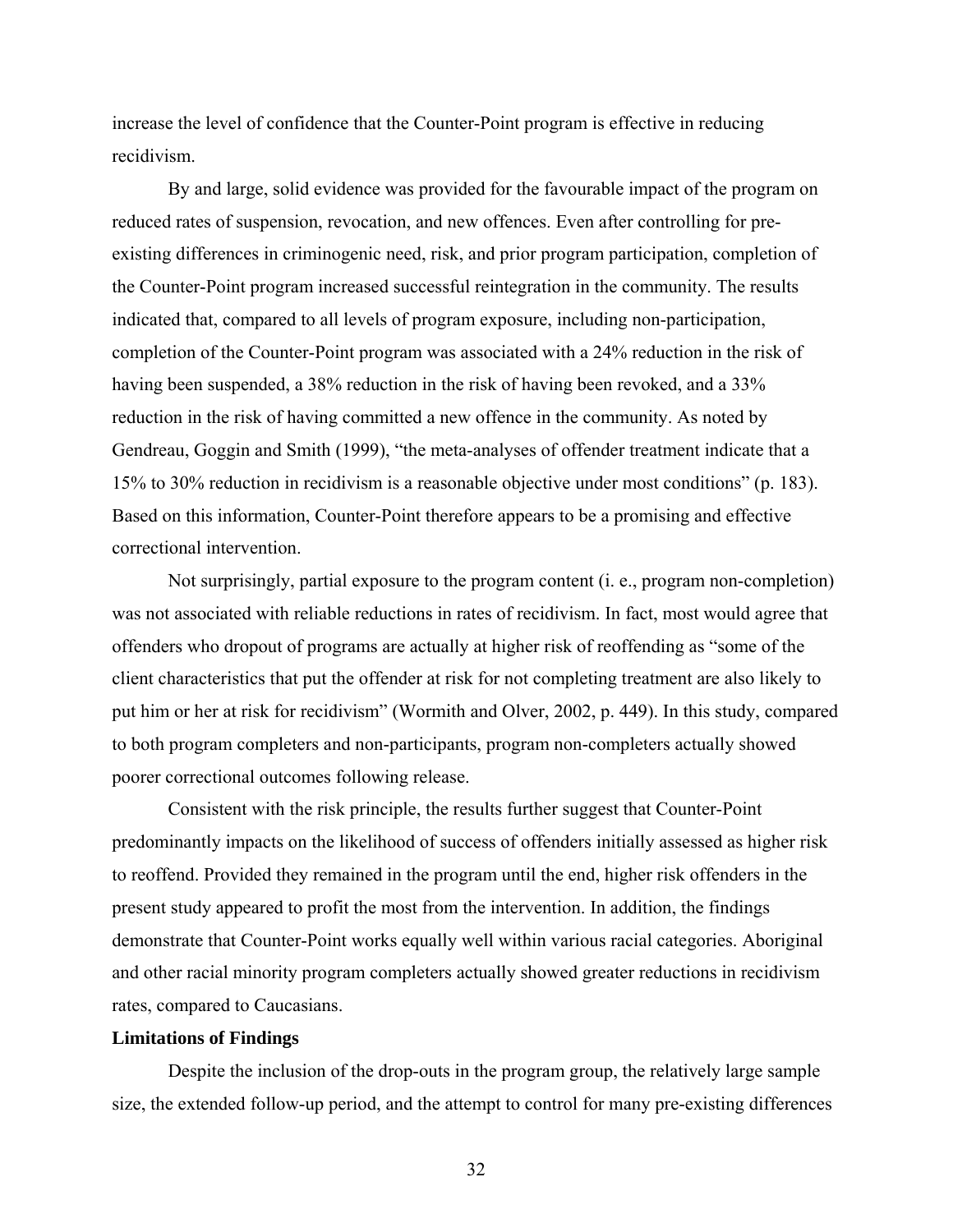between the program and comparison groups, several limitations should be acknowledged. First, offenders were not randomly selected and assigned to groups. Statistically and methodologically, although an attempt was made to control for several potential confounding variables, a number of other, perhaps equally important variables (e. g., motivation level, institutional behaviour, educational level) could have differed prior to program or release, and subsequently impacted on the results obtained. Just as noteworthy in this study was the impossibility to control for selection biases. For example, completed pre/post test batteries were not always made available, thereby preventing the inclusion of additional program participants.

Another shortcoming of the present investigation entails the fact that it relied on rates of suspension, revocation, and new offences as the sole outcome measures of outcome. Some would argue that this might have underestimated the benefits of the intervention. For example, an equally important dimension of program effectiveness, which was neglected in the present study, involves the assessment of other indicators of improved prosocial behaviour or social adjustment (Latessa and Travis III, 1992; Henning and Frueh, 1996). These include the establishment of better interpersonal relationships and/or of prolonged involvement in employment and education. This study does not allow for conclusions to be reached regarding the impact of the Counter-Point program on such outcome variables, thereby restricting the range of encouraging implications that can be drawn.

Another important issue relates to the existing referral mechanism for the selection of offenders in the Counter-Point program. In addition to be unsuccessful in targeting offenders with a moderate to high level of antisocial attitudes, relative to the general CSC offender population, the majority of Counter-Point participants included in the present study were considered at a low to moderate risk of recidivism. This occurred despite the fact that this study, together with past research, clearly illustrate that correctional interventions are more profitable to high risk offenders, compared to medium and/or low risk cases.

Although within this sample, it was generally the higher risk offenders who tended to drop-out and subsequently engage in criminal or antisocial activity, by terminating their participation in the program so early, these offenders were evidently not sufficiently exposed to the program content to receive the full benefits of the intervention. Therefore, while support for the effectiveness of the Counter-Point program in reducing rates of recidivism is provided, these encouraging results simultaneously raise some concerns relating to treatment attrition and its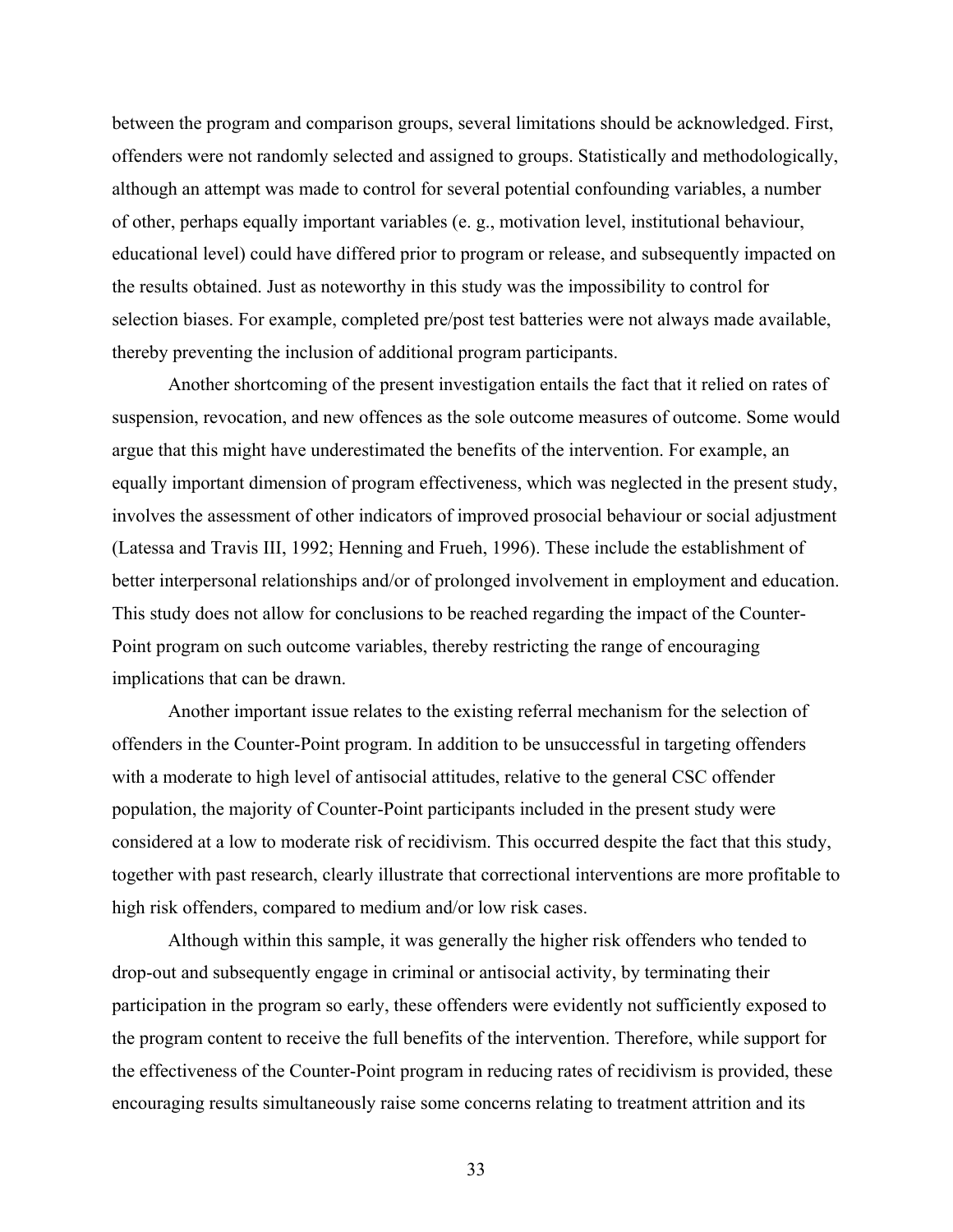<span id="page-40-0"></span>effect on rates of recidivism. This leads to a few important considerations for practitioners and researchers alike.

## **Implications and Suggestions for Future Research**

Novel approaches to understand and subsequently minimize treatment attrition should be contemplated. To accomplish this objective, specific efforts should be directed towards examining the capacity of the Counter-Point program to accommodate basic responsivity concerns such as verbal intelligence, educational level, the existence of a mental or personality disorder, age, and language.

It also appears indispensable for future program research to ensure that differences between completers and non-completers be taken into consideration. For example, the potentially moderating or differential effects of offenders' motivational level or the reasons for discontinuing treatment should be investigated. Furthermore, a review of the literature clearly identified the need for future research initiatives to direct efforts towards the development of a theoretically sound and empirically valid understanding of responsivity issues. Research is very much needed on the interactive effects among different types of treatments and individuals.

An area of investigation that would be particularly interesting relates to whether the reductions observed in antisocial attitudes and neutralization actually translate into a corresponding increase in prosocial attitudes. In other words, it is conceivable that Counter-Point is successful at altering offenders' underlying antisocial attitudes, but does very little to transfer this knowledge into the learning of prosocial attitudes. This reduction by itself may not be sufficient to induce a noticeable change in behaviour for some individuals. Future research undertakings should therefore examine the potential moderating effect of prosocial attitudes on the relationship between antisocial attitudes and behavioural tendencies. An applied repercussion of these findings thus recommends the inclusion of a measure of prosocial attitudes in the pre/post self-report assessment battery of the Counter-Point program.

### **Conclusion**

Taken as a whole, the finding that completion of the Counter-Point program was associated with improved reintegration not only reaffirms the importance of the role of antisocial attitudes in criminal behaviour, but also provides support for the effectiveness of the rehabilitative intervention. In this study, Counter-Point was found to be an effective and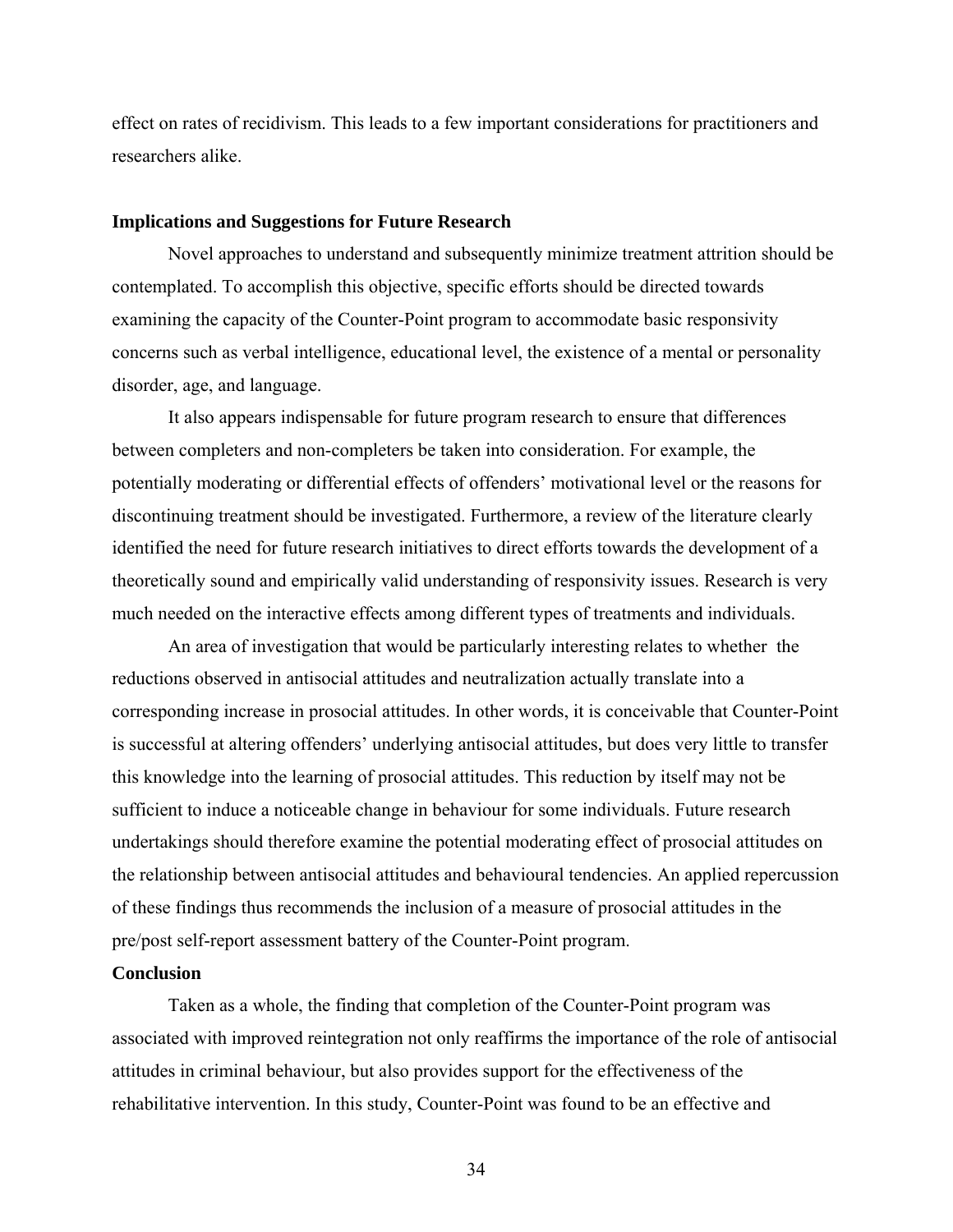clinically appropriate intervention for higher risk offenders with an identified need on the attitude domain.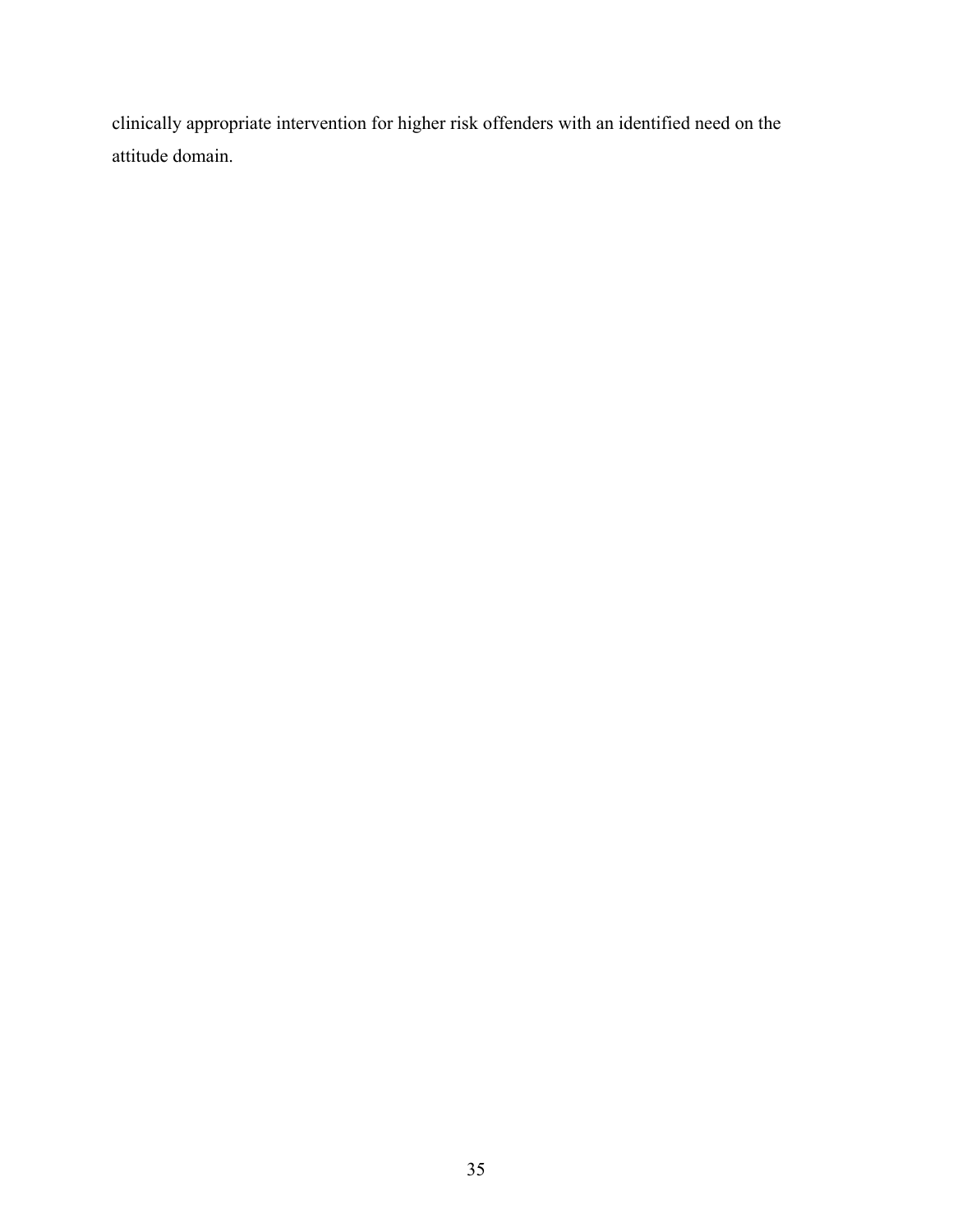### **REFERENCES**

<span id="page-42-0"></span>Agnew, P. (1994). The techniques of neutralization and violence. *Criminology, 32*, 555-580.

Andrews, D. A., & Bonta, J. (1994). *The Psychology of Criminal Conduct*. Cincinnati: Anderson Publisher Ltd.

Andrews, D. A., & Bonta, J. (1998). *The Psychology of Criminal Conduct, 2nd ed*. Cincinnati: Anderson Publisher Ltd.

Andrews, D. A., & Bonta, J. (2003). *The Psychology of Criminal Conduct, 3rd ed*. Cincinnati: Anderson Publisher Ltd.

Andrews, D.A., Bonta, J., & Hoge, R.D. (1990). Classification for effective rehabilitation: Rediscovering psychology. *Criminal Justice and Behavior, 17*, 19-52.

Andrews, D. A., & Wormith, J. S. (1984). *Criminal Sentiments and Criminal Behaviour*. Programs Branch User Report. Ottawa, Ontario, Canada: Ministry of the Solicitor General of Canada.

Andrews, D. A., Wormith, J. S., & Kiessling, J. J. (1985). *Self-reported Criminal Propensity and Criminal Behavior: Threats to the Validity of Assessments of Attitudes and Personality*. Programs Branch User Report. Ottawa, Ontario, Canada: Ministry of the Solicitor General of Canada.

Andrews, D. A., Zinger, I., Hoge, R. D., Gendreau, P., & Cullen, F. T. (1990). Does correctional treatment work? A clinically relevant and psychologically informed meta-analysis. *Criminology, 28*, 369-404.

Andrews, K. H., & Kandel, D. B. (1979). Attitude and behavior: A specification of the contingent consistency hypothesis. *American Sociological Review, 44*, 298-310.

Atkinson, J. L. (1998). *Neutralizations among Male and Female Fraud Offenders*. Unpublished doctoral dissertation, Queen's University, Ontario, Canada.

Blumenthal, M. D. (1973). The belief systems of protesting college students. *Journal of Youth and Adolescence, 2*, 103-123.

Bonta, J., Harman, W. G., Hann, R. G., & Cormier, R. B. (1996). The prediction of recidivism among federally sentenced offenders: A re-validation of the SIR Scale. *Canadian Journal of Criminology, 38*, 61-79.

Cloward, R. A., & Ohlin, L. E. (1960). *Delinquents and Opportunity: A Theory of Delinquent Gangs*. New York: Free Press. Cohen, A. K. (1955). *Delinquent Boys: The Culture of the Gang*. Glencoe, IL: Free Press.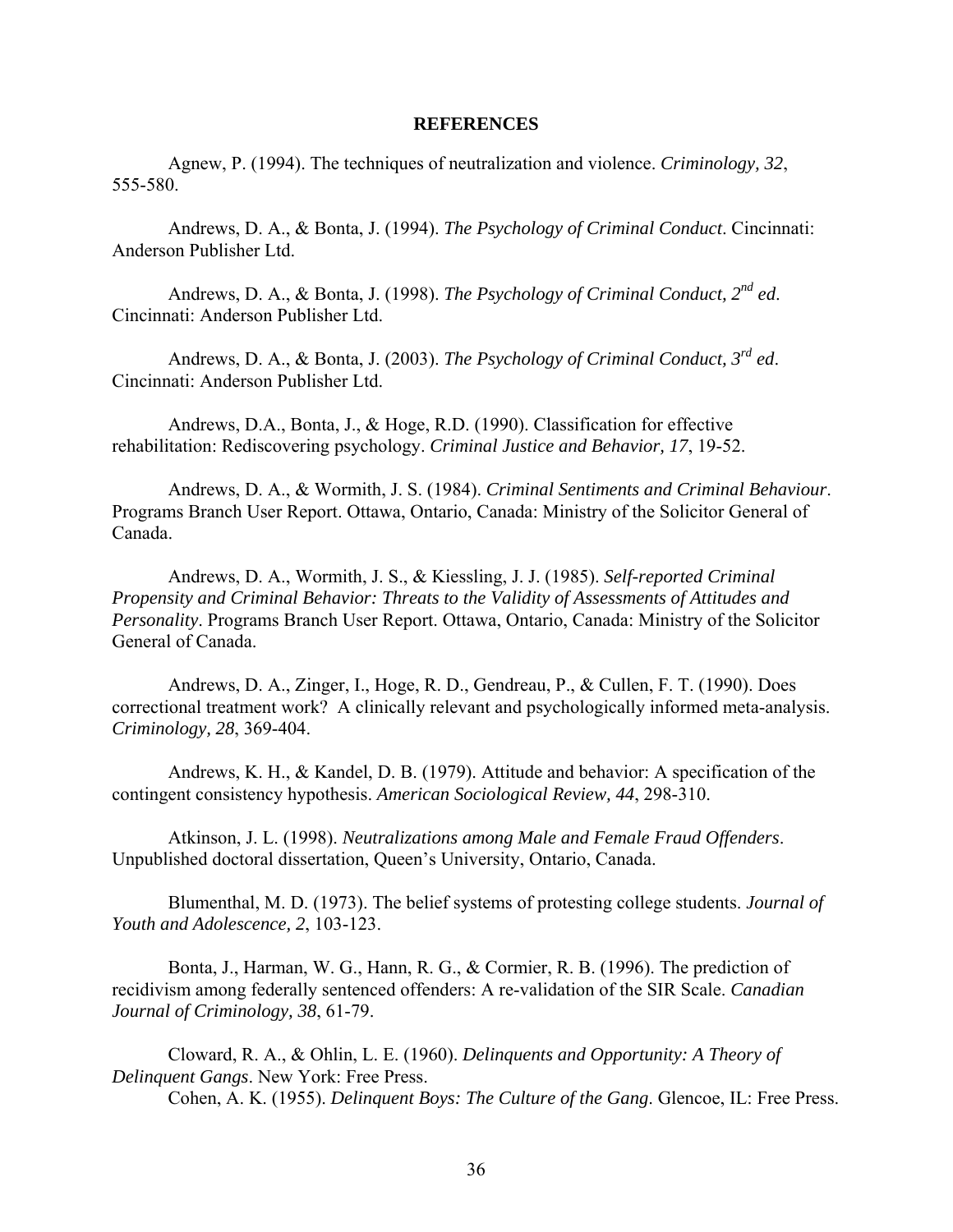Gendreau, P., Grant, B. A., Leipciger, M., Collins, S. (1979). Norms and recidivism rates for the MMPI and selected experimental scales on a Canadian delinquent sample. *Canadian Journal of Behavioural Science, 11*, 21-31.

Glueck, S., & Glueck, E. T. (1950). *Unraveling Juvenile Delinquency*. Cambridge, MA: Harvard University Press.

Graham, I.-J., & Van Dieten, M. V. (1999). *Counter-Point: A Program for Attitude and Behaviour Change*. John Howard Society of Ottawa-Carleton and Correctional Service of Canada.

Hann, R. G., & Harman, W. G. (1989). *Release Risk Prediction: A Test of the Nuffield Scoring System: A Report on the Parole Decision Making and Release Risk Assessment Project*. Ottawa: Solicitor General of Canada.

Henning, K. R., & Frueh, B. C. (1996). Cognitive-behavioral treatment of incarcerated offenders: An evaluation of the Vermont Department of Corrections' Cognitive Self-Change Program. *Criminal Justice and Behavior, 23*, 523, 541.

Hoge, R. D., Andrews, D. A., & Leschied, A. W. (1994). Tests of three hypotheses regarding the predictors of delinquency. *Journal of Abnormal Child Psychology, 22*, 547-559.

Kroner, D. G., & Mills, J. F. (1998). The structure of antisocial attitudes among violent and sexual offenders. *International Journal of Offender Therapy and Comparative Criminology, 42*, 246-257.

Kroner, D. G., & Mills, J. F. (2003*). Criminal Attribution Inventory (CRAI) Manual*: *User Guide*. Selby, Ontario, Canada.

Latessa, E. J., & Travis III, L. F. (1992). Residential community correctional programs. In J. M. Byrne, A.J. Lurigio, & J. Petersilia (Eds.), *Smart Sentencing: The Emergence of Intermediate Sanctions* (pp. 166-181). Newbury Park, California: Sage Publications.

Merrill, J., Alterman, A., Cacciola, J., & Rutherford, M. (1999). Prior treatment history and its impact on criminal recidivism. *Journal of Substance Abuse Treatment, 17*, 313-319.

Merton, R. K. (1938). Social structure and anomie. *American Sociological Review, 3,* 672-682.

Mills, J. (2000). *Criminal attitudes: Assessment and the relationship with psychopathy and response latency*. Unpublished doctoral dissertation, Carleton University, Ontario, Canada.

Mills, J. F., Kroner, D. G. (1997). The Criminal Sentiments Scale: Predictive validity in a sample of violent and sex offenders. *Journal of clinical Psychology, 53*, 399-404.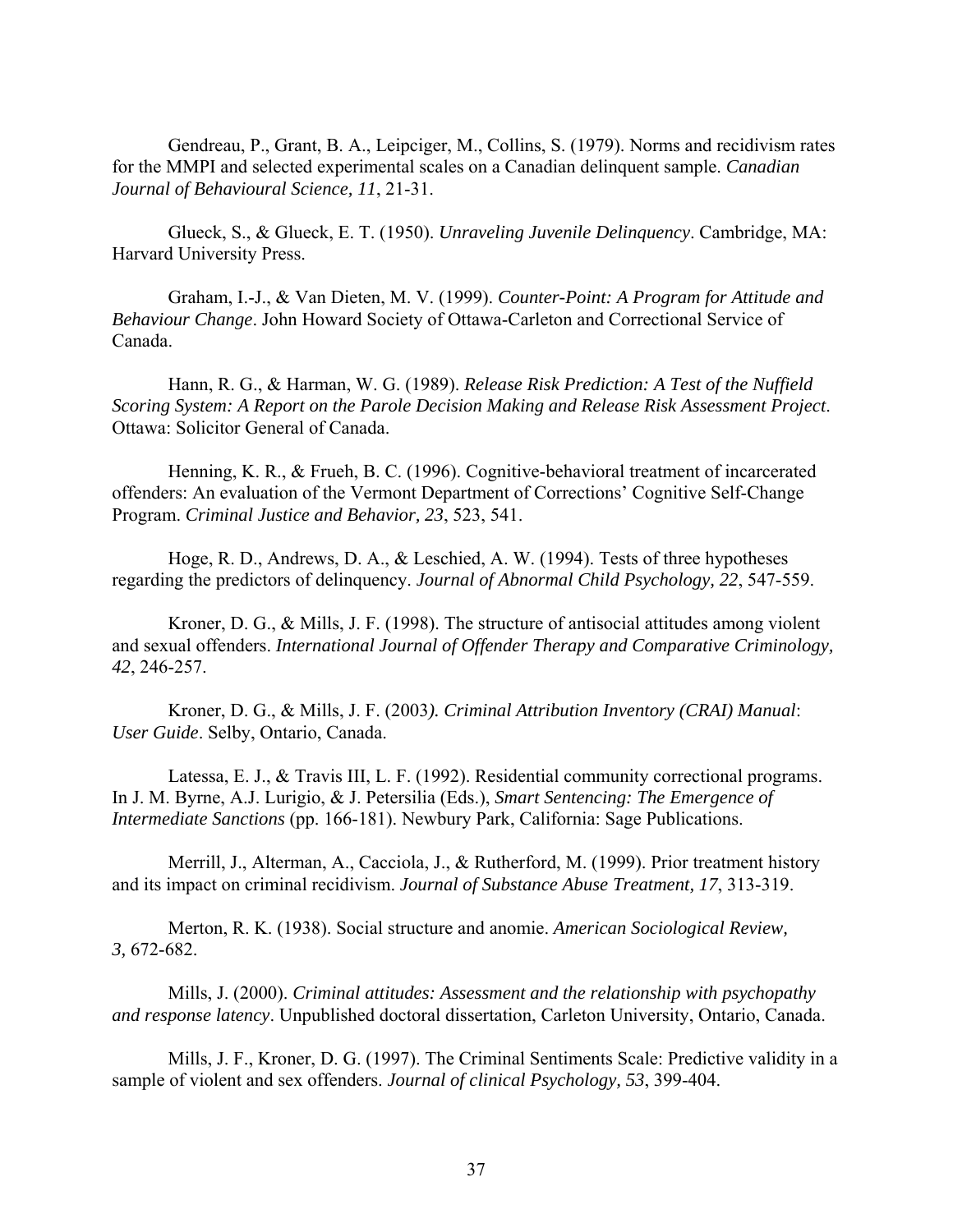Mills, J. F., & Kroner, D. G. (1999). *Measures of Criminal Attitudes and Associates: User Guide*. Selby, Ontario, Canada.

Mills, J. F., & Kroner, D. G. (2001). *Criminal Attribution Inventory: User Guide*. Selby, Ontario, Canada.

Mills, J. F., Kroner, D. G., & Forth, A. E. (2002). Measures of criminal attitudes and associates (MCAA): Development, factor structure, reliability, and validity. *Asessment, 9*, 240-253.

Motiuk, L.L. (1997). Classification for correctional programming: The Offender Intake Assessment (OIA) process. *Forum on Corrections Research, 9*, 18-22.

Mylonas, A. D., & Reckless, W. C. (1963). Prisoners' attitudes toward law and legal institutions. *Journal of Criminal Law, Criminology, and Police Science, 54*, 479-484.

Nafekh, M., & Motiuk, L.L. (2002). *The Statistical Information on Recidivism - Revised 1 (SIR-R1) Scale: A Psychometric Evaluation*. Research Report No. R-126. Ottawa: Correctional Service of Canada.

Nuffield, J. (1982). *Parole decision-making in Canada*. Ottawa: Solicitor General of Canada.

Reicher, S., & Emler, N. (1985). Delinquent behaviour and attitudes to formal authority. *British Journal of Social Psychology, 24,* 161-168.

Roy, R. E., & Wormith, J. S. (1985). *The Effects of Incarceration: Measuring Criminal Sentiments*. Programs Branch User Report. Ottawa, Ontario, Canada: Ministry of the Solicitor General of Canada.

Shields, I. W., & Simourd, D. J. (1991). Predicting predatory behavior in a population of incarcerated young offenders. *Criminal Justice and Behavior, 18*, 180-194.

Shields, I. W., & Whitehall, G. C. (1991). *The Pride in Delinquency Scale*. Paper presented at the eastern Ontario correctional psychologists' winter conference, Burritts Rapids, Canada.

Shields, I. W., & Whitehall, G. C. (1994). Neutralization and delinquency among teenagers. *Criminal Justice and Behavior, 21*, 223-235.

Simourd, D. J. (1996). *Criminal Attitudes: The Silent Partner in Crime*. Paper presented at the annual convention of the Canadian Psychological Association, Saskatoon, Canada.

Simourd, D. J. (1997). The Criminal Sentiments Scale – Modified and Pride in Delinquency Scale: Psychometric properties and construct validity of two measure of criminal attitudes. *Criminal Justice and Behavior, 24*, 52-70.